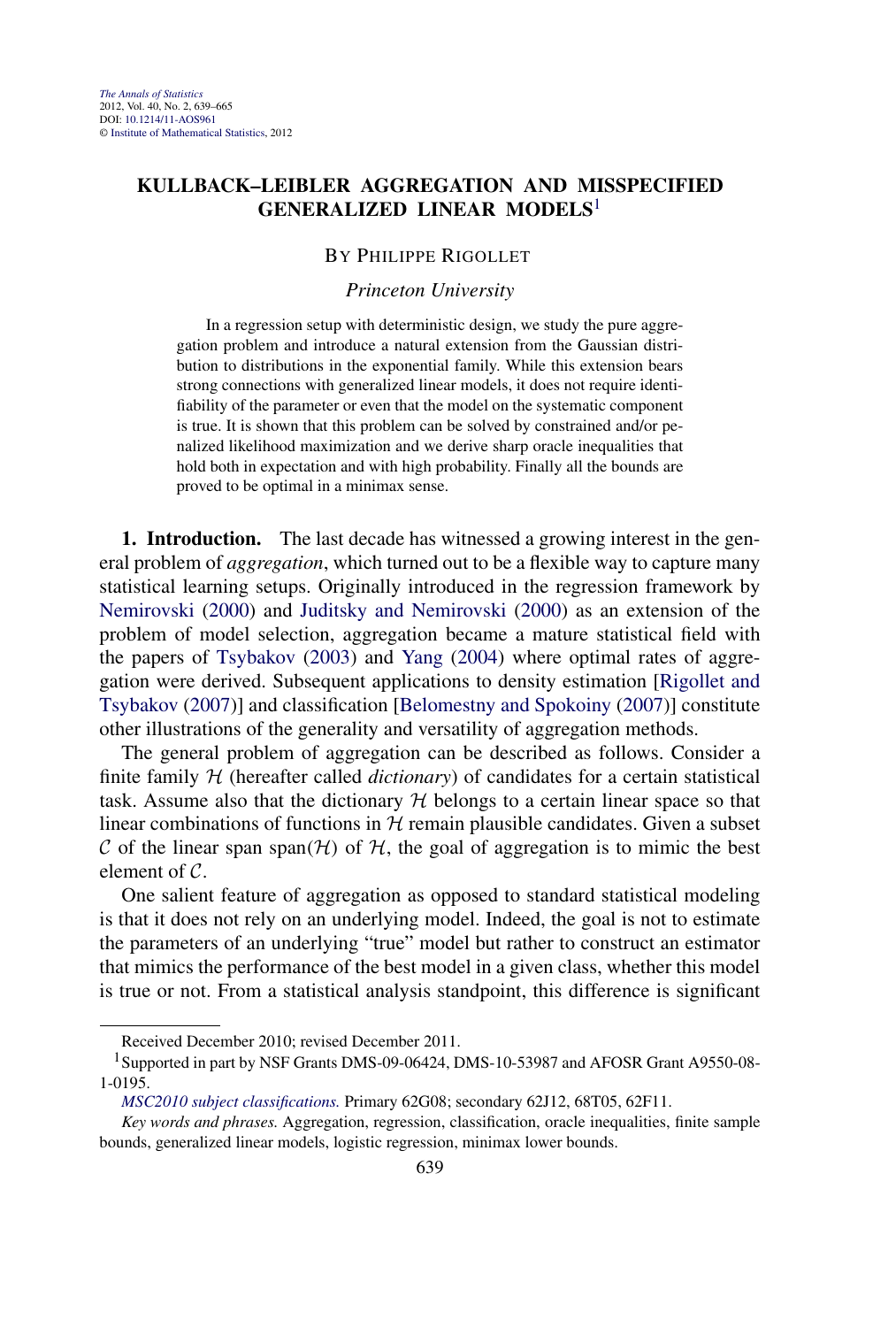since performance cannot be measured in terms of parameters: there is no true parameter. Rather, a stochastic optimization point of view is adopted. If  $R(\cdot)$  denotes a convex risk function, the goal pursued in aggregation is to construct an *aggregate estimator*  $\hat{h}$  such that

(1.1) 
$$
\mathbb{E}R(\hat{h}) \leq C \min_{f \in \mathcal{C}} R(f) + \varepsilon,
$$

where  $\varepsilon$  is a small term that characterizes the performance of the given aggregate  $\hat{h}$ . As illustrated below, the remainder term  $\varepsilon$  is an explicit function of the size *M* of the dictionary and the sample size *n* that shows the interplay between these two fundamental parameters. Such oracle inequalities with optimal remainder term *ε* were originally derived by [Yang](#page-26-0) [\(2000\)](#page-26-0) and [Catoni](#page-24-0) [\(2004\)](#page-24-0) for model selection in the problems of density estimation and Gaussian regression, respectively. They used a method, called *progressive mixture*, that was later extended to more general stochastic optimization problems in [Juditsky, Rigollet and Tsybakov](#page-25-0) [\(2008\)](#page-25-0). However, only bounds in expectation have been derived for this estimator and it is argued in [Audibert](#page-24-0) [\(2008\)](#page-24-0) that this estimator cannot achieve optimal remainder terms with high probability. In the same paper, Audibert suggests a different estimator that satisfies such an oracle inequality with high probability at the cost of large constants in the remainder term. One contribution (Theorem [3.2\)](#page-8-0) of the present paper is to develop a new estimator that enjoys this desirable property with small constants. We also study two other aggregation problems: linear and convex aggregation.

When the model is misspecified, the minimum risk satisfies min<sub>f∈C</sub>  $R(f) > 0$ , and it is therefore important to obtain a leading constant  $C = 1$  in (1.1). Many oracle inequalities with leading constant term  $C > 1$  can be found in the literature for related problems. [Yang](#page-26-0) [\(2004\)](#page-26-0) derives oracle inequalities with *C >* 1 but where the class  $C = C_n$  actually depends on the sample size *n* so that min<sub>f $\epsilon \epsilon_n$ </sub>  $R(f)$  goes to 0 as *n* goes to infinity under additional regularity assumptions. In this paper, we focus on the so-called *pure* aggregation setup as defined by [Nemirovski](#page-25-0) [\(2000\)](#page-25-0) and [Tsybakov](#page-25-0) [\(2003\)](#page-25-0) where the class  $C$  is fixed and remains very general. As a result, we are only seeking oracle inequalities that have leading constant  $C = 1$ . Because they hold for finite *M* and *n*, such oracle inequalities are truly finite sample results.

The pure aggregation framework departs from the original problem of aggregation, where the goal was to achieve adaptation by mimicking the best of given estimators built from an independent sample. Thus a typical aggregation procedure consists in splitting the sample in two parts, using the first part to construct estimators and the second to aggregate them [see, e.g., [Lecué](#page-25-0) [\(2007\)](#page-25-0), [Rigollet](#page-25-0) [and Tsybakov](#page-25-0) [\(2007\)](#page-25-0)]. This procedure relies heavily on the fact that the observations are identically distributed, which is not the case in the fixed design regression framework studied in the rest of the paper. It is worth mentioning that in the case of model selection aggregation for Gaussian regression with fixed design, the dictionary can be taken to be a family of projection or even affine estimators built from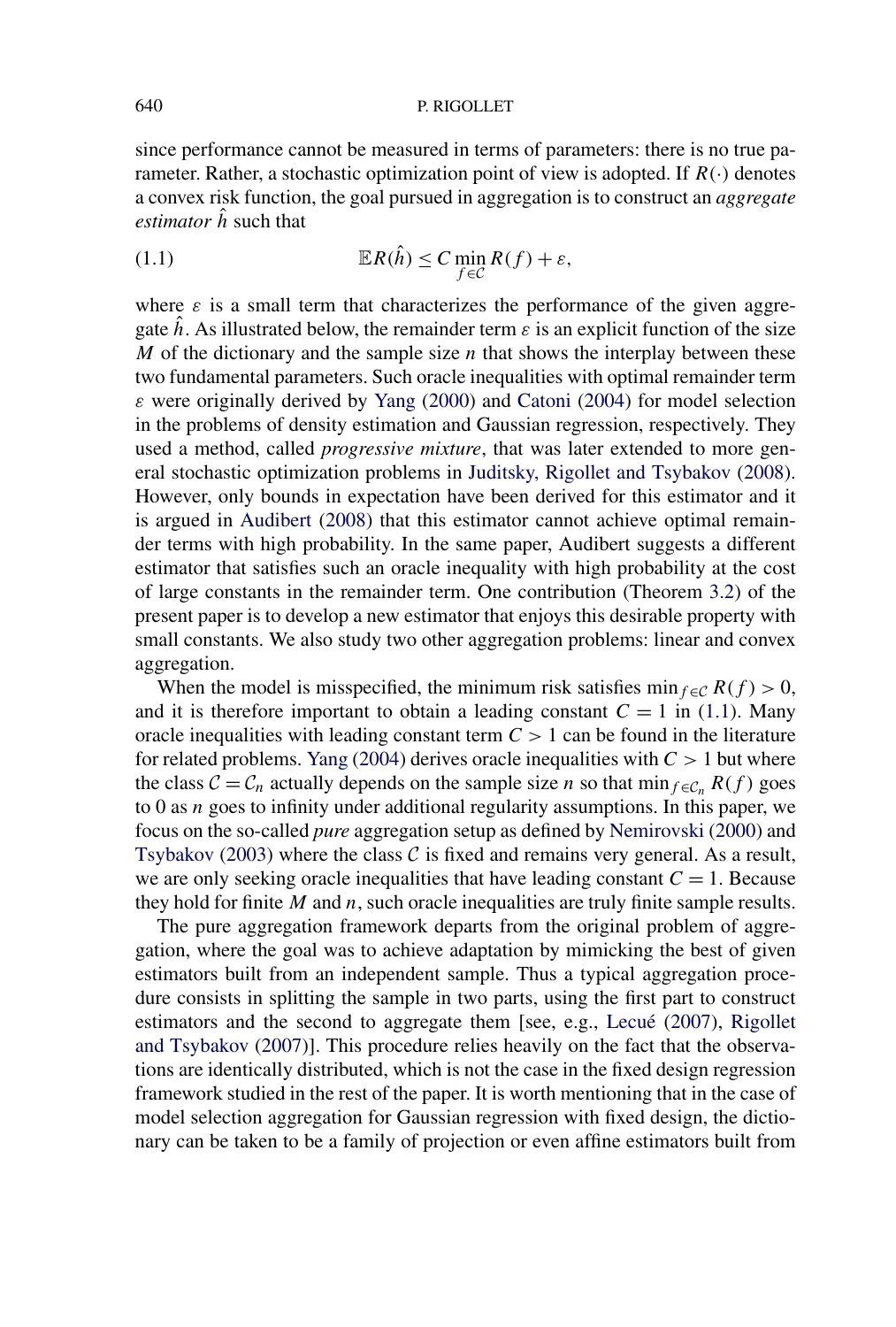the same sample. This specific case has been investigated in more detail by [Alquier](#page-24-0) [and Lounici](#page-24-0) [\(2011\)](#page-24-0), [Dalalyan and Salmon](#page-24-0) [\(2011\)](#page-24-0), [Rigollet and Tsybakov](#page-25-0) [\(2011\)](#page-25-0), but is beyond the scope of this paper. Nevertheless, pure aggregation, where the dictionary  $H$  is deterministic, has grown into a field of its own [see, e.g., [Bunea,](#page-24-0) [Tsybakov and Wegkamp](#page-24-0) [\(2007\)](#page-24-0), [Juditsky and Nemirovski](#page-25-0) [\(2000\)](#page-25-0), [Juditsky, Rigol](#page-25-0)[let and Tsybakov](#page-25-0) [\(2008\)](#page-25-0), [Lounici](#page-25-0) [\(2007\)](#page-25-0), [Nemirovski](#page-25-0) [\(2000\)](#page-25-0), [Tsybakov](#page-25-0) [\(2003\)](#page-25-0)]. In the case of regression with fixed design studied in this paper, the dictionary can be thought of as a family of functions with minimal conditions that is expected to have good approximation properties.

Pure aggregation turns out to be a stochastic optimization problem, where the goal is to minimize an unknown risk function  $R$  over a certain set  $C$ . This paper is devoted to the case where the risk function is given by the Kullback–Leibler divergence, and three constraint sets that were introduced in [Nemirovski](#page-25-0) [\(2000\)](#page-25-0) are investigated.

We consider an extension of aggregation for Gaussian regression that encompasses distributions for responses in a one-parameter exponential family, with particular focus on the family of Bernoulli distributions in order to cover binary classification. A natural measure of risk in this problem is related to the Kullback– Leibler divergence between the distribution of the actual observations and that of observations generated from a given model. In a way, this extension is close to generalized linear models [see, e.g., [McCullagh and Nelder](#page-25-0) [\(1989\)](#page-25-0)], which are optimally solved by maximum likelihood estimation [see, e.g., [Fahrmeir and Kauf](#page-24-0)[mann](#page-24-0) [\(1985\)](#page-24-0)]. However, in the present aggregation framework, it is not assumed that there is one true model but we prove that maximum likelihood estimators still perform almost as well as the optimal solution of a suitable stochastic optimization problem. This generalized framework encompasses logistic regression as a particular case.

Throughout the paper, for any  $x \in \mathbb{R}^n$ , let  $x_j$  denote its *j* th coordinate. In other words, any vector  $x \in \mathbb{R}^n$  can be written  $x = (x_1, \ldots, x_n)$ . Similarly an  $n \times M$ matrix *H* has coordinates  $H_{i,j}$ ,  $1 \le i \le n, 1 \le j \le M$ . The derivative of a function  $b:\mathbb{R}\to\mathbb{R}$  is denoted by *b'*. For any real-valued function *f*, we denote by  $||f||_{\infty} =$ sup<sub>*x*</sub> $|f(x)| \in [0, \infty]$ , its sup-norm. Finally, for any two real numbers *x* and *y*, we use the notation  $x \wedge y = \min(x, y)$  and  $x \vee y = \max(x, y)$ .

The paper is organized as follows. In the next section, we define the problem of Kullback–Leibler aggregation, in the context of misspecified generalized linear models. In particular, we exhibit a natural measure of performance that suggests the use of constrained likelihood maximization to solve it. Exact oracle inequalities, both in expectation and with high probability, are gathered in Section [3](#page-6-0) and their optimality for finite *M* and *n* is assessed in Section [4.](#page-12-0) These oracle inequalities for the case of large *M* are illustrated on a logistic regression problem, similar to the problem of training a boosting algorithm, in Section [5.](#page-14-0) Finally, Section [6](#page-17-0) contains the proofs of the main results together with useful properties on the concentration and the moments of sums of random variables with distribution in an exponential family.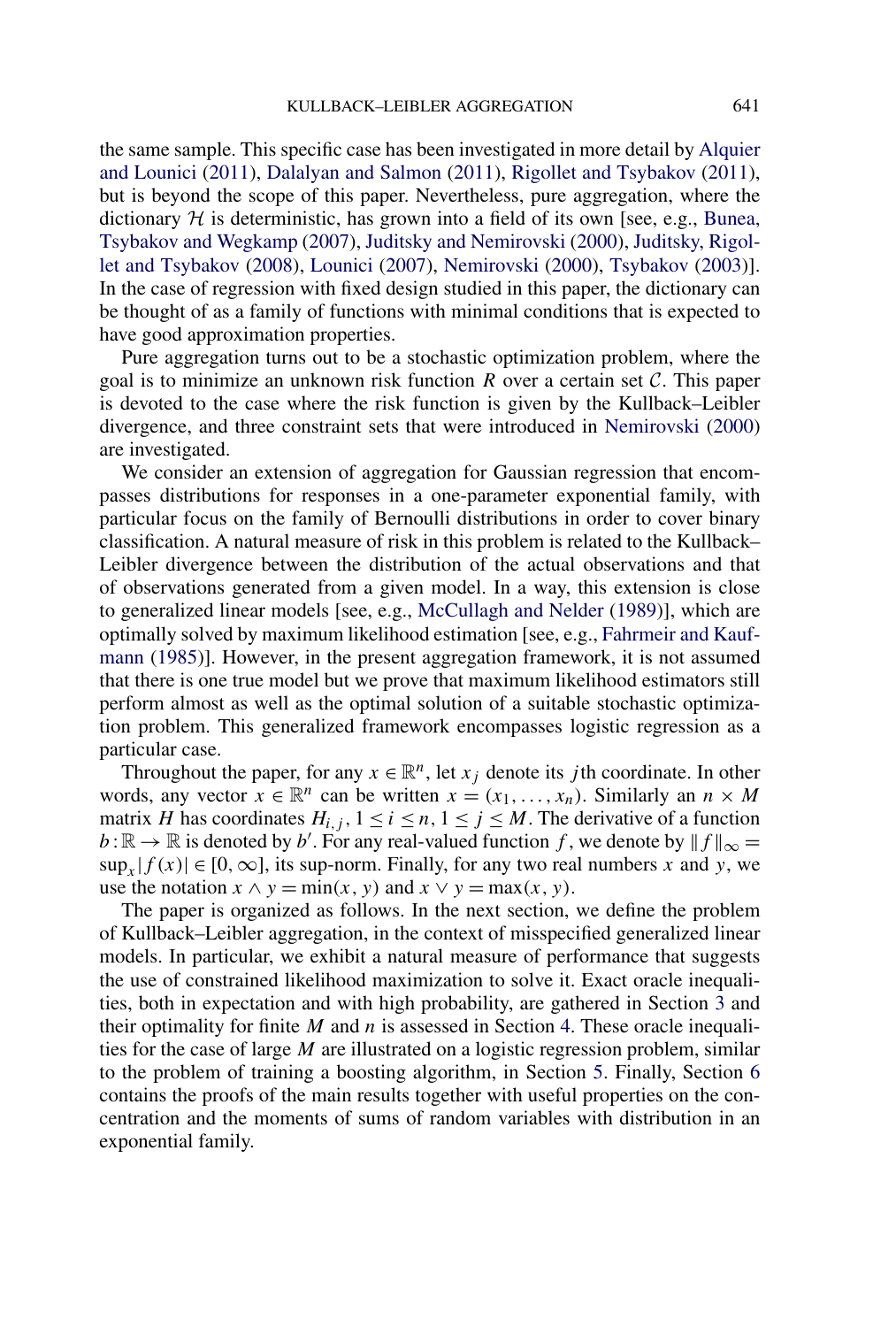### <span id="page-3-0"></span>**2. Kullback–Leibler aggregation.**

2.1. *Setup and notation*. Let  $x_1, \ldots, x_n$  be *n* given points in a space X and consider the equivalence relation  $\sim$  on the space of functions  $f: \mathcal{X} \to \mathbb{R}$  that is defined such that *f* ∼ *g* if and only if *f*( $x_i$ ) =  $g(x_i)$  for all  $i = 1, ..., n$ . Denote by  $Q_{1:n}$  the quotient space associated to this equivalence relation and define the norm  $\|\cdot\|$  by

$$
||f||^2 = \frac{1}{n} \sum_{i=1}^n f^2(x_i), \qquad f \in Q_{1:n}.
$$

Note that  $\|\cdot\|$  is a norm on the quotient space but only a seminorm on the whole space of functions  $f : \mathcal{X} \to \mathbb{R}$ . In what follows, it will be useful to define the inner product associated to  $\|\cdot\|$  by

$$
\langle f, g \rangle = \frac{1}{n} \sum_{i=1}^{n} f(x_i) g(x_i).
$$

Using this inner product, we can also denote the average of a function  $f$  by  $\langle f, \mathbb{1} \rangle$ , where  $\mathbb{1}(\cdot)$  is the function in  $Q_{1:n}$  that is identically equal to 1.

Recall that a random variable  $Y \in \mathbb{R}$  has distribution in a (one-parameter) *canonical exponential family* if it admits a density with respect to a reference measure on  $\mathbb R$  given by

(2.1) 
$$
p(y; \theta) = \exp\left\{\frac{y\theta - b(\theta)}{a} + c(y)\right\}.
$$

A detailed treatment of exponential families of distributions together with examples can be found in [Barndorff-Nielsen](#page-24-0) [\(1978\)](#page-24-0), [Brown](#page-24-0) [\(1986\)](#page-24-0), [McCullagh and](#page-25-0) [Nelder](#page-25-0) [\(1989\)](#page-25-0) and in [Lehmann and Casella](#page-25-0) [\(1998\)](#page-25-0). Several examples are also presented in Section [5](#page-14-0) of the present paper. It can be easily shown that if *Y* admits a density given by (2.1), then

(2.2) 
$$
\mathbb{E}[Y] = b'(\theta) \text{ and } \text{var}[Y] = ab''(\theta).
$$

We assume hereafter that the distribution of *Y* is not degenerate so that (2.2) ensures that  $b$  is strictly convex and  $b'$  is onto its image space.

For any  $g \in Q_{1:n}$ , let  $P_g$  denote the distribution of *n* independent random variables  $Y_1, \ldots, Y_n \in \mathcal{Y} \subset \mathbb{R}$  such that  $Y_i$  has density given by  $p(y; \theta_i)$  where  $\theta_i = [b']^{-1} \circ g(x_i)$  so that  $Y_i$  has expectation  $g(x_i)$ .

In this paper, we assume that we observe *n* independent random variables *Y*<sub>1</sub>*,...,Y*<sub>n</sub>  $\in$  *Y* with joint distribution  $\mathbb{P} = P_f$  for some unknown *f*. We denote by E the corresponding expectation.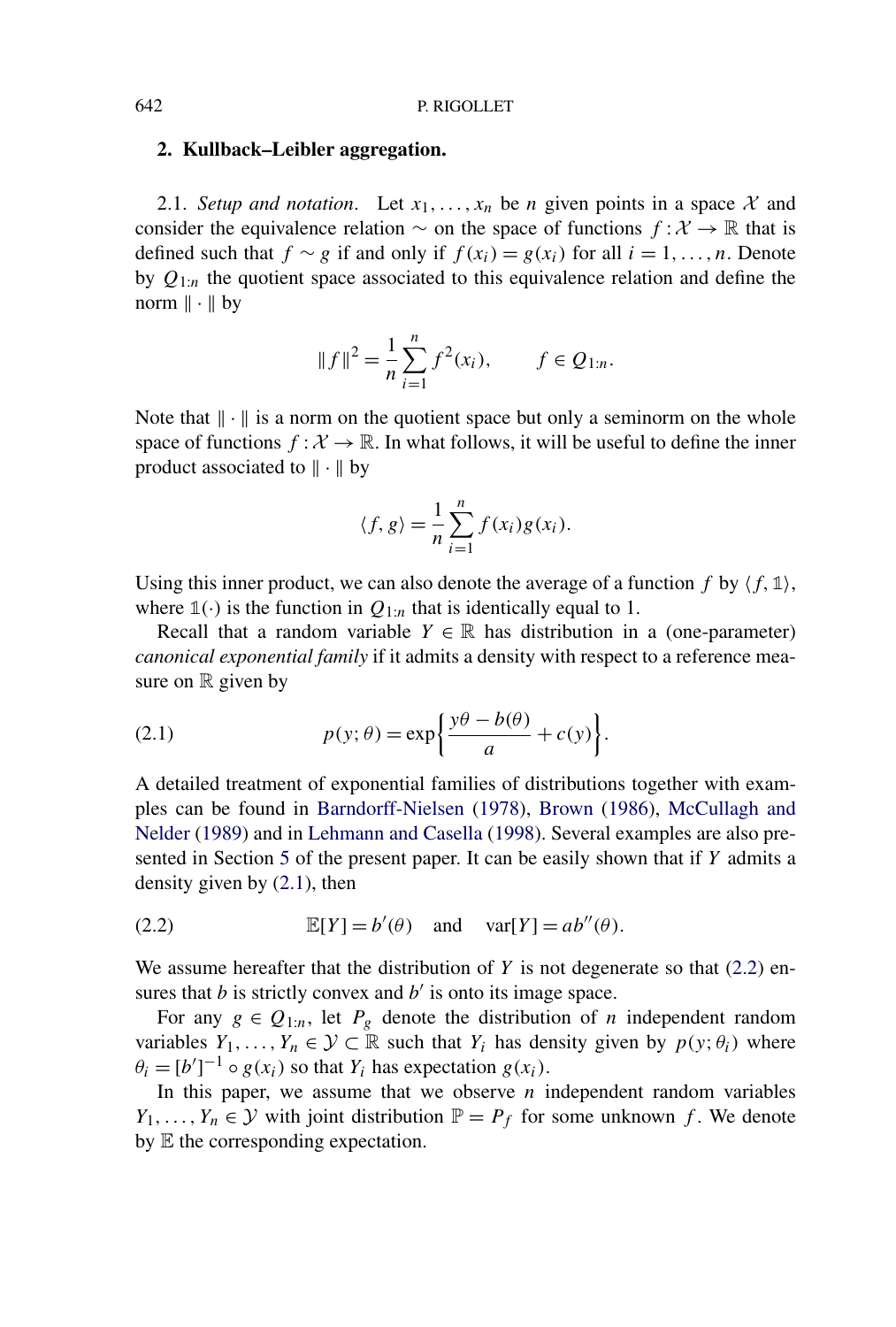<span id="page-4-0"></span>2.2. *Aggregation and misspecified generalized linear models*. When  $X \subset \mathbb{R}^d$ , generalized linear models (GLMs) assume that the distribution of the observation  $Y_i$  belongs to a given exponential family with expectation  $\mathbb{E}[Y_i] = f(x_i)$ ,  $i =$ 1,...,n, and that  $l \circ f(x) = \beta^\top x$  where  $l : \check{Y} \to \mathbb{R}$  is a *link function* and  $\beta \in \mathbb{R}^d$ is the unknown parameter of interest. A canonical choice for the link function is  $l = [b']^{-1}$  and in the rest of the paper, we study only this choice. In particular, this canonical choice implies that  $\theta_i = \beta^\top x_i$ . While GLMs allow more choices for the distribution of the response variable, the modeling assumption  $\theta_i = \beta^\top x_i$  is quite strong and may be violated in practice. Aggregation offers a nice setup to study the performance of estimators of *f* even when this model is misspecified.

Aggregation for the regression problem was introduced by [Nemirovski](#page-25-0) [\(2000\)](#page-25-0) and further developed by [Tsybakov](#page-25-0) [\(2003\)](#page-25-0) where the author considers a regression problem with random design that has known distribution. We now recall the main ideas of aggregation applied to the regression problem, with emphasis on its difference with the linear regression model. In the framework of the previous section, consider a finite dictionary  $\mathcal{H} = \{h_1, \ldots, h_M\}$  such that  $\|h_j\|$  is finite and for any  $\lambda \in \mathbb{R}^M$ , let  $h_{\lambda}$  denote the linear combination of  $h_j$ 's defined by

(2.3) 
$$
h_{\lambda} = \sum_{j=1}^{M} \lambda_j h_j.
$$

Assume that we observe *n* independent random couples  $(x_i, Y_i)$ ,  $i = 1, \ldots, n$ , such that  $\mathbb{E}[Y_i] = f(x_i)$ . The goal of *aggregation* is to solve the following optimization problem:

$$
\min_{\lambda \in \Lambda} \|\mathsf{h}_{\lambda} - f\|^2,
$$

where  $\Lambda$  is a given subset of  $\mathbb{R}^M$  and f is unknown. Previous papers on aggregation in the regression problem have focused on three choices for the set  $\Lambda$  corresponding to the three different problems of aggregation originally introduced by [Nemirovski](#page-25-0) [\(2000\)](#page-25-0). Optimal rates of aggregation for these three problems in the Gaussian regression setup can be found in [Tsybakov](#page-25-0) [\(2003\)](#page-25-0).

MODEL SELECTION AGGREGATION. The goal is to mimic the best  $h_i$  in the dictionary H. Therefore, we can choose  $\Lambda$  to be the finite set  $V = \{e_1, \ldots, e_M\}$ formed by the *M* vectors in the canonical basis of  $\mathbb{R}^M$ . The optimal rate of model selection aggregation in the Gaussian case is *(*log*M)/n*.

LINEAR AGGREGATION. The goal is to mimic the best linear combination of the *h<sub>j</sub>*'s in the dictionary H. Therefore, we can choose  $\Lambda$  to be whole space  $\mathbb{R}^M$ . The optimal rate of linear aggregation in the Gaussian case is *M/n*.

CONVEX AGGREGATION. The goal is to mimic the best convex combination of the  $h_j$ 's in the dictionary H. Therefore, we can choose  $\Lambda$  to be the flat simplex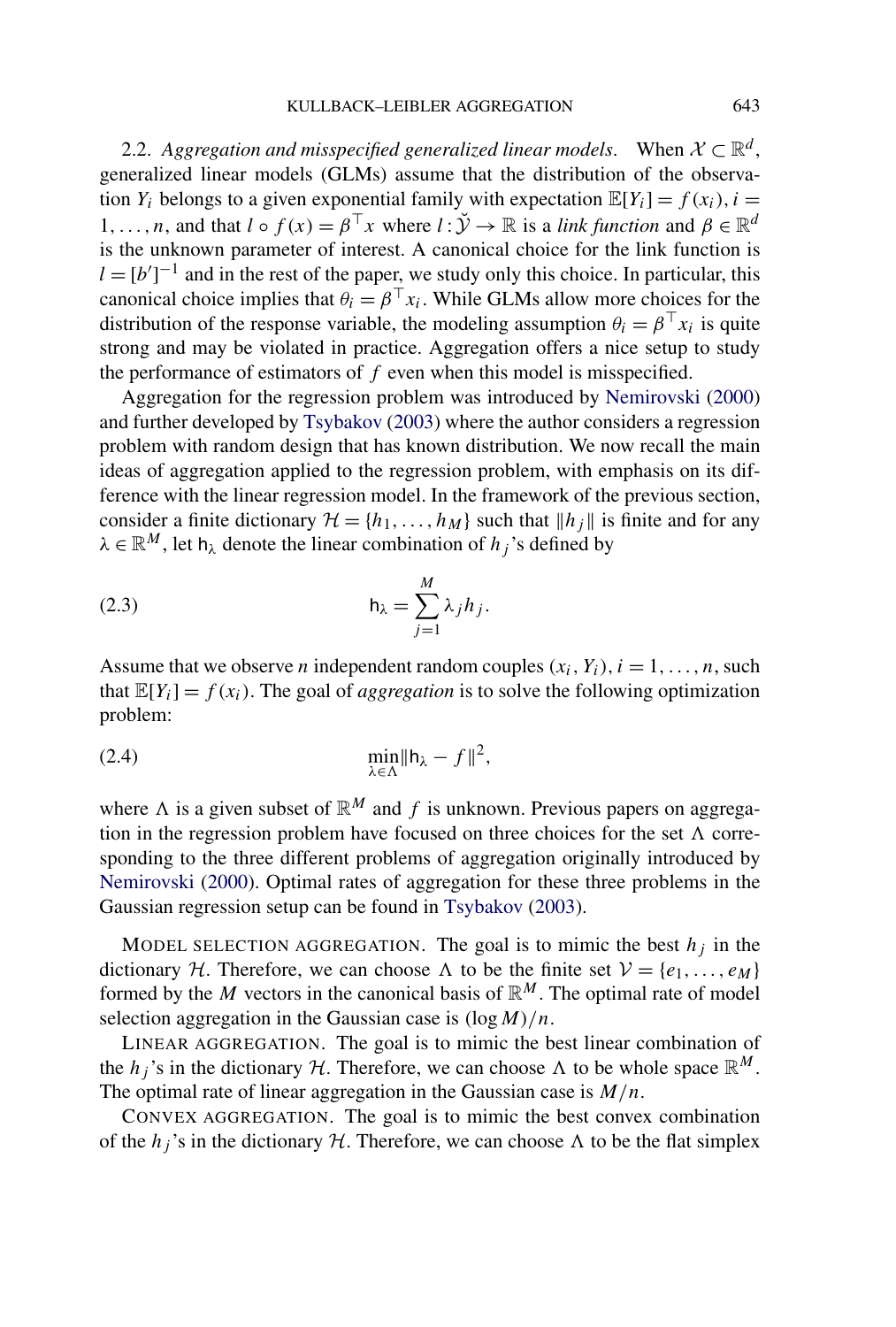of  $\mathbb{R}^M$ , denoted by  $\Lambda_1^+$  and defined by

(2.5) 
$$
\Lambda_1^+ = \left\{ \lambda \in \mathbb{R}^M : \lambda_j \geq 0, j = 1, ..., M, \sum_{j=1}^M \lambda_j = 1 \right\}.
$$

The optimal rate of convex aggregation in the Gaussian case is  $(M/n) \wedge$  $\sqrt{\log(1 + M/\sqrt{n})/n}$ .

In practice, the regression function  $f$  is unknown and it is impossible to perfectly solve [\(2.4\)](#page-4-0). Our goal is therefore to recover an approximate solution of this problem in the following sense. We wish to construct an estimator  $\hat{\lambda}_n$  such that

(2.6) 
$$
\|\mathbf{h}_{\hat{\lambda}_n} - f\|^2 - \min_{\lambda \in \Lambda} \|\mathbf{h}_{\lambda} - f\|^2
$$

is as small as possible. An inequality that provides an upper bound on the (random) quantity in (2.6) in a certain probabilistic sense is called *oracle inequality*.

Observe that this is not a linear model since we do not assume that the function *f* is of the form  $h_{\lambda}$  for some  $\lambda \in \mathbb{R}^M$ . Rather, the bias term  $\min_{\lambda \in \Lambda} ||h_{\lambda} - f||^2$  may not vanish and the goal is to mimic the linear combination with the smallest bias term.

The notion of Kullback–Leibler aggregation defined in the next subsection broadens the scope of the above problem of aggregation to encompass other distributions for *Y* .

2.3. *Kullback–Leibler aggregation*. Recall that the ubiquitous squared norm  $\|\cdot\|^2$  as a measure of performance for regression problems takes its roots in the Gaussian regression model. The Kullback–Leibler divergence between two probability distributions *P* and *Q* is defined by

$$
\mathcal{K}(P \| Q) = \begin{cases} \int \log \left( \frac{dP}{dQ} \right) dP, & \text{if } P \ll Q, \\ \infty, & \text{otherwise.} \end{cases}
$$

Denote by  $P_f$  the joint distribution of the observations  $Y_i$ ,  $i = 1, \ldots, n$ . If  $P_f$ denotes an *n*-variate Gaussian distribution with mean  $(f(x_1),...,f(x_n))^T$  and variance  $\sigma^2 I_n$ , where  $I_n$  denotes the  $n \times n$  identity matrix, then  $\mathcal{K}(P_f \| P_g) = \frac{n}{n} \| f - g \|^2$ . In order to allow an easier comparison between the results of this pa- $\frac{n}{2\sigma^2}$   $\|f - g\|^2$ . In order to allow an easier comparison between the results of this paper and the literature, consider a normalized Kullback–Leibler divergence defined by  $\bar{\mathcal{K}}(P_f \| P_g) = \mathcal{K}(P_f \| P_g) / n$ . In the Gaussian regression setup, the quantity of interest in (2.6) can be written

(2.7) 
$$
\bar{\mathcal{K}}(P_f \| P_{h_{\hat{\lambda}_n}}) - \min_{\lambda \in \Lambda} \bar{\mathcal{K}}(P_f \| P_{h_{\lambda}}),
$$

up to a multiplicative constant term equal to  $2\sigma^2$ . Nevertheless, the quantity in (2.7) is meaningful for other distributions in the exponential family.

<span id="page-5-0"></span>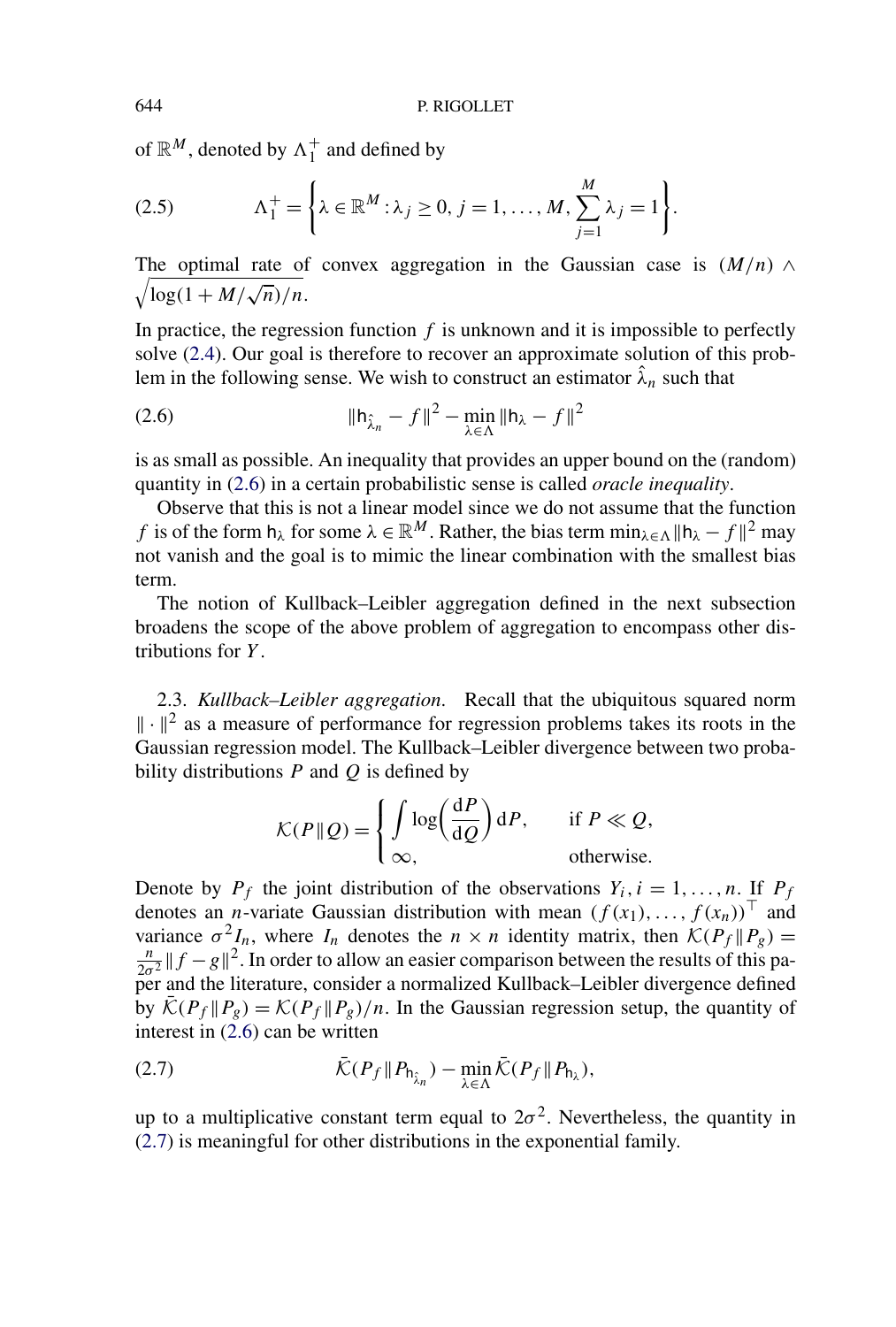<span id="page-6-0"></span>Given a subset  $\Lambda$  of  $\mathbb{R}^M$ , the goal of *Kullback–Leibler aggregation* (in short, KL-aggregation) is to construct an estimator  $\hat{\lambda}_n$  such that the *excess-KL*, defined by

(2.8) 
$$
\mathcal{E}_{KL}(\mathsf{h}_{\hat{\lambda}_n}, \Lambda, \mathcal{H}) = \bar{\mathcal{K}}(P_f \| P_{b' \circ \mathsf{h}_{\hat{\lambda}_n}}) - \inf_{\lambda \in \Lambda} \bar{\mathcal{K}}(P_f \| P_{b' \circ \mathsf{h}_{\lambda}}),
$$

is as small as possible.

Whereas KL-aggregation is a purely finite sample problem, it bears connections with the asymptotic theory of model misspecification as defined in [White](#page-26-0) [\(1982\)](#page-26-0), following [LeCam](#page-25-0) [\(1953\)](#page-25-0) and [Akaike](#page-24-0) [\(1973\)](#page-24-0). [White](#page-26-0) [\(1982\)](#page-26-0) proves that if the regression function *f* is not of the form  $f = b' \circ h_\lambda$  for some  $\lambda$  in the set of parameters  $\Lambda$ , then under some identifiability and regularity conditions, the maximum likelihood estimator converges to *λ*<sup>∗</sup> defined by

$$
\lambda^* = \underset{\lambda \in \Lambda}{\arg \min} \mathcal{K}(P_f \| P_{b' \circ h_{\lambda}}).
$$

Upper bounds on the excess-KL can be interpreted as finite sample versions of those original results.

Note that assuming that  $Y_i$  admits a density of the form  $(2.1)$  with known cumulant function  $b(\cdot)$  is a strong assumption unless  $Y_i$  has Bernoulli distribution, in which case identification of this distribution is trivial from the context of the statistical experiment. We emphasize here that model misspecification pertains only to the systematic component.

**3. Main results.** Let  $\mathcal{Z} = \{(x_1, Y_1), \ldots, (x_n, Y_n)\}\$  be *n* independent observations and assume that for each *i*, the density of  $Y_i$  is of the form  $p(y_i; \theta_i)$  as defined in [\(2.1\)](#page-3-0) where  $\theta_i = [b']^{-1} \circ f(x_i)$ . Then, we can write for any  $\lambda \in \mathbb{R}^M$ ,

(3.1) 
$$
\mathcal{K}(P_f \| P_{b' \circ h_\lambda}) = -\frac{n}{a} (\langle f, h_\lambda \rangle - \langle b \circ h_\lambda, \mathbb{1} \rangle) - \sum_{i=1}^n \mathbb{E}[c(Y_i)] + \text{Ent}(P_f),
$$

where  $Ent(P_f)$  denotes the entropy of  $P_f$  and is defined by

Ent
$$
(P_f)
$$
 =  $\sum_{i=1}^{n} \mathbb{E}[\log(p(Y_i; [b']^{-1} \circ f(x_i)))]$ .

Note that the term  $-\sum_{i=1}^{n} \mathbb{E}[c(Y_i)] + \text{Ent}(P_f)$  does not depend on λ.

For estimators of the form  $\hat{\theta}_i = h_\lambda(x_i)$ , maximizing the log-likelihood is equivalent to maximizing

(3.2) 
$$
\ell_n(\lambda) = \sum_{i=1}^n \{ Y_i \mathsf{h}_{\lambda}(x_i) - \langle b \circ \mathsf{h}_{\lambda}, \mathbb{1} \rangle \}
$$

over a certain set  $\Lambda$  that depends on the problem at hand.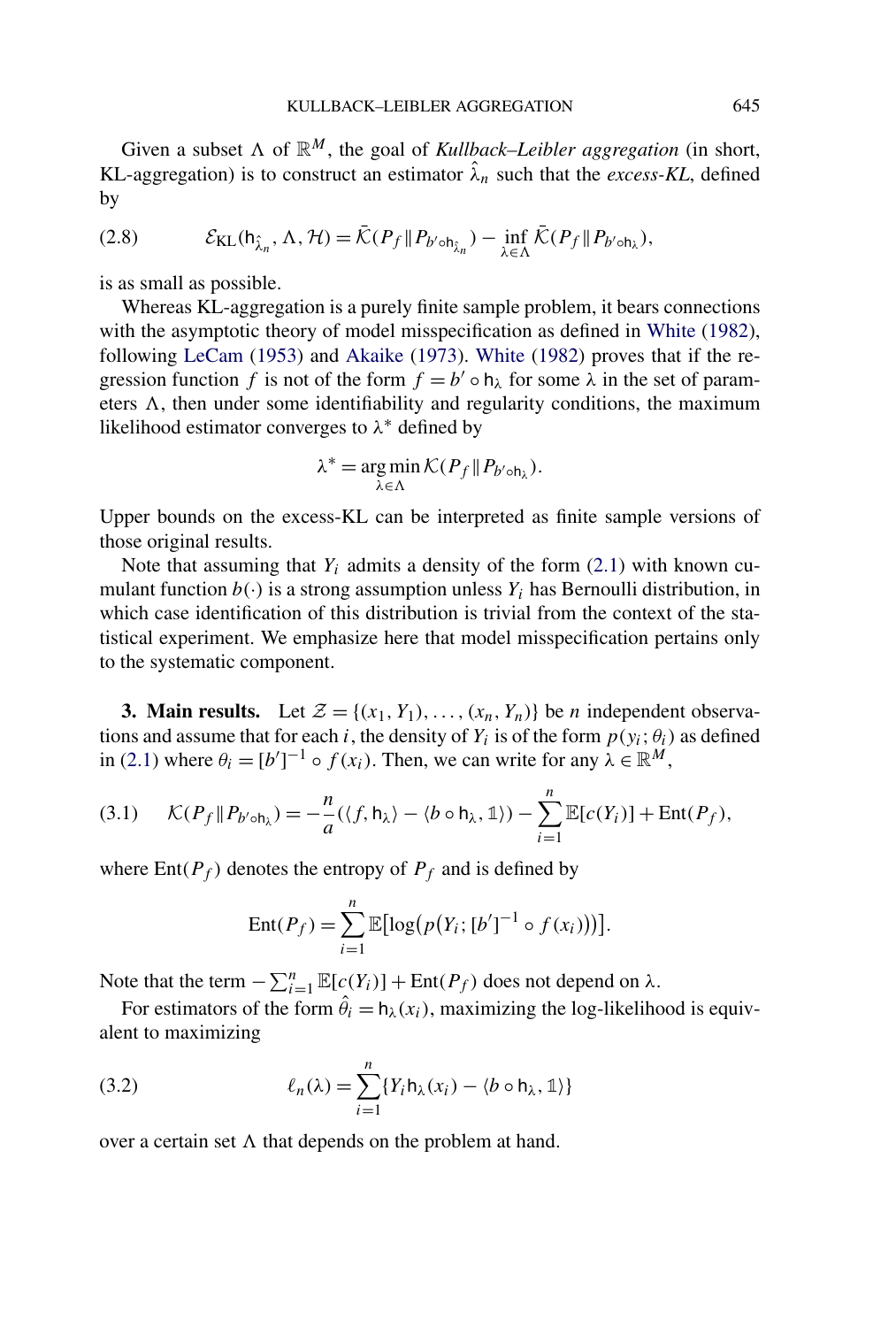We now give bounds for the problem of KL-aggregation for the choices of  $\Lambda$ corresponding to the three problems of aggregation introduced in the previous section. All proofs are gathered in Section [6](#page-17-0) and rely on the following conditions, which can be easily checked given the cumulant function *b*.

CONDITION 1. The set of admissible parameters is  $\Theta = \mathbb{R}$  and there exists a positive constant  $B^2$  such that

(3.3) 
$$
\sup_{\theta \in \Theta} b''(\theta) \leq B^2.
$$

CONDITION 2. We say that the couple  $(H, \Lambda)$  satisfies Condition 2 if there exists a positive constant  $\kappa^2$  such that

$$
b''(\mathsf{h}_{\lambda}(x)) \geq \kappa^2,
$$

uniformly for all  $x \in \mathcal{X}$  and all  $\lambda \in \Lambda$ .

Conditions 1 and 2 are discussed in the light of several examples in Section [5.](#page-14-0) Condition 1 is used only to ensure that the distributions of  $Y_i$  have uniformly bounded variances and sub-Gaussian tails, whereas Condition 2 is a strong convexity condition that depends not only on the cumulant function *b* but also on the aggregation problem at hand that is characterized by the couple  $(H, \Lambda)$ .

3.1. *Model selection aggregation*. Recall that the goal of model selection aggregation is to mimic a function  $h_j$  such that  $\mathcal{K}(P_f \| P_{b' \circ h_j}) \leq \mathcal{K}(P_f \| P_{b' \circ h_k})$  for all  $k \neq j$ . A natural candidate would be the function in the dictionary that maximizes the function  $\ell_n$  defined in [\(3.2\)](#page-6-0) either over the finite set  $V = \{e_1, \ldots, e_M\}$  formed by the *M* vectors in the canonical basis of  $\mathbb{R}^M$  or over its convex hull. However, it has been established [see, e.g., [Juditsky, Rigollet and Tsybakov](#page-25-0) [\(2008\)](#page-25-0), Lecué [\(2007\)](#page-25-0), [Lecué and Mendelson](#page-25-0) [\(2009\)](#page-25-0), [Rigollet and Tsybakov](#page-25-0) [\(2012\)](#page-25-0)] that such a choice is suboptimal in general. [Lecué and Mendelson](#page-25-0) [\(2009\)](#page-25-0) proved that the maximum likelihood estimator on the flat simplex  $\Lambda_1^+$  defined in Section [3.3](#page-10-0) is also suboptimal for the problem of model selection. As a consequence, we resort to a compromise between these two ideas and maximize a partially interpolated log-likelihood. Define  $\hat{\lambda} \in \Lambda_1^+$  to be such that

(3.4) 
$$
\hat{\lambda} \in \arg \max_{\lambda \in \Lambda_1^+} \left\{ \sum_{j=1}^M \lambda_j \ell_n(e_j) + \ell_n(\lambda) \right\}.
$$

Note that the criterion maximized in the above equation is the sum of the loglikelihood and a linear interpolation of the values of the log-likelihood at the vertices of the flat simplex. As argued above, both of these terms are needed. Indeed, using only the linear interpolation would lead us to choose  $\hat{\lambda}$  to be one of the vertices of the simplex which, as mentioned above, is a suboptimal choice.

<span id="page-7-0"></span>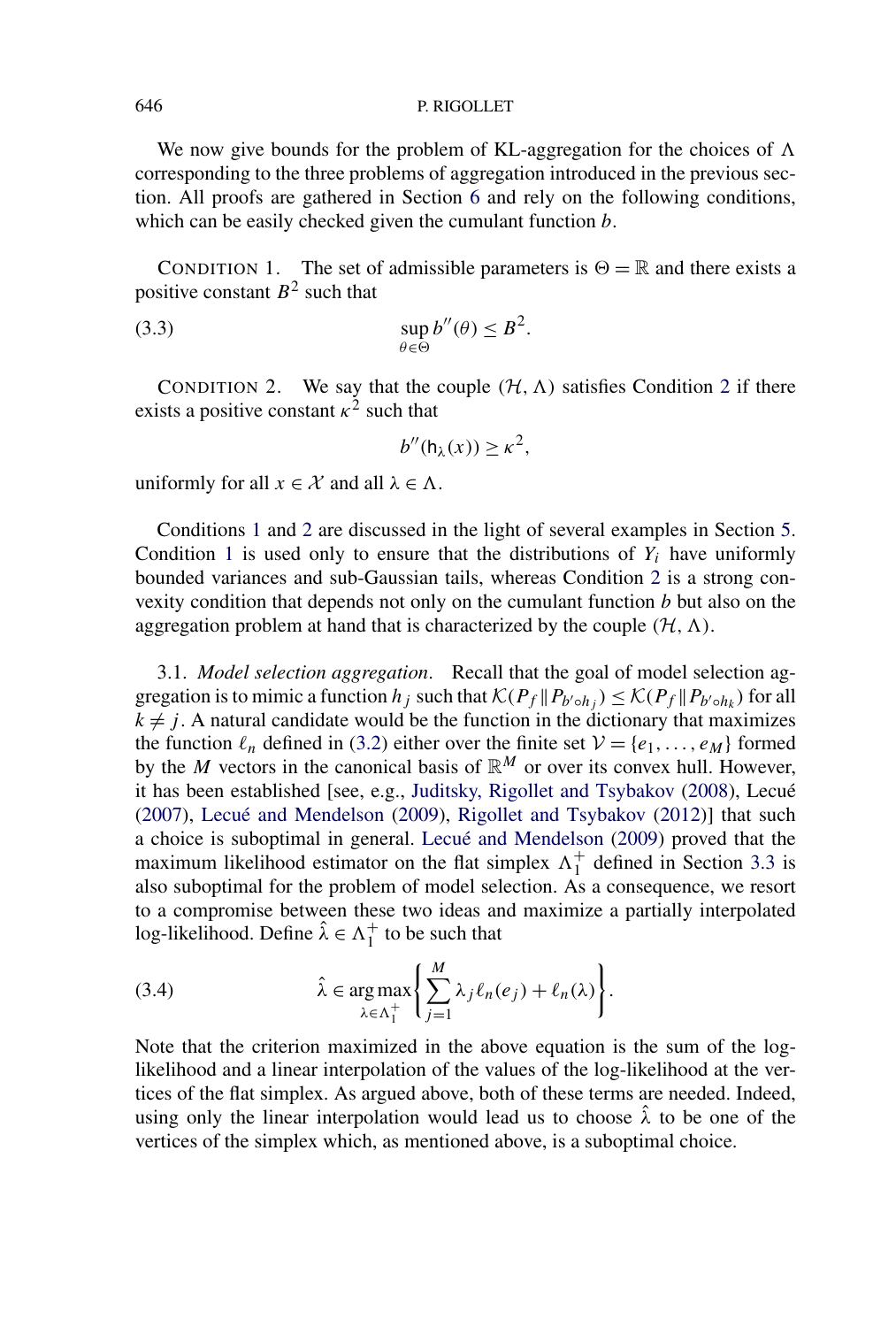<span id="page-8-0"></span>THEOREM 3.[1](#page-7-0). Assume that Condition 1 holds and that  $(\mathcal{H}, \Lambda_1^+)$  satisfies *Condition* [2.](#page-7-0) *Recall that*  $V = \{e_1, \ldots, e_M\}$  *is the finite set formed by the M vectors in the canonical basis of*  $\mathbb{R}^M$ . *Then, the aggregate*  $h_{\hat{\lambda}}$  *with*  $\hat{\lambda}$  *defined in* [\(3.4\)](#page-7-0) *satisfies*

(3.5) 
$$
\mathbb{E}[\mathcal{E}_{\text{KL}}(\mathsf{h}_{\hat{\lambda}}, \mathcal{V}, \mathcal{H})] \leq \frac{8B^2}{\kappa^2} \frac{\log M}{n}.
$$

A similar result for  $h_{\tilde{\lambda}}$  where  $\tilde{\lambda}$  are exponential weights was obtained by [Dalalyan and Tsybakov](#page-24-0)  $(2007)$  for a different class of regression problems with deterministic design under the squared loss. For random design, [Juditsky, Rigollet](#page-25-0) [and Tsybakov](#page-25-0) [\(2008\)](#page-25-0) obtained essentially the same results for the mirror averaging algorithm. Also for random design, [Lecué and Mendelson](#page-25-0) [\(2009\)](#page-25-0) proposed a different estimator to solve this problem and give for the first time a bound with high probability with the optimal remainder term. Such a result was claimed by [Audibert](#page-24-0) [\(2008\)](#page-24-0) for a different estimator when the design is random. Despite this recent effervescence, no bounds that hold with high probability have been derived for the deterministic design case considered here and the estimator proposed by [Lecué and Mendelson](#page-25-0) [\(2009\)](#page-25-0) is based on a sample splitting argument that does not extend to deterministic design. The next theorem aims at giving such an inequality for the aggregate h<sub>î</sub>.

THEOREM 3.2. Assume that Condition [1](#page-7-0) holds and that  $(H, \Lambda_1^+)$  satisfies *Condition* [2.](#page-7-0) *Recall that*  $V = \{e_1, \ldots, e_M\}$  *is the finite set formed by the M vectors in the canonical basis of*  $\mathbb{R}^M$ . *Then, for any*  $\delta > 0$ , *with probability* 1 –  $\delta$ , *the aggregate* <sup>h</sup>*λ*<sup>ˆ</sup> *with <sup>λ</sup>*<sup>ˆ</sup> *defined in* [\(3.4\)](#page-7-0) *satisfies*

(3.6) 
$$
\mathcal{E}_{\text{KL}}(\mathsf{h}_{\hat{\lambda}_n}, \mathcal{V}, \mathcal{H}) \leq \frac{8B^2}{\kappa^2} \frac{\log(M/\delta)}{n}.
$$

The proofs of both theorems are gathered in Section [6.2.](#page-18-0)

3.2. *Linear aggregation*. Let  $\Lambda \subset \mathbb{R}^M$  be a closed convex set or  $\mathbb{R}^M$  itself. The *maximum likelihood aggregate* over  $\Lambda \subset \mathbb{R}^M$  is uniquely defined as a function in the quotient space  $Q_{1:n}$  by the linear combination  $h_{\lambda_n}$  with coefficients given by

$$
\hat{\lambda}_n \in \arg \max_{\lambda \in \Lambda} \ell_n(\lambda).
$$

*n*

Note that both  $\hat{\lambda}_n$  and  $\lambda^* \in \arg\min_{\lambda \in \Lambda} \mathcal{K}(P_f \| P_{b' \circ h_\lambda})$  exist as soon as  $\Lambda$  is a closed convex set [see [Ekeland and Témam](#page-24-0) [\(1999\)](#page-24-0), Chapter II, Proposition 1.2]. Likewise, from the same proposition, we find that if  $\Lambda = \mathbb{R}^M$ , Condition [2](#page-7-0) entails that both  $\hat{\lambda}_n$  and  $\lambda^*$  exist. Indeed, under Condition [2,](#page-7-0) the function *b* is convex coercive and thus both functionals

$$
\mathsf{h}_{\lambda} \mapsto -\sum_{i=1} \{ Y_i \mathsf{h}_{\lambda}(x_i) - \langle b \circ \mathsf{h}_{\lambda}, \mathbb{1} \rangle \} \quad \text{and} \quad \mathsf{h}_{\lambda} \mapsto -\langle f, \mathsf{h}_{\lambda} \rangle + \langle b \circ \mathsf{h}_{\lambda}, \mathbb{1} \rangle
$$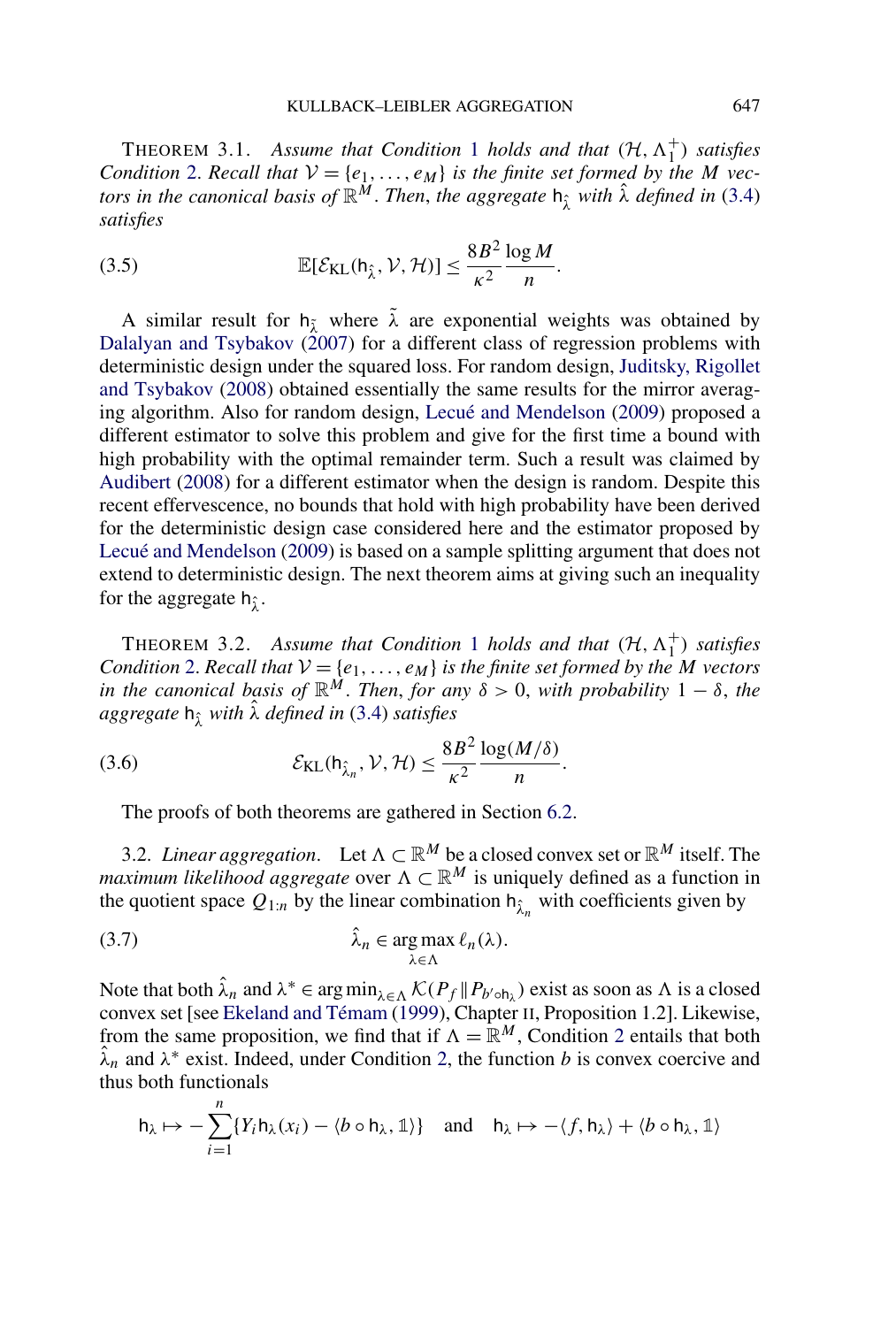<span id="page-9-0"></span>are convex coercive. Thus, the aggregates  $h_{\lambda^*}$  and  $h_{\hat{\lambda}^*}$  are uniquely defined as functions in the quotient space  $Q_{1:n}$ , even though  $\lambda^*$  and  $\lambda_n$  may not be unique.

We first extend the original results of [Nemirovski](#page-25-0) [\(2000\)](#page-25-0) and [Tsybakov](#page-25-0) [\(2003\)](#page-25-0) by providing bounds on the expected excess-KL,  $\mathbb{E}[\mathcal{E}_{KL}(\mathsf{h}_{\hat{\lambda}_n}, \Lambda, \mathcal{H})]$  where  $\Lambda$  is either a closed convex set or  $\Lambda = \mathbb{R}^M$ , which corresponds to the problem of linear aggregation.

THEOREM 3.3. Let  $\Lambda$  be a closed convex subset of  $\mathbb{R}^M$  or  $\mathbb{R}^M$  itself, such that *(H,*  $\Lambda$ *) satisfies Condition* [2.](#page-7-0) *If the marginal variances satisfy*  $\mathbb{E}[Y_i - f(x_i)]^2 \le \sigma^2$ *for any*  $i = 1, \ldots, n$ , *then the maximum likelihood aggregate*  $h_{\hat{\lambda}}$  *over*  $\Lambda$  *satisfies* 

(3.8)  

$$
\mathbb{E}[\mathcal{E}_{KL}(\mathsf{h}_{\hat{\lambda}_n}, \Lambda, \mathcal{H})] \leq \frac{2\sigma^2}{a\kappa^2} \frac{D}{n},
$$

$$
\mathbb{E} \|\mathsf{h}_{\hat{\lambda}_n} - \mathsf{h}_{\lambda^*}\|^2 \leq \frac{4\sigma^2}{\kappa^4} \frac{D}{n},
$$

*where*  $D \leq M$  *is the dimension of*  $\text{span}(\mathcal{H})$  *and*  $\lambda^* \in \arg \min_{\lambda \in \Lambda} \mathcal{K}(P_f \| P_{b' \circ h_{\lambda}})$ .

Vectors  $\lambda^* \in \arg \min_{\lambda \in \Lambda} \mathcal{K}(P_f \| P_{b' \circ h_{\lambda}})$  are oracles since they cannot be computed without the knowledge of  $P_f$ . The oracle distribution  $P_{b' \circ h_{\lambda^*}}$  corresponds to the distribution of the form  $P_{b' \circ h_\lambda}$ ,  $\lambda \in \Lambda$ , that is the closest to the true distribution  $P_f$  in terms of Kullback–Leibler divergence. Introducing this oracle allows us to assess the performance of the maximum likelihood aggregate, without assuming that  $P_f$  is of the form  $P_{b \nmid b}$  for some  $\lambda \in \Lambda$ . Note also that from [\(2.2\)](#page-3-0), the bounded variance condition  $\mathbb{E}[Y_i - f(x_i)]^2 \le \sigma^2$  is a direct consequence of Condition [1](#page-7-0) with  $\sigma^2 = aB^2$ .

Theorem 3.3 is valid in expectation. The following theorem shows that these bounds are not only valid in expectation but also with high probability.

THEOREM 3.4. Let  $\Lambda$  be a closed convex subset of  $\mathbb{R}^M$  or  $\mathbb{R}^M$  itself and such *that (*H*,) satisfies Condition* [2.](#page-7-0) *Moreover*, *let Condition* [1](#page-7-0) *hold and let D be the dimension of the linear span of the dictionary*  $\mathcal{H} = \{h_1, \ldots, h_M\}$ . *Then, for any*  $\delta > 0$ , *with probability*  $1 - \delta$ , *the maximum likelihood aggregate*  $h_{\hat{\lambda}}$  *over*  $\Lambda$ *satisfies*

(3.9)  

$$
\mathcal{E}_{KL}(h_{\hat{\lambda}_n}, \Lambda, \mathcal{H}) \le \frac{8B^2}{\kappa^2} \frac{D}{n} \log\left(\frac{4}{\delta}\right),
$$

$$
||h_{\hat{\lambda}_n} - h_{\lambda^*}||^2 \le \frac{16aB^2}{\kappa^4} \frac{D}{n} \log\left(\frac{4}{\delta}\right),
$$
where  $\lambda^* \in \text{arg min}$   $\mathcal{K}(B, ||B, \lambda)$ 

 $where \lambda^* \in \arg\min_{\lambda \in \Lambda} \mathcal{K}(P_f \| P_{b' \circ h_\lambda}).$ 

We see that the price to pay to obtain bounds with high probability is essentially the same as for the bounds in expectation up to an extra multiplicative term of order  $log(1/\delta)$ .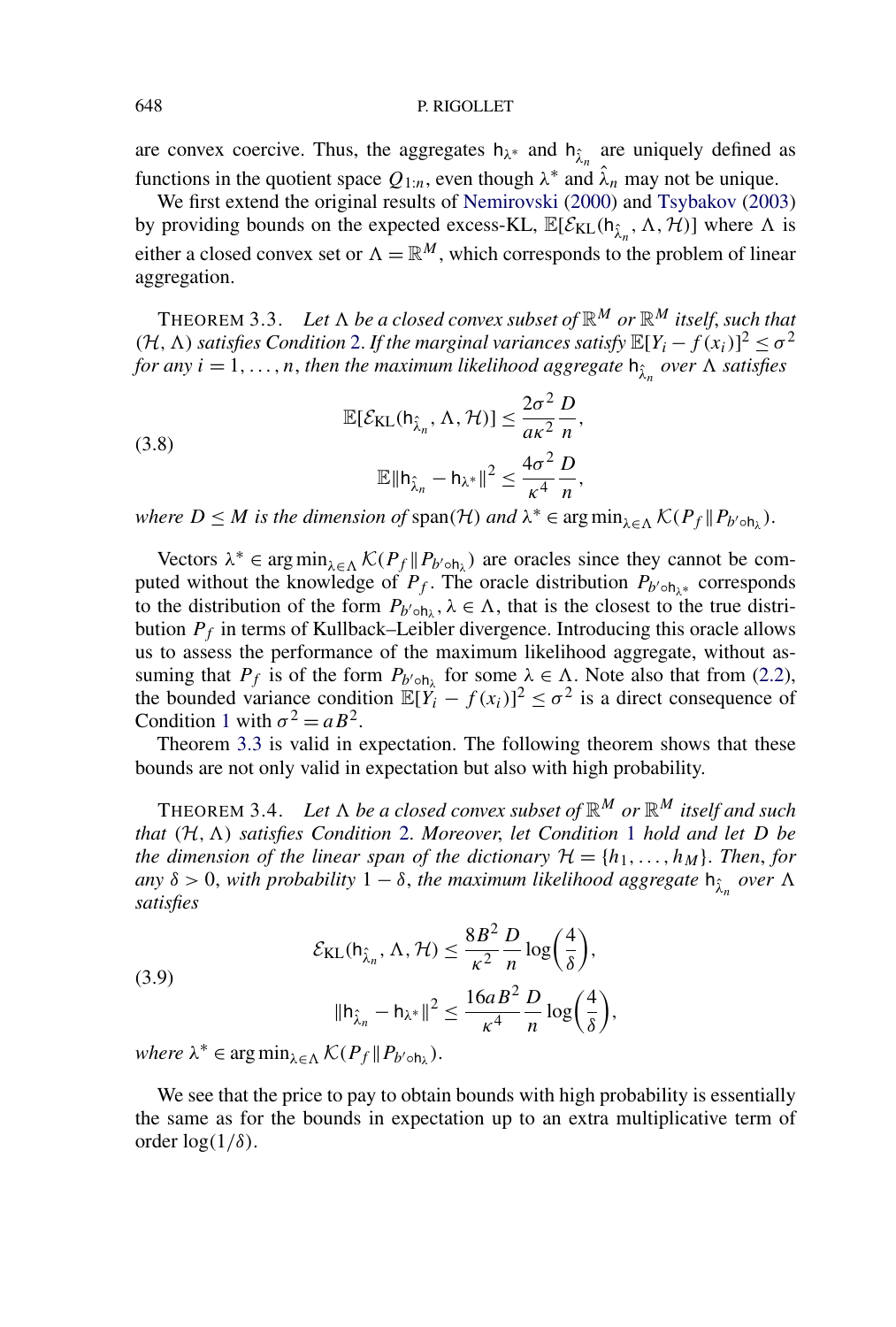<span id="page-10-0"></span>3.3. *Convex aggregation*. In this subsection, we assume that  $\Lambda \subset \Lambda_1^+$  is a closed convex set. Note that both a maximum likelihood estimator  $\hat{\lambda}_n$  and an oracle  $\lambda^* \in \arg \min_{\lambda \in \Lambda} \mathcal{K}(P_f \| P_{b' \circ h_\lambda})$  exist.

Recall that if  $(H, \Lambda)$  satisfies Condition [2,](#page-7-0) Theorems [3.3](#page-9-0) and [3.4](#page-9-0) also hold. The following theorems ensure a better rate for the maximum likelihood aggregate h<sub>λ</sub><sup>2</sup> over  $\Lambda$  when  $D$ , and thus  $M$ , becomes much larger than  $n$ . It extends the problem of convex aggregation defined by [Nemirovski](#page-25-0) [\(2000\)](#page-25-0), [Juditsky and Nemirovski](#page-25-0) [\(2000\)](#page-25-0) and [Tsybakov](#page-25-0) [\(2003\)](#page-25-0) to the case where the distribution of the response variables is not restricted to be Gaussian.

THEOREM 3.5. Let  $\Lambda$  be any closed convex subset of the flat simplex  $\Lambda_1^+$ *defined in* [\(2.5\)](#page-5-0). *Let Condition* [1](#page-7-0) *hold and assume that the dictionary* H *consists of functions satisfying*  $||h_j|| \leq R$ , *for any*  $j = 1, ..., M$  *and some*  $R > 0$ . *Then, the maximum likelihood aggregate* <sup>h</sup>*λ*<sup>ˆ</sup> *<sup>n</sup> over satisfies*

(3.10) 
$$
\mathbb{E}[\mathcal{E}_{KL}(\mathsf{h}_{\hat{\lambda}_n}, \Lambda, \mathcal{H})] \leq RB \sqrt{\frac{\log M}{an}}.
$$

*Moreover*, *if (*H*,) satisfies Condition* [2,](#page-7-0) *then*

$$
\mathbb{E} \|\mathbf{h}_{\hat{\lambda}_n} - \mathbf{h}_{\lambda^*}\|^2 \le \frac{2RB}{\kappa^2} \sqrt{\frac{a \log M}{n}},
$$

 $where \lambda^* \in \arg\min_{\lambda \in \Lambda} \mathcal{K}(P_f \| P_{b' \circ h_\lambda}).$ 

The bounds of Theorem 3.5 also have a counterpart with high probability as shown in the next theorem.

THEOREM 3.6. Let  $\Lambda$  be any closed convex subset of the flat simplex  $\Lambda_1^+$ *defined in* [\(2.5\)](#page-5-0). *Fix*  $M \geq 3$ , *let Condition* [1](#page-7-0) *hold and assume that the dictionary* H *consists of functions satisfying*  $||h_j|| \leq R$ , *for any*  $j = 1, \ldots, M$  *and some*  $R > 0$ . *Then, for any*  $\delta > 0$ , *with probability*  $1 - \delta$ , *the maximum likelihood aggregate*  $h_{\lambda}^*$ *over satisfies*

(3.11) 
$$
\mathcal{E}_{\text{KL}}(\mathsf{h}_{\hat{\lambda}_n}, \Lambda, \mathcal{H}) \leq RB \sqrt{\frac{2 \log(M/\delta)}{an}}.
$$

*Moreover*, *if (*H*,) satisfies Condition* [2,](#page-7-0) *then on the same event of probability*  $1 - \delta$ , *it holds* 

(3.12) 
$$
\|\mathsf{h}_{\hat{\lambda}_n} - \mathsf{h}_{\lambda^*}\|^2 \le \frac{2RB}{\kappa^2} \sqrt{\frac{2a \log(M/\delta)}{n}},
$$

 $where \lambda^* \in \arg\min_{\lambda \in \Lambda} \mathcal{K}(P_f \| P_{b' \circ h_\lambda}).$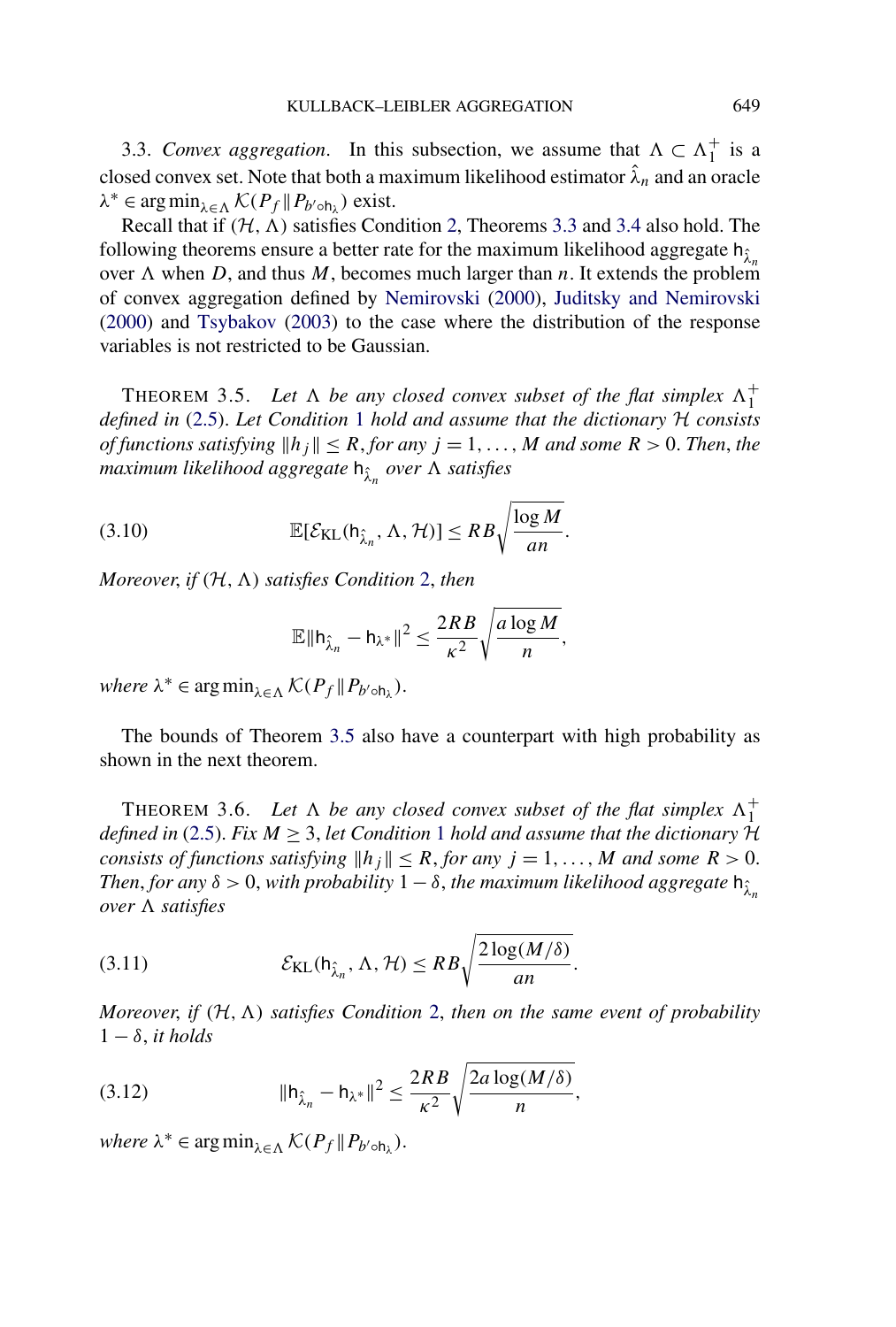This explicit logarithmic dependence in the dimension *M* illustrates the benefit of the  $\ell_1$  constraint for high-dimensional problems. [Raskutti, Wainwright and Yu](#page-25-0) [\(2011\)](#page-25-0) have obtained essentially the same result as Theorem [3.6](#page-10-0) for the special case of Gaussian linear regression. While their proof technique yields significantly larger constants, they also cover the case of aggregation over  $\ell_q$  balls for  $q < 1$ explicitly. However, their result is limited to the linear regression model where the regression function *f* is of the form  $f = h_{\lambda^*}$  for some  $\lambda^* \in \Lambda_1$ , where  $\Lambda_1$  denotes the unit  $\ell_1$  ball of  $\mathbb{R}^M$ .

Most of the existing bounds for convex aggregation hold for the expected excess-KL. Many papers provide bounds with high probability [see, e.g., Koltchinskii [\(2011\)](#page-25-0), [Massart](#page-25-0) [\(2007\)](#page-25-0), [Mitchell and van de Geer](#page-25-0) [\(2009\)](#page-25-0) and references therein] but they typically do not hold for the excess-KL itself but for a quantity related to

$$
\bar{\mathcal{K}}(P_f \| P_{b' \circ h_{\hat{\lambda}_n}}) - C \min_{\lambda \in \Lambda} \bar{\mathcal{K}}(P_f \| P_{b' \circ h_{\lambda}}),
$$

where  $C > 1$  is a constant. When the quantity  $\min_{\lambda \in \Lambda} \overline{\mathcal{K}}(P_f \| P_{b' \circ h_{\lambda}})$  is not small enough, such bounds can become uninformative. A notable exception is Nemirovski et al. [[\(2008\)](#page-25-0), Proposition 2.2] where the authors derive a result similar to Theorem [3.6](#page-10-0) under a different but similar set of assumptions. Most importantly, their bounds do not hold for the maximum likelihood estimator but for the output of a recursive stochastic optimization algorithm.

3.4. *Discussion*. As mentioned before, it is worth noticing that the technique employed in proving the bounds in expectation of the previous subsection yield bounds with high probability at almost no extra cost.

We finally mention the question of *persistence* posed by Greenshtein and Ritov [\(2004\)](#page-25-0) and further studied by [Greenshtein](#page-25-0) [\(2006\)](#page-25-0) and [Bartlett, Mendel](#page-24-0)[son and Neeman](#page-24-0) [\(2012\)](#page-24-0). In these papers, the goal is to find performance bounds that explicitly depend on *n*, *M* and the radius *R* of the  $\ell_1$  ball  $R\Lambda_1$ when the functions of the dictionary are scaled to have unit norm. Clearly, this is essentially the same problem as ours if we choose the dictionary to be {0*,Rh*1*,...,RhM,*−*Rh*1*,...,*−*RhM*}. More precisely, allowing *M* and *R* to depend on *n*, persistence asks the question of which regime gives remainder terms that converge to 0. While we do not pursue directly this question, we can obtain such bounds for deterministic design and show that the constrained maximum likelihood estimator on a closed convex subset of the  $\ell_1$  ball is persistent as long as  $R = R(n) = o(\sqrt{n/\log(M)})$ . The original result of [Greenshtein and Ritov](#page-25-0) [\(2004\)](#page-25-0) in this sense allows only  $R = o([n/\log(M)]^{1/4})$  but when the design is random with unknown distribution. The use of deterministic design in the present paper makes the prediction task much easier. Indeed, a significant amount of work to prove persistence has been made toward describing general conditions on the distribution of the design to ensure persistence at a rate  $R = o(\sqrt{n/\log(M)})$ , as in [Greenshtein](#page-25-0) [\(2006\)](#page-25-0) and [Bartlett, Mendelson and Neeman](#page-24-0) [\(2012\)](#page-24-0).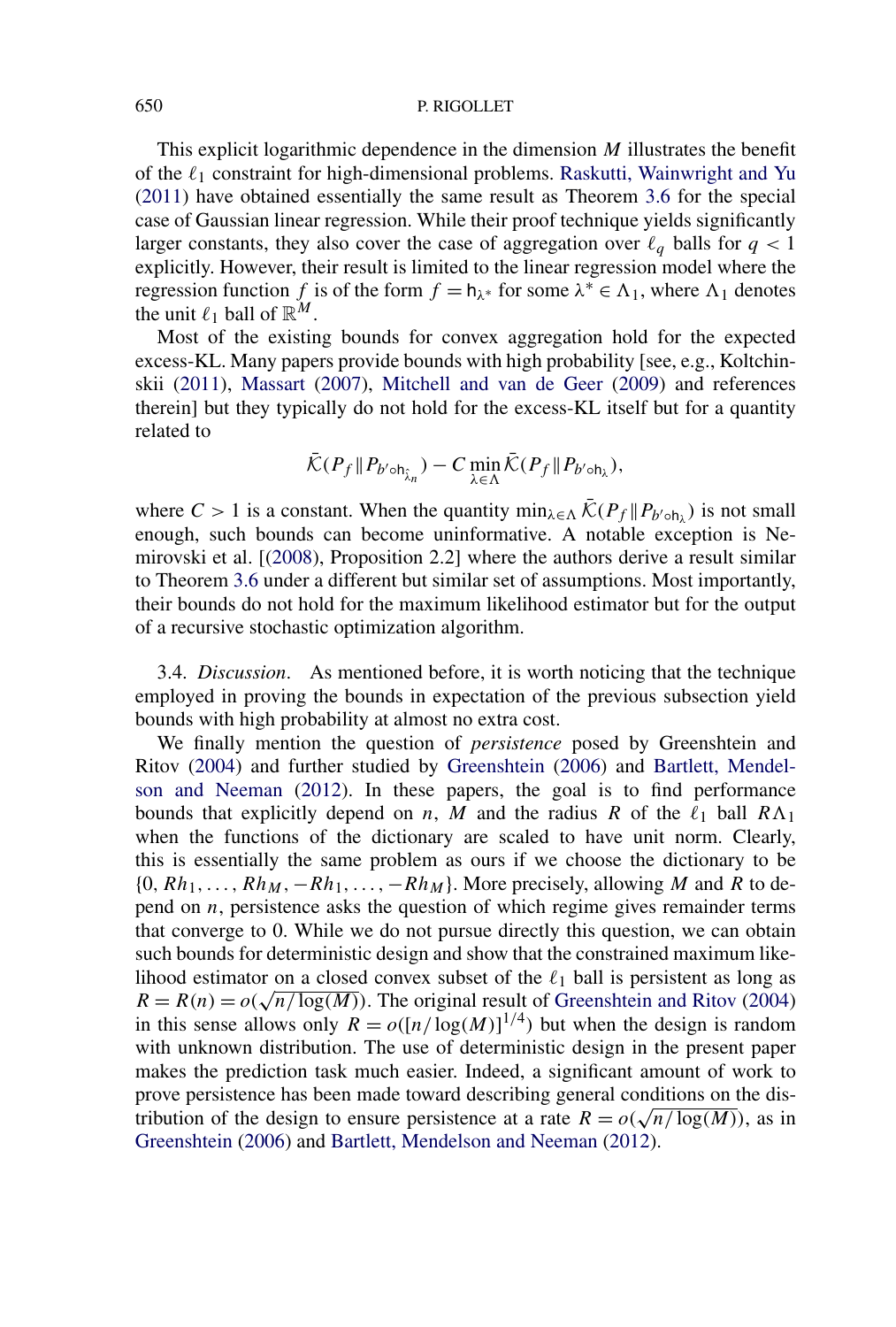<span id="page-12-0"></span>**4. Optimal rates of aggregation.** In Section [3,](#page-6-0) we have derived upper bounds for the excess-risk both in expectation and with high probability under appropriate conditions. The bounds in expectation can be summarized as follows. For a given  $\Lambda \subseteq \mathbb{R}^M$ , there exists an estimator  $T_n$  such that its excess-KL satisfies

$$
\mathbb{E}[\bar{\mathcal{K}}(P_f \| P_{T_n})] - \inf_{\lambda \in \Lambda} \bar{\mathcal{K}}(P_f \| P_{b' \circ h_{\lambda}}) \leq C \Delta_{n,M}(\Lambda),
$$

where  $C > 0$  and

$$
(4.1) \quad \Delta_{n,M}(\Lambda) = \begin{cases} \frac{D}{n} \wedge \frac{\log M}{n}, & \text{ (model selection aggregation)},\\ \frac{D}{n}, & \text{ if } \Lambda \subseteq \mathbb{R}^M \qquad \text{ (linear aggregation)},\\ \frac{D}{n} \wedge \sqrt{\frac{\log M}{n}}, & \text{ if } \Lambda = \Lambda_1^+ \qquad \text{ (convex aggregation).} \end{cases}
$$

Here  $D \leq M \wedge n$  is the dimension of the linear span of the dictionary H and  $\Lambda \subseteq \mathbb{R}^M$  means that  $\Lambda$  is either a closed convex subset of  $\mathbb{R}^M$  or  $\mathbb{R}^M$  itself. Note that for model selection aggregation, the estimator that achieves this rate is given by  $T_n = b' \circ h_{\lambda_n} \mathbb{I}(D \ge \log M) + b' \circ h_{\lambda_n} \mathbb{I}(D \le \log M)$ , where  $\tilde{\lambda}_n$  is de-fined in [\(3.4\)](#page-7-0),  $h_{\lambda_n}$  is the maximum likelihood aggregate over  $\Lambda_1^+$  and  $\mathbb{I}(\cdot)$  denotes the indicator function. Obviously, the lower bound for linear aggregation does not hold for *any* closed convex subset of  $\mathbb{R}^M$  since  $\{0\}$  is such a set and clearly  $\Delta_{n,M}(\{0\}) \equiv 0$ . We will prove the lower bound on the unit  $\ell_{\infty}$  ball defined by  $\Lambda_{\infty} = \{x \in \mathbb{R}^M : \max_{1 \leq j \leq M} |x_j| \leq 1\}.$ 

For linear and model selection aggregation, these rates are known to be optimal in the Gaussian case where the design is random but with known distribution [\[Tsybakov](#page-25-0) [\(2003\)](#page-25-0)] and where the design is deterministic [\[Rigollet and Tsybakov](#page-25-0) [\(2011\)](#page-25-0)]. For convex aggregation, it has been established by [Tsybakov](#page-25-0) [\(2003\)](#page-25-0) [see also [Rigollet and Tsybakov](#page-25-0) [\(2011\)](#page-25-0)] that the optimal rate for Gaussian regression is of order  $\sqrt{\log(1 + eM/\sqrt{n})/n}$ , which is equivalent to the upper bounds ob-tained in Theorems [3.5–3.6](#page-10-0) of the present paper when  $M \gg \sqrt{n}$  but is smaller in general. To obtain better upper bounds, one may resort to more complicated, combinatorial procedures such as the ones derived in the papers cited above but the full description of this idea goes beyond the scope of this paper. Note that in the case of bounded regression with quadratic risk and random design, [Lecué](#page-25-0) [\(2012\)](#page-25-0) recently proved that the constrained empirical risk minimizer attains the optimal rate  $\sqrt{\log(1 + eM/\sqrt{n})/n}$  without any modification.

In this section, we prove that these rates are minimax optimal under weaker conditions that are also satisfied by the Bernoulli distribution. The notion of optimality for aggregation employed here is a natural extension of the one introduced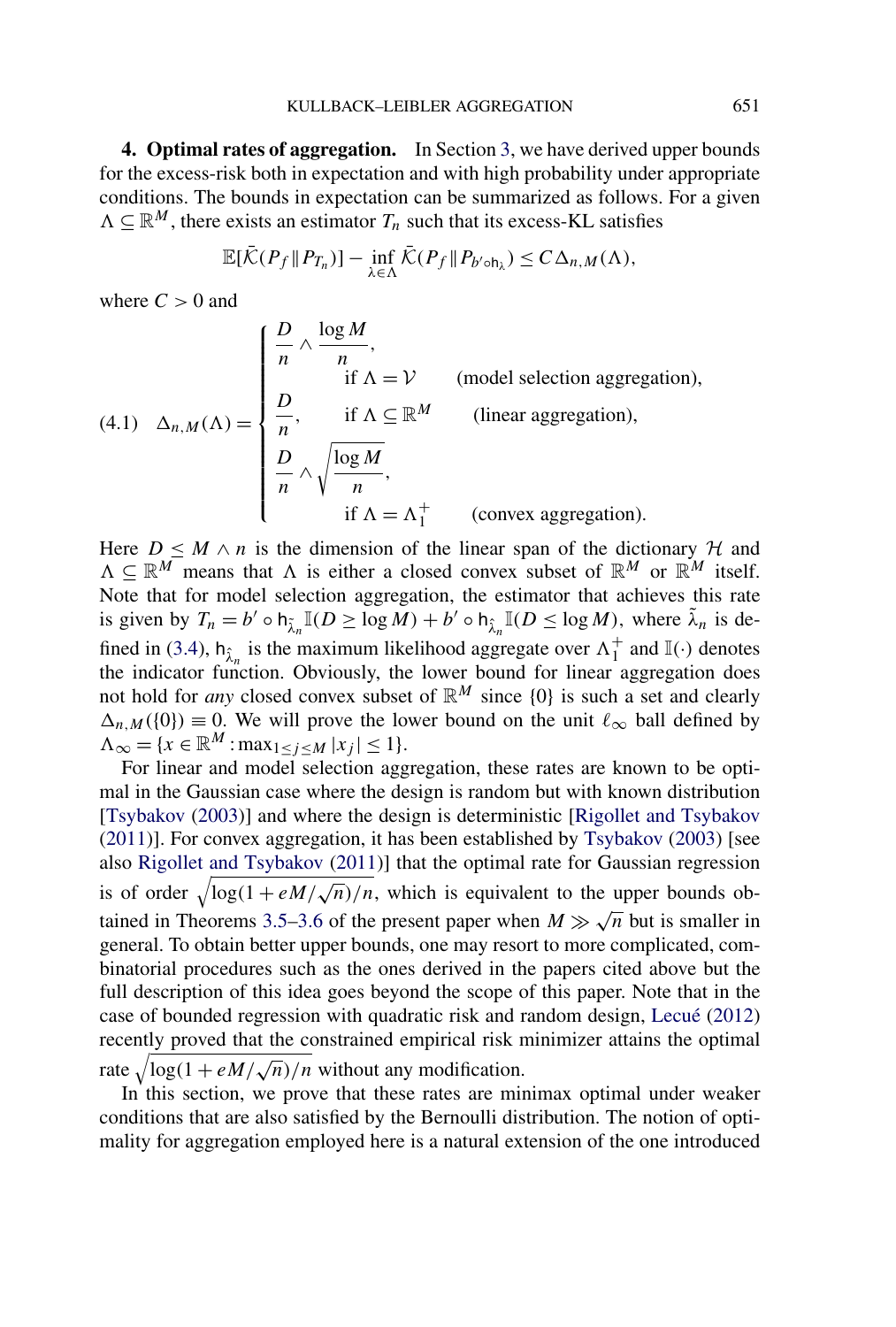| in (4.3). [Source: McCullagh and Nelder (1989)] |                |                          |                    |                                           |                                        |               |                                             |
|-------------------------------------------------|----------------|--------------------------|--------------------|-------------------------------------------|----------------------------------------|---------------|---------------------------------------------|
|                                                 | Θ              | $\mathbb{E}(Y)$          | a                  | $b(\theta)$                               | $b''(\theta)$                          | $R^2$         |                                             |
| Normal                                          | $\mathbb R$    | $\theta$                 | $\sigma^2$         | $\frac{\theta^2}{2}$                      |                                        |               |                                             |
| Bernoulli                                       | $\mathbb R$    | $1+e^{\theta}$           |                    | $\log(1+e^{\theta})$                      | $(1+e^{\theta})^2$                     | $\frac{1}{4}$ | $e^{H_{\infty}}$<br>$(1+e^{H_{\infty}})^2$  |
| Gamma                                           | $(-\infty, 0)$ | $-\frac{1}{\theta}$      | $\frac{1}{\alpha}$ | $-\log(-\theta)$                          | $1/\theta^2$                           | $\infty$      | $H^2_{\infty}$                              |
| Negative binomial                               | $(0, \infty)$  | $\frac{1}{1-e^{\theta}}$ |                    | $r \log(\frac{e^{\theta}}{1-e^{\theta}})$ | $\frac{re^{\theta}}{(1-e^{\theta})^2}$ | $\infty$      | $re^{H_{\infty}}$<br>$(1-e^{H_{\infty}})^2$ |
| Poisson                                         | ℝ              | $\rho^{\theta}$          |                    | $\rho^{\theta}$                           | $\rho^{\theta}$                        | $\sim$        | $_{\rho}$ -H <sub>∞</sub>                   |

<span id="page-13-0"></span>TABLE 1 *Exponential families of distributions and constants in Conditions* [1](#page-7-0) *and* [2](#page-7-0) *where*  $H_{\infty}$  *is defined* 

by [Tsybakov](#page-25-0) [\(2003\)](#page-25-0). Before stating the main result of this section, we need to introduce the following definition. Fix  $\kappa^2 > 0$  and let  $\Gamma(\kappa^2)$  be the level set of the function  $b''$  defined by

Poisson R  $e^{\theta}$  1  $e^{\theta}$  e<sup> $\theta$ </sup>  $\infty$   $e^{-H_{\infty}}$ 

(4.2) 
$$
\Gamma(\kappa^2) = \{ \theta \in \mathbb{R} : b''(\theta) \ge \kappa^2 \}.
$$

In the Gaussian case, it is clear from Table 1 that  $\Gamma(\kappa^2) = \mathbb{R}$  for any  $\kappa^2 < 1$ . For the cumulant function of the Bernoulli distribution, when  $\kappa^2 < 1/4$ ,  $\Gamma(\kappa^2)$  is a compact symmetric interval given by

$$
\bigg[2\log\bigg(\frac{1-\sqrt{1-4\kappa^2}}{2\kappa}\bigg), 2\log\bigg(\frac{1+\sqrt{1-4\kappa^2}}{2\kappa}\bigg)\bigg].
$$

Furthermore, we have  $\Gamma(1/4) = \{0\}$  and  $\Gamma(\kappa^2) = \emptyset$ , for  $\kappa^2 > 1/4$ . In the next theorem, we assume that for a given  $\kappa^2 > 0$ ,  $\Gamma(\kappa^2)$  is convex. This is clearly the case when the cumulant function  $b$  is such that  $b''$  is quasi-concave, that is, satisfies for any  $\theta$ ,  $\theta' \in \mathbb{R}$ ,  $u \in [0, 1]$ ,  $b''(u\theta + (1 - u)\theta') \ge \min[b''(\theta), b''(\theta')]$ . This assumption is satisfied for the Gaussian and Bernoulli distributions.

Let  $\overline{\mathcal{D}}$  denote the class of dictionaries  $\mathcal{H} = \{h_1, \ldots, h_M\}$  such that  $||h_j||_{\infty} \leq 1$ ,  $j = 1, \ldots, M$ . Moreover, for any convex set  $\Lambda \subseteq \mathbb{R}^M$ , denote by  $I(\Lambda)$  the interval  $[-H_{\infty}, H_{\infty}]$ , where

(4.3) 
$$
H_{\infty} = H_{\infty}(\Lambda) = \sup_{\mathcal{H} \in \bar{\mathcal{D}}} \sup_{\lambda \in \Lambda} \sup_{x \in \mathcal{X}} |h_{\lambda}(x)| \in [0, \infty].
$$

For example, we have

$$
I(\Lambda) = \begin{cases} [-1, 1], & \text{if } \Lambda = \mathcal{V} \text{ (model selection aggregation)},\\ \mathbb{R}, & \text{if } \Lambda = \mathbb{R}^M \text{ (linear aggregation)},\\ [-1, 1], & \text{if } \Lambda = \Lambda_1^+ \text{ (convex aggregation)}. \end{cases}
$$

To state the minimax lower bounds properly, we use the notation

$$
\mathfrak{E}_{\text{KL}}(T_n, \Lambda, f, \mathcal{H}) = \mathbb{E}[\bar{\mathcal{K}}(P_f \| P_{T_n})] - \inf_{\lambda \in \Lambda} \bar{\mathcal{K}}(P_f \| P_{b' \circ h_{\lambda}}),
$$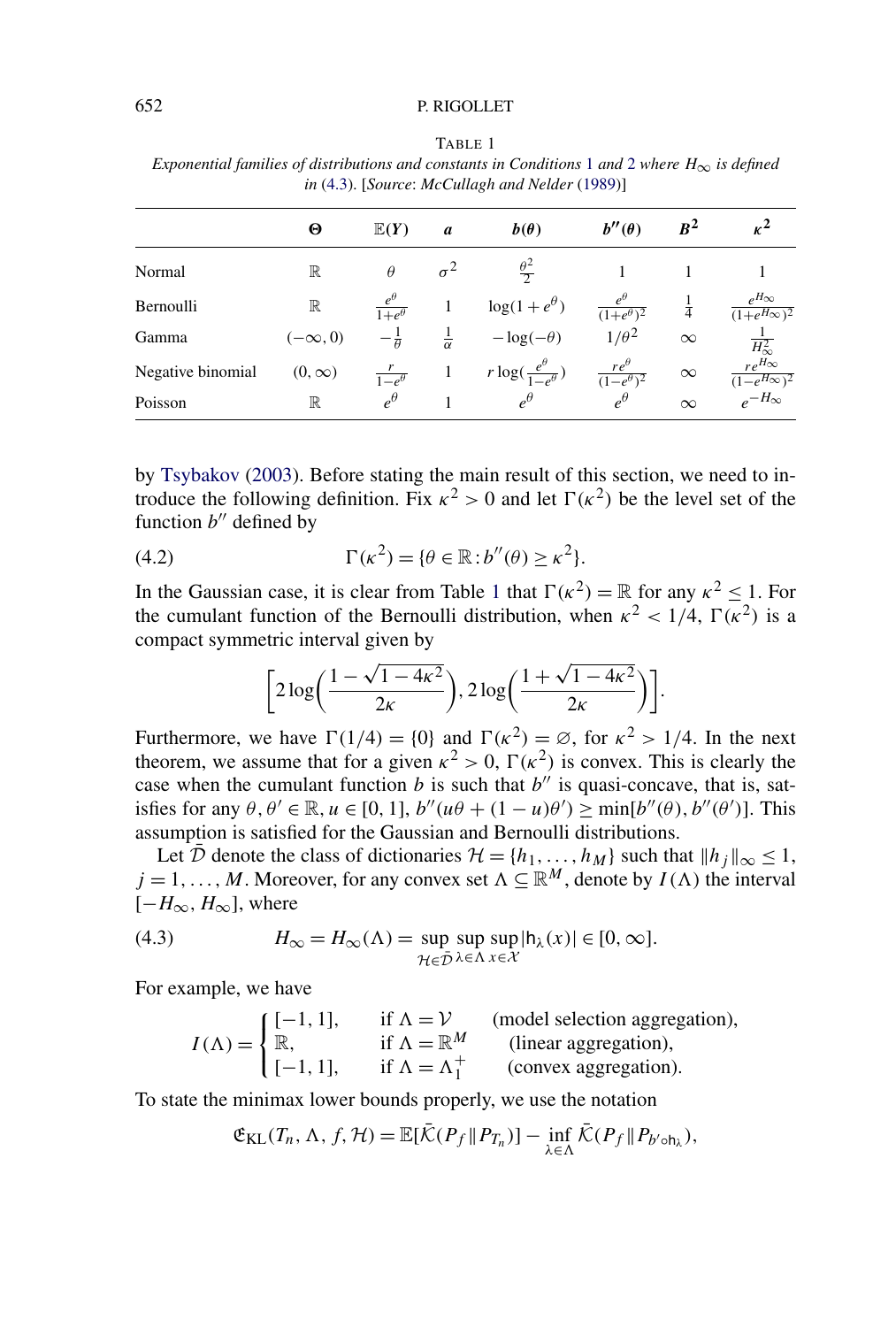<span id="page-14-0"></span>that makes the dependence in the regression function *f* explicit. Finally, we denote by  $E_f$  the expectation with respect to the distribution  $P_f$ .

THEOREM 4.1. *Fix*  $M \geq 2, n \geq 1, D \geq 1, \kappa^2 > 0$ , and assume that Condi*tion* [1](#page-7-0) *holds. Moreover, assume that for a given set*  $\Lambda \subseteq \mathbb{R}^M$ , *we have*  $I(\Lambda) \subset$  $\Gamma(\kappa^2)$ . *Then*, *there exists a dictionary*  $\mathcal{H} \in \bar{\mathcal{D}}$ , *with rank less than D*, *and positive constants c*∗*,δ such that*

$$
(4.4) \qquad \inf_{T_n} \sup_{\lambda \in \Lambda} P_{b' \circ h_{\lambda}} \bigg[ \mathfrak{E}_{\mathrm{KL}}(T_n, \Lambda, b' \circ h_{\lambda}, \mathcal{H}) > c_* \frac{\kappa^2}{2a} \Delta_{n,M}^*(\Lambda) \bigg] \ge \delta
$$

*and*

(4.5) 
$$
\inf_{T_n} \sup_{\lambda \in \Lambda} E_{b' \circ h_\lambda} [\mathfrak{E}_{\mathrm{KL}}(T_n, \Lambda, b' \circ h_\lambda, \mathcal{H})] \geq \delta c_* \frac{\kappa^2}{2a} \Delta_{n,M}^*(\Lambda),
$$

*where the infimum is taken over all estimators and where*

(4.6) 
$$
\Delta_{n,M}^*(\Lambda) = \begin{cases} \frac{D}{n} \wedge \frac{\log M}{n}, & \text{if } \Lambda = \mathcal{V}, \\ \frac{D}{n}, & \text{if } \Lambda \supset \Lambda_{\infty}(1), \\ \frac{D}{n} \wedge \sqrt{\frac{\log(1 + eM/\sqrt{n})}{n}}, & \text{if } \Lambda = \Lambda_1^+.\end{cases}
$$

This theorem covers the Gaussian and the Bernoulli case for which Condition [1](#page-7-0) is satisfied. Lower bounds for aggregation in the Gaussian case have already been proved in Rigollet and Tsybakov [[\(2011\)](#page-25-0), Section 6] in a weaker sense. Indeed, we enforce here that  $H \in \overline{\mathcal{D}}$  and has rank bounded by *D*, whereas [Rigollet and](#page-25-0) [Tsybakov](#page-25-0) [\(2011\)](#page-25-0) use unbounded dictionaries with rank that may exceed *D* by a logarithmic multiplicative factor.

Observe that from (4.5), the least favorable regression functions are of the form  $f = b' \circ h_\lambda, \lambda \in \Lambda$ , as it is the case for Gaussian aggregation [see, e.g., [Tsybakov](#page-25-0) [\(2003\)](#page-25-0)].

A consequence of Theorem 4.1 is that the rates of convergence obtained in Section [3,](#page-6-0) both in expectation and with high probability, cannot be improved without further assumptions except for the logarithmic term of convex aggregation. The proof of Theorem 4.1 is provided in the supplementary material [\[Rigollet](#page-25-0) [\(2012\)](#page-25-0)].

### **5. Examples.**

5.1. *Examples of exponential families*. This subsection is a reminder of the versatility of exponential families of distributions and its goal is to illustrate Conditions [1](#page-7-0) and [2](#page-7-0) on some examples. Most of the material can be found, for example,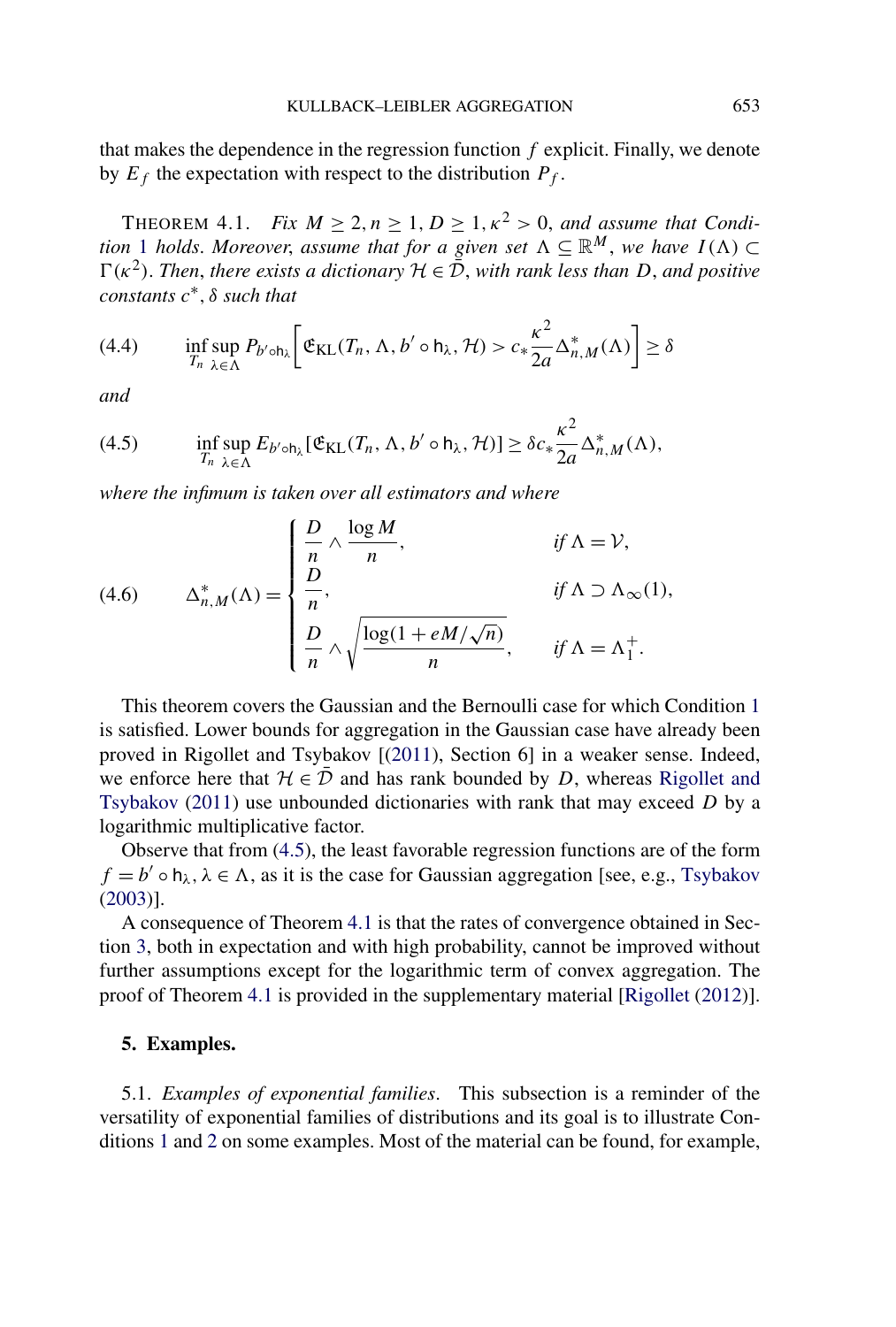in [McCullagh and Nelder](#page-25-0) [\(1989\)](#page-25-0). The form of the density described in [\(2.1\)](#page-3-0) is usually referred to as natural form. We now recall that it already encompasses many different distributions. Table [1](#page-13-0) gives examples of distributions that have such a density. For distributions with several parameters, it is assumed that all parameters but *θ* are known. For the Normal and Gamma distributions, the reference measure is the Lebesgue measure whereas for the Bernoulli, Negative binomial and Poisson distributions, the reference measure is the counting measure on  $\mathbb{Z}$ . For all these distributions, the cumulant function  $b(\cdot)$  is twice continuously differentiable.

Observe first that only the Normal and Bernoulli distributions satisfy Condition [1.](#page-7-0) Indeed, all other distributions in the table do not have sub-Gaussian tails and therefore, we cannot use Lemma [6.1](#page-17-0) to control the deviations and moments of the sum of independent random variables. Therefore, only Theorem [3.3](#page-9-0) applies to the remaining distributions even though direct computation of the moments can yield results of the same type as Theorems [3.5](#page-10-0) and [3.6](#page-10-0) but with bounds that are larger by orders of magnitude.

Another important message of Table [1](#page-13-0) is that the constant  $\kappa^2$  can depend on the constant  $H_{\infty}$  defined in [\(4.3\)](#page-13-0). Consequently the  $L_2$  distance  $||h_{\hat{\lambda}} - h_{\lambda}||^2$  is affected by the constant  $\kappa^2$  and thus by  $H_{\infty}$ . However, the constant  $B^2$  does not depend on  $H_{\infty}$ . Therefore, the bounds on the excess-KL presented in Theorems [3.5](#page-10-0) and [3.6](#page-10-0) hold without extra assumption of the dictionary. For the Normal distribution,  $\kappa^2 = B^2 = 1$  regardless of the value  $H_{\infty}$ , which makes it a particular case.

5.2. *Bounds for logistic regression with a large dictionary*. Let us now focus on the Bernoulli distribution. Recall that in the setup of binary classification, we observe a collection of independent random couples  $(x_1, Y_1), \ldots, (x_n, Y_n)$  such that  $Y_i \in \{0, 1\}$  has Bernoulli distribution with parameter  $f(x_i)$ ,  $i = 1, \ldots, n$ . As shown in the survey by [Boucheron, Bousquet and Lugosi](#page-24-0) [\(2005\)](#page-24-0), there exists a tremendous amount of work in this topic and we will focus on the so-called boosting type algorithms. A dictionary of base classifiers  $\mathcal{H} = \{h_1, \ldots, h_M\}$ , that is, functions taking values in [−1*,* 1], is given and training a boosting algorithm consists in combining them in such a way that  $h_{\lambda}(x_i)$  predicts  $f(x_i)$  well.

This part of the paper is mostly inspired by [Friedman, Hastie and Tibshi](#page-25-0)[rani](#page-25-0) [\(2000\)](#page-25-0) who propose a statistical view of boosting following an original remark of [Breiman](#page-24-0) [\(1999\)](#page-24-0). Specifically, they offer an interpretation of the original AdaBoost algorithm introduced in [Freund and Schapire](#page-25-0) [\(1996\)](#page-25-0) as a sequential optimization procedure that fits an extended additive model for a particular choice of the loss function. Then they propose to directly maximize the Bernoulli loglikelihood using quasi-Newton optimization and derive a new algorithm called LogitBoost. Even though we do not detail how maximization of the likelihood is performed, LogitBoost aims at solving the same problem as the one studied here. One difference here is that while extended additive models assume that there exists  $\lambda \in \Lambda \subset \mathbb{R}^M$  such that the regression function is of the form  $f = [b']^{-1} \circ h_{\lambda}$ ,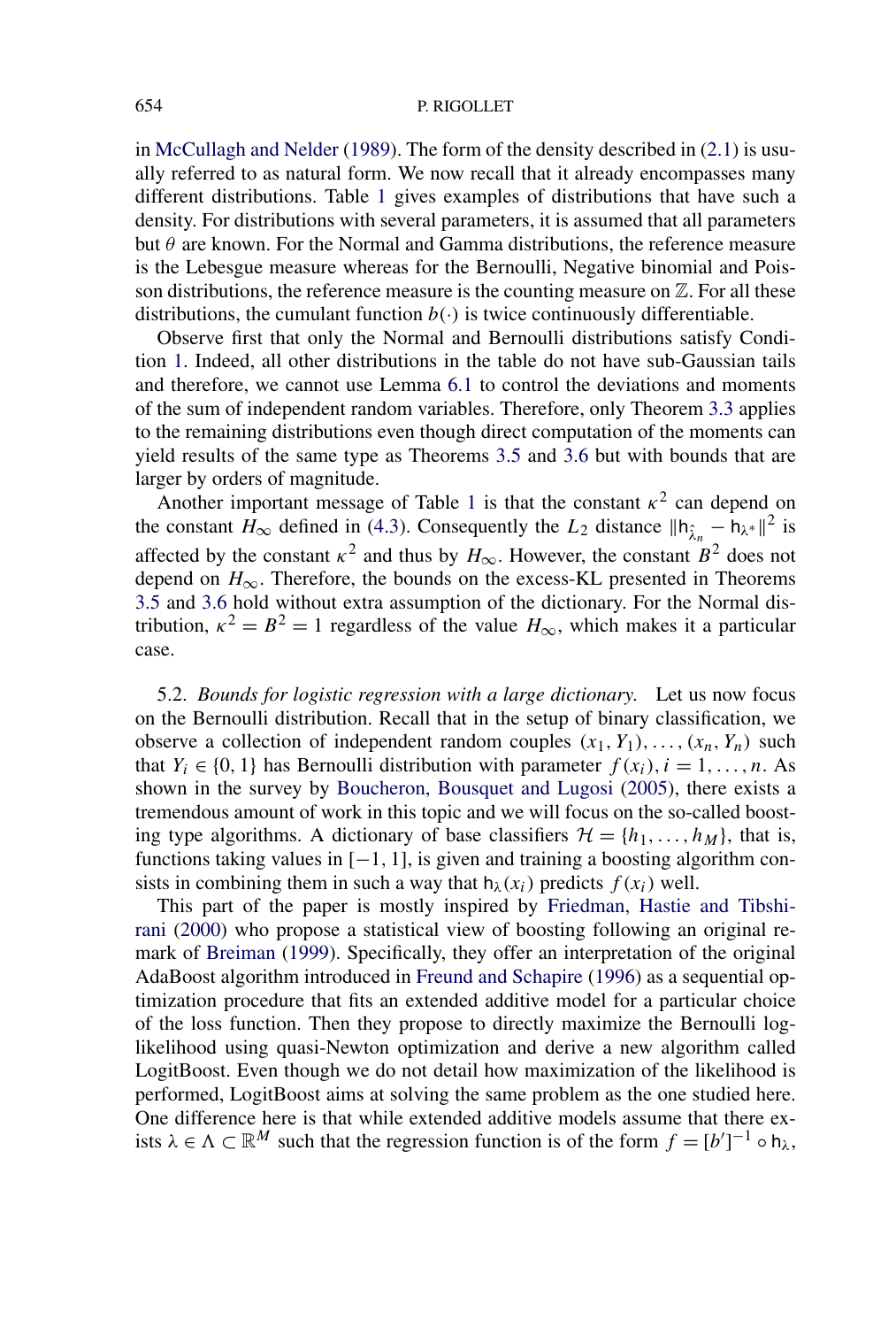KL-aggregation does not. The paper of [Friedman, Hastie and Tibshirani](#page-25-0) [\(2000\)](#page-25-0) focuses on the optimization side of the problem and does not contain finite sample results. A recent attempt to compensate for a lack of statistical analysis can be found in [Mease and Wyner](#page-25-0) [\(2008\)](#page-25-0) and the many discussions that it produced. We propose to contribute to this discussion by illustrating some statistical aspects of LogitBoost based on the rates derived in Section [3](#page-6-0) and in particular, how its performance depends on the size of the dictionary.

Given a convex subset  $\Lambda \subset \mathbb{R}^M$  and a convex function  $\varphi : \mathbb{R} \to \mathbb{R}$ , training a boosting algorithm, and more generally a large margin classifier, consists in minimizing the risk function defined by

$$
R_{\varphi}(\mathsf{h}_{\lambda}) = \frac{1}{n} \sum_{i=1}^{n} \mathbb{E}[\varphi(-\tilde{Y}_i \mathsf{h}_{\lambda}(x_i))]
$$

over  $\lambda \in \Lambda$ , where  $\tilde{Y}_i = 2Y_i - 1 \in \{-1, 1\}$ . It is not hard to show that minimizing the Kullback–Leibler divergence  $\mathcal{K}(P_f \| P_{b' \circ h_\lambda})$ , is equivalent to choosing

(5.1) 
$$
\varphi(x) = \frac{\log(1 + e^x)}{\log 2},
$$

up to the normalizing constant  $\log 2$  that appears to ensure that  $\varphi(0) = 1$ . For the choice of  $\varphi$  defined in (5.1), we have

$$
R_{\varphi}(\mathsf{h}_{\lambda}) - \min_{\lambda \in \Lambda} R_{\varphi}(\mathsf{h}_{\lambda}) = \frac{1}{\log 2} \mathcal{E}_{\text{KL}}(\mathsf{h}_{\lambda}, \Lambda, \mathcal{H}).
$$

In boosting algorithms, the size of the dictionary  $M$  is much larger than the sample size  $n$  so that the results of Theorems [3.3](#page-9-0) and [3.4](#page-9-0) are useless and it is necessary to constrain  $\lambda$  to be in the rescaled flat simplex  $R\Lambda_1^+$  so that  $H_{\infty} = R$ . Given that for the Bernoulli distribution, we have  $a = 1, B^2 = 1/4$ , the constants in the main theorems can be explicitly computed and in fact, they remain low. We can therefore apply Theorems [3.5](#page-10-0) and [3.6](#page-10-0) to obtain the following corollary that gives oracle inequalities for the  $\varphi$ -risk  $R_\varphi$ , both in expectation and with high probability. We focus on the case where *M* is (much) larger than *n* as it is usually the case in boosting.

COROLLARY 5.1. *Consider the boosting problem with a given dictionary of base classifiers and let ϕ be the convex function defined in* (5.1). *Then*, *the maximum likelihood aggregate*  $h_{\hat{\lambda}_n}$  *over the rescaled flat simplex*  $R\Lambda_1^+$ ,  $R > 0$ , *defined in* [\(3.7\)](#page-8-0) *satisfies*

$$
\mathbb{E}[R_{\varphi}(\mathsf{h}_{\hat{\lambda}_n})] \leq \min_{\lambda \in R\Lambda_1^+} R_{\varphi}(\mathsf{h}_{\lambda}) + \frac{R}{2\log 2} \sqrt{\frac{\log M}{n}}.
$$

*Moreover, for any*  $\delta > 0$ *, with probability*  $1 - \delta$ *, it holds* 

$$
R_{\varphi}(\mathsf{h}_{\hat{\lambda}_n}) \leq \min_{\lambda \in R\Lambda_1^+} R_{\varphi}(\mathsf{h}_{\lambda}) + \frac{R}{2\log 2} \sqrt{\frac{2\log(M/\delta)}{n}}.
$$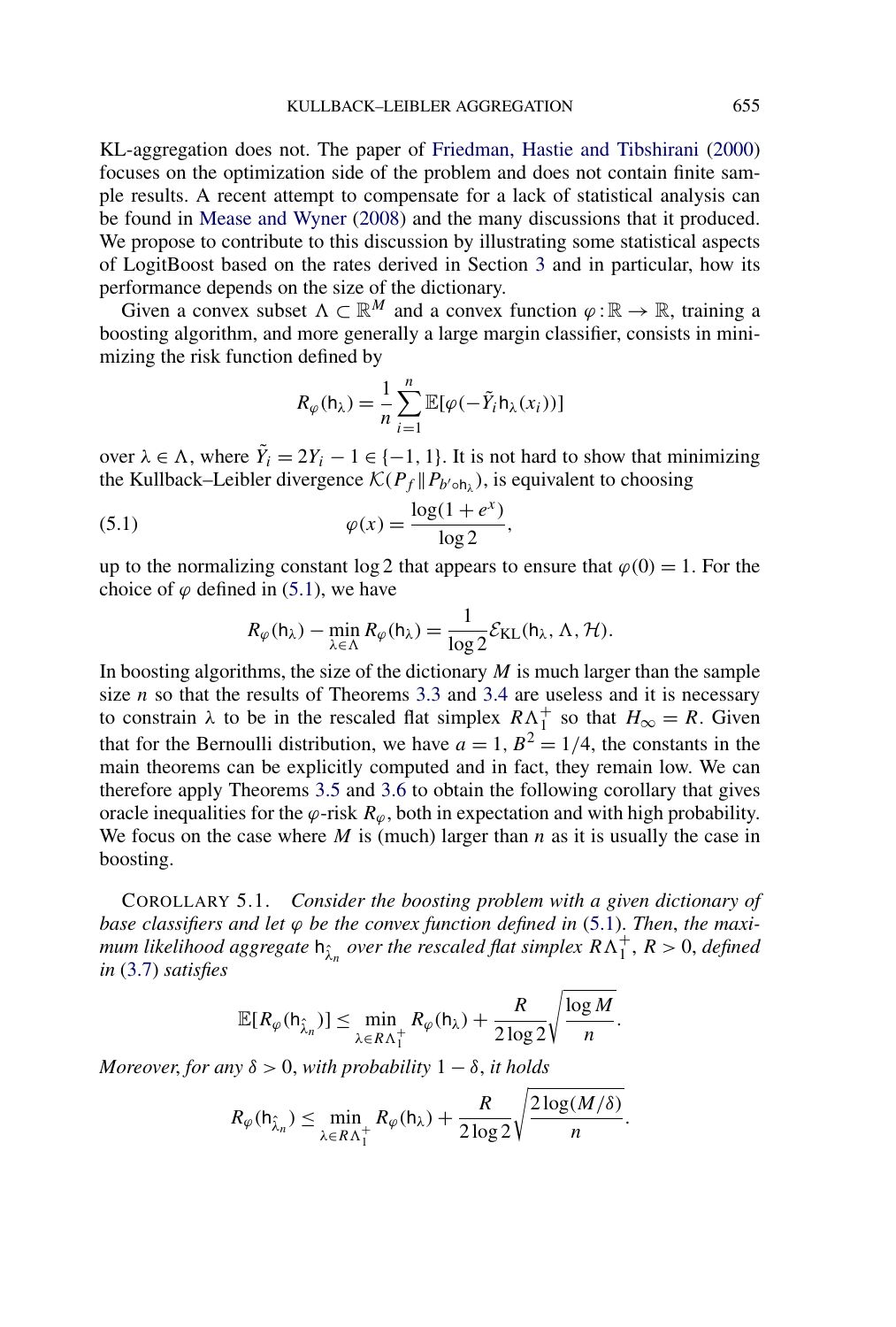**6. Proof of the main results.** In this section, we prove the main theorems. We begin by recalling some properties of exponential families of distributions. While similar results can be found in the literature, the results presented below are tailored to our needs. In particular, the constants in the upper bounds are explicit and kept as small as possible. In this section, for any  $\omega \in \ell_2(\mathbb{R})$ , denote by  $|\omega|_2$  its  $\ell_2$ -norm.

6.1. *Some useful results on canonical exponential families*. Let  $Y \in \mathbb{R}$  be a random variable with distribution in a canonical exponential family that admits a density with respect to a reference measure on  $\mathbb R$  given by

(6.1) 
$$
p(y; \theta) = \exp\left\{\frac{y\theta - b(\theta)}{a} + c(y)\right\}, \qquad \theta \in \mathbb{R}.
$$

It can be easily shown [see, e.g., [Lehmann and Casella](#page-25-0) [\(1998\)](#page-25-0), Theorem 5.10] that the moment generating function of *Y* is given by

(6.2) 
$$
\mathbb{E}[e^{tY}] = e^{(b(\theta+at)-b(\theta))/a}.
$$

Using (6.2) we can derive the Chernoff-type bounds presented in the following lemma.

LEMMA 6.1. *Let*  $\omega = (\omega_1, \dots, \omega_n) \in \mathbb{R}^n$  *be a vector of deterministic weights. Let*  $Y_1, \ldots, Y_n$  *be independent random variables such that*  $Y_i$  *has density*  $p(\cdot; \theta_i)$ *defined in* (6.1),  $\theta_i \in \mathbb{R}$ ,  $i = 1, ..., n$ , *and define the weighted sum*  $S_n^{\omega} =$  $\sum_{i=1}^{n} \omega_i Y_i$  $\sum_{i=1}^{n} \omega_i Y_i$  $\sum_{i=1}^{n} \omega_i Y_i$ . Assume that Condition 1 *holds. Then the following inequalities hold*:

(6.3) 
$$
\mathbb{E}[\exp(s|S_n^{\omega} - \mathbb{E}(S_n^{\omega})|)] \leq \exp\left(\frac{s^2 B^2 a |\omega|_2^2}{2}\right),
$$

(6.4) 
$$
\mathbb{P}[|S_n^{\omega} - \mathbb{E}(S_n^{\omega})| > t] \leq 2 \exp\left(-\frac{t^2}{2aB^2|\omega|_2^2}\right),
$$

*and for any*  $r \geq 0$ *, we have* 

(6.5) 
$$
\mathbb{E}|S_n^{\omega} - \mathbb{E}(S_n^{\omega})|^r \leq C_r |\omega|_2^r,
$$

*where*  $C_r = r(2aB^2)^{r/2}\Gamma(r/2)$  *and*  $\Gamma(\cdot)$  *denotes the Gamma function.* 

PROOF. Using, respectively, (6.2), [\(2.2\)](#page-3-0) and [\(3.3\)](#page-7-0), we get

$$
\mathbb{E}[\exp(s(S_n^{\omega} - \mathbb{E}(S_n^{\omega})))] = \exp\left(\frac{1}{a} \sum_{i=1}^n [b(\theta_i + as\omega_i) - b(\theta_i) - as\omega_i b'(\theta_i)]\right)
$$
  

$$
\leq \exp\left(\frac{s^2 B^2 a |\omega|_2^2}{2}\right).
$$

The same inequality holds with *s* replaced by −*s* so (6.3) holds.

<span id="page-17-0"></span>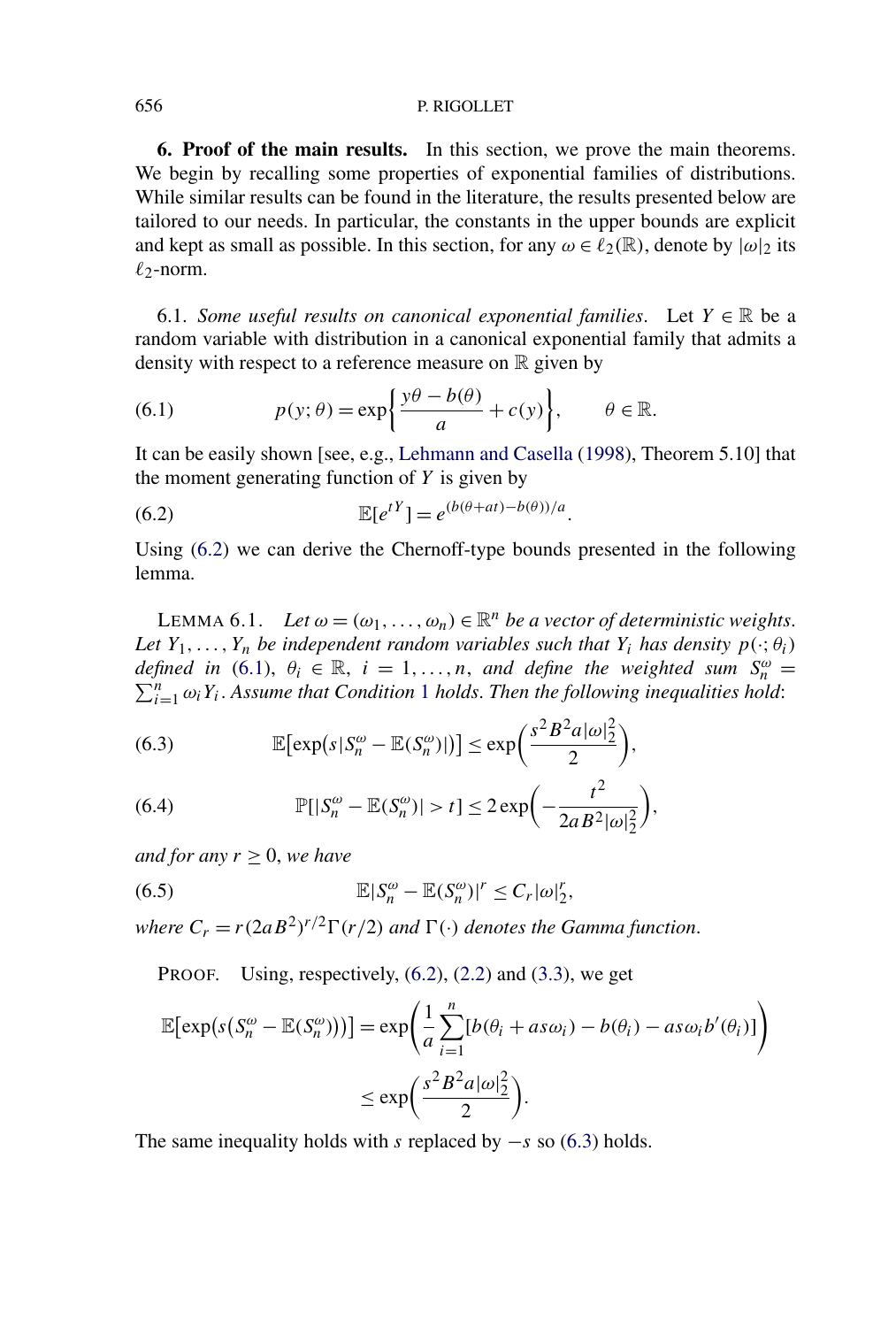<span id="page-18-0"></span>The proof of [\(6.4\)](#page-17-0) follows from [\(6.3\)](#page-17-0) together with a Chernoff bound. Next, note that

$$
\mathbb{E}|S_n^{\omega}-\mathbb{E}(S_n^{\omega})|^r=\int_0^{\infty}\mathbb{P}(|S_n^{\omega}-\mathbb{E}(S_n^{\omega})|>t^{1/r})\,\mathrm{d}t\leq 2\int_0^{\infty}\exp\biggl(-\frac{t^{2/r}}{2aB^2|\omega|_2^2}\biggr)\,\mathrm{d}t,
$$

where we used  $(6.4)$  in the last inequality. Using a change of variable, it is not hard to see that this bound yields  $(6.5)$ .  $\Box$ 

6.2. *Proof of Theorems* [3.1](#page-8-0) *and* [3.2.](#page-8-0) According to [\(3.1\)](#page-6-0), minimizing  $\lambda \mapsto$  $\mathcal{K}(P_f \| P_{b' \circ h_\lambda})$  is equivalent to maximizing  $\lambda \mapsto L(\lambda)$  where

(6.6) 
$$
L(\lambda) = \langle f, h_{\lambda} \rangle - \langle b \circ h_{\lambda}, \mathbb{1} \rangle.
$$

Note that for any  $\Lambda \subset \mathbb{R}^M$ , the set of optimal solutions  $\Lambda^*$  satisfies

$$
\Lambda^* = \underset{\lambda \in \Lambda}{\arg \min} \mathcal{K}(P_f \| P_{b' \circ h_{\lambda}}) = \underset{\lambda \in \Lambda}{\arg \max} L(\lambda).
$$

Moreover, for any  $\lambda \in \Lambda$ ,  $\lambda^* \in \Lambda^*$ , we have

(6.7) 
$$
L(\lambda^*) - L(\lambda) = a \mathcal{E}_{KL}(\mathsf{h}_{\lambda}, \Lambda, \mathcal{H}).
$$

For any fixed  $\lambda \in \Lambda_1^+$ , define the following quantities:

$$
S_n(\lambda) = \sum_{j=1}^M \lambda_j \ell_n(e_j) + \ell_n(\lambda),
$$
  

$$
S(\lambda) = n \sum_{j=1}^M \lambda_j L(e_j) + nL(\lambda)
$$

and observe that  $S(\lambda) = \mathbb{E}[S_n(\lambda)]$  and that for any  $\lambda \in \Lambda_1^+$ ,

$$
S_n(\lambda) - S(\lambda) = 2 \sum_{i=1}^n (Y_i - f(x_i)) \mathsf{h}_{\lambda}(x_i).
$$

Let  $\beta > 0$  be a parameter to be chosen later. By definition of  $\hat{\lambda}$ , we have for any  $\lambda \in \Lambda_1^+$  that

(6.8) 
$$
S(\hat{\lambda}) \geq S(\lambda) - \Delta_n(\lambda) - \beta \log M,
$$

where  $\Delta_n(\lambda) = 2 \sum_{i=1}^n (Y_i - f(x_i)) h_{\lambda-\lambda}(x_i) - \beta \log M$ . The following lemma is useful to control the term  $\Delta_n(\lambda)$  both in expectation and with high probability.

LEMMA 6.2. *Under Condition* [1,](#page-7-0) *for any*  $\lambda \in \Lambda_1^+$  *we have* 

$$
\mathbb{E}\Bigg[\exp\Bigg(\frac{\Delta_n(\lambda)}{\beta}-\frac{2B^2an}{\beta^2}\sum_{j=1}^M\hat{\lambda}_j\|h_j-h_\lambda\|^2\Bigg)\Bigg]\leq 1.
$$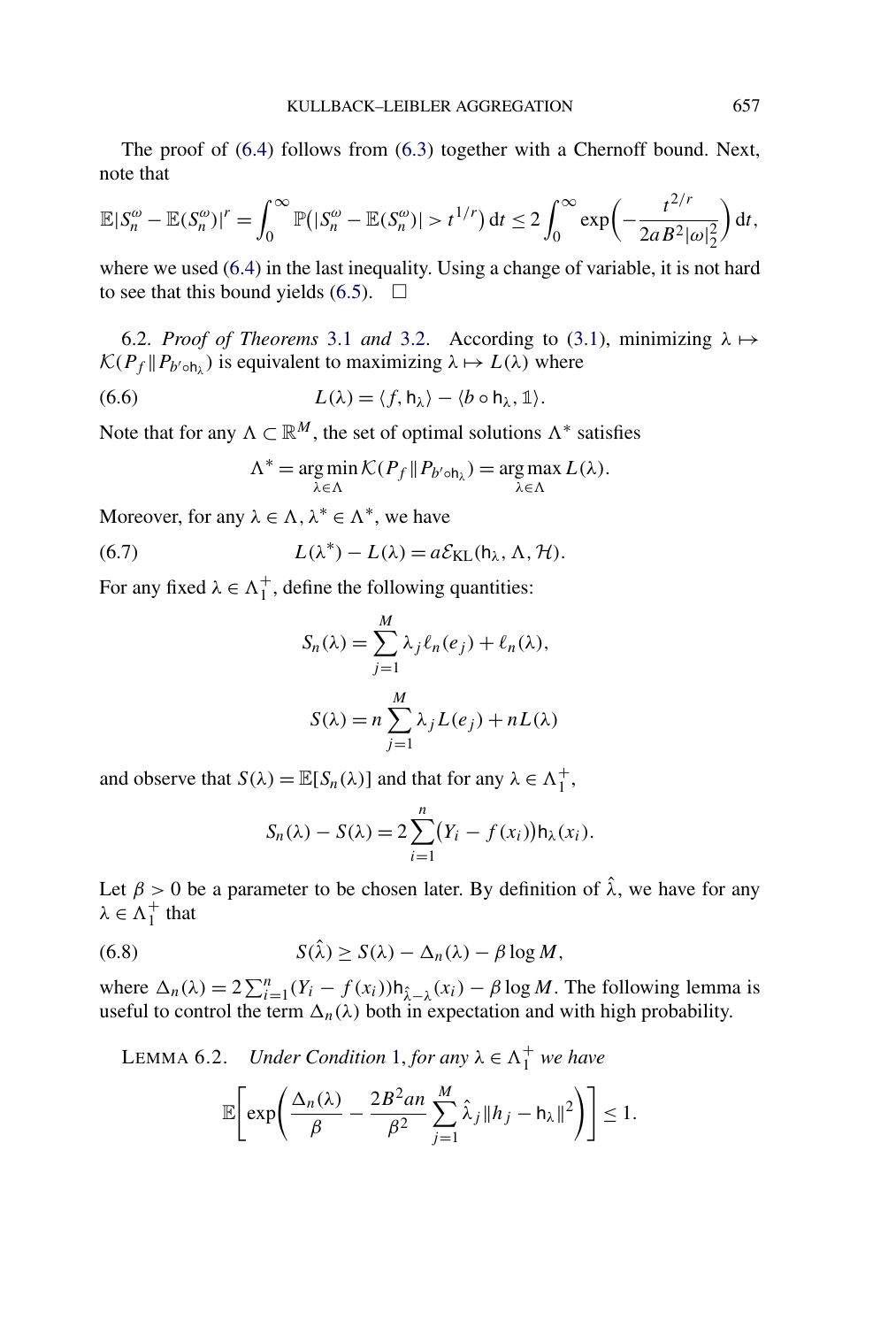PROOF. For any  $\lambda \in \Lambda_1^+, j = 1, ..., M$ , define  $\Upsilon_j$  by

$$
\Upsilon_j(\lambda) = \frac{2B^2 a n}{\beta^2} \|h_j - h_\lambda\|^2.
$$

Jensen's inequality and the fact that  $\log M = \sum_{j=1}^{M} \hat{\lambda}_j (\log M)$  yield

$$
\mathbb{E}\bigg[\exp\bigg(\frac{\Delta_n(\lambda)}{\beta} - \sum_{j=1}^M \hat{\lambda}_j \Upsilon_j(\lambda)\bigg)\bigg]
$$
  
\n
$$
\leq \mathbb{E}\bigg[\sum_{j=1}^M \hat{\lambda}_j \exp\bigg(\frac{2}{\beta} \sum_{i=1}^n (Y_i - f(x_i))(h_j(x_i) - h_\lambda(x_i)) - \log M - \Upsilon_j(\lambda)\bigg)\bigg]
$$
  
\n
$$
\leq \frac{1}{M} \sum_{j=1}^M \mathbb{E}\bigg[\exp\bigg(\frac{2}{\beta} \sum_{i=1}^n (Y_i - f(x_i))(h_j(x_i) - h_\lambda(x_i)) - \Upsilon_j(\lambda)\bigg)\bigg].
$$

Now, from [\(6.3\)](#page-17-0), which holds under Condition [1,](#page-7-0) we have for any  $\lambda \in \Lambda_1^+$ ,  $j =$ 1*,...,M*, that

$$
\mathbb{E}\bigg[\exp\bigg(\frac{2}{\beta}\sum_{i=1}^n (Y_i - f(x_i))(h_j(x_i) - h_\lambda(x_i))\bigg)\bigg] \leq \exp(\Upsilon_j(\lambda)),
$$

and the result of the lemma follows from the previous two displays.  $\Box$ 

Take any  $\bar{\lambda} \in \arg \max_{\lambda \in \Lambda_1^+} S(\lambda)$  and observe that Condition [2](#page-7-0) together with a second-order Taylor expansion of the function  $S(\cdot)$  around  $\bar{\lambda}$  gives for any  $\lambda \in \Lambda_1^+$ 

$$
S(\lambda) \leq S(\bar{\lambda}) + [\nabla_{\lambda} S(\bar{\lambda})]^{\top} (\lambda - \bar{\lambda}) - \frac{n\kappa^2}{2} ||h_{\lambda} - h_{\bar{\lambda}}||^2,
$$

where  $\nabla_{\lambda} S(\bar{\lambda})$  denotes the gradient of  $\lambda \mapsto S(\lambda)$  at  $\bar{\lambda}$ . Since  $\bar{\lambda}$  is a maximizer of  $\lambda \mapsto S(\lambda)$  over the set  $\Lambda_1^+$  to which  $\lambda$  also belongs, we find that  $\nabla_\lambda S(\bar{\lambda})^\top (\lambda - \bar{\lambda}) \leq$ 0 so that, together with  $(6.8)$ , the previous display yields

(6.9) 
$$
\frac{n\kappa^2}{2} \|\mathsf{h}_{\hat{\lambda}} - \mathsf{h}_{\bar{\lambda}}\|^2 \leq S(\bar{\lambda}) - S(\hat{\lambda}) \leq \Delta_n(\bar{\lambda}) + \beta \log M.
$$

PROOF OF THEOREM [3.1.](#page-8-0) Using the convexity inequality  $t \le e^t - 1$  for any  $t \in \mathbb{R}$ , Lemma [6.2](#page-18-0) yields

$$
\mathbb{E}[\Delta_n(\bar{\lambda})] \leq \beta \mathbb{E} \sum_{j=1}^M \hat{\lambda}_j \Upsilon_j(\bar{\lambda}) = \beta \mathbb{E} \sum_{j=1}^M \hat{\lambda}_j \Upsilon_j(\hat{\lambda}) + \frac{2B^2an}{\beta} \sum_{j=1}^M \mathbb{E} ||h_{\hat{\lambda}} - h_{\bar{\lambda}}||^2.
$$

The previous display combined with (6.9) gives

$$
S(\bar{\lambda}) - \mathbb{E}[S(\hat{\lambda})] \leq \beta \mathbb{E} \sum_{j=1}^{M} \hat{\lambda}_j \Upsilon_j(\hat{\lambda}) + \frac{4B^2 a}{\beta \kappa^2} [S(\bar{\lambda}) - \mathbb{E}[S(\hat{\lambda})]] + \beta \log M.
$$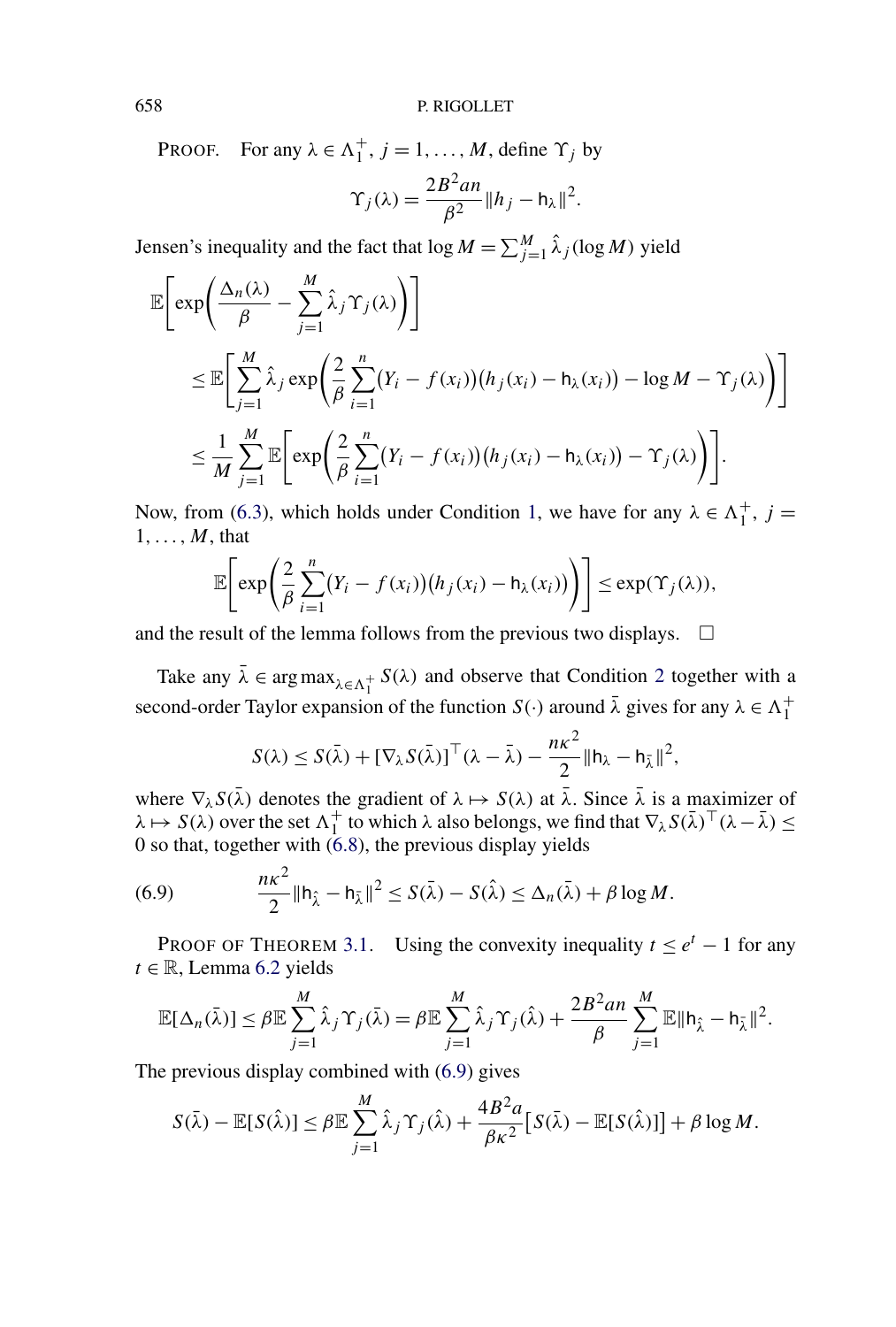It implies that for  $\beta \geq 8B^2 a/\kappa^2$ 

(6.10) 
$$
S(\bar{\lambda}) - \mathbb{E}[S(\hat{\lambda})] \leq 2\beta \mathbb{E} \sum_{j=1}^{M} \hat{\lambda}_j \Upsilon_j(\hat{\lambda}) + 2\beta \log M.
$$

Observe now that a second-order Taylor expansion of the function  $L(\cdot)$  around  $\hat{\lambda}$ , together with Condition [2,](#page-7-0) gives for any  $\lambda \in \Lambda_1^+$ 

$$
L(\lambda) \leq L(\hat{\lambda}) + [\nabla_{\lambda} L(\hat{\lambda})]^{\top} (\lambda - \hat{\lambda}) - \frac{\kappa^2}{2} ||h_{\lambda} - h_{\hat{\lambda}}||^2.
$$

Thus

$$
\sum_{j=1}^{M} \hat{\lambda}_{j} L(e_{j}) \leq L(\hat{\lambda}) - \frac{\kappa^{2}}{2} \sum_{j=1}^{M} \hat{\lambda}_{j} \|h_{j} - h_{\hat{\lambda}}\|^{2}.
$$

It follows that

$$
S(\hat{\lambda}) = n \sum_{j=1}^{M} \hat{\lambda}_{j} L(e_{j}) + n L(\hat{\lambda}) \le 2nL(\hat{\lambda}) - \frac{n\kappa^{2}}{2} \sum_{j=1}^{M} \hat{\lambda}_{j} ||h_{j} - h_{\hat{\lambda}}||^{2}.
$$

Combined with (6.10), the above inequality yields

$$
S(\bar{\lambda}) - 2n \mathbb{E}[L(\hat{\lambda})] \leq \left(2\beta - \frac{\kappa^2 \beta^2}{4B^2 a}\right) \mathbb{E} \sum_{j=1}^M \hat{\lambda}_j \Upsilon_j(\hat{\lambda}) + 2\beta \log M \leq 2\beta \log M
$$

for  $\beta \geq 8B^2a/\kappa^2$ . Note that for any  $j = 1, ..., M$ ,  $S(\overline{\lambda}) \geq S(e_j) = 2nL(e_j)$  so that from  $(6.7)$ , we get

$$
a\mathbb{E}[\mathcal{E}_{\text{KL}}(\mathsf{h}_{\hat{\lambda}}, \mathcal{V}, \mathcal{H})] = \max_{1 \leq j \leq M} L(e_j) - \mathbb{E}[L(\hat{\lambda})] \leq \frac{\beta}{n} \log M.
$$

PROOF OF THEOREM [3.2.](#page-8-0) From Lemma [6.2](#page-18-0) and a Chernoff bound, we get for any  $\lambda \in \Lambda_1^+$  and any  $\delta > 0$  that

$$
\mathbb{P}\bigg[\Delta_n(\lambda) - \frac{2B^2an}{\beta}\sum_{j=1}^M\hat{\lambda}_j\|h_j - h_\lambda\|^2 > \beta\log(1/\delta)\bigg] \le \delta.
$$

Thus, the event  $A_{\lambda}(\delta) = {\Delta_n(\lambda) \le \frac{2B^2 a n}{\beta} \sum_{j=1}^{M} \hat{\lambda}_j ||h_j - h_{\lambda}||^2 + \beta \log(1/\delta)}$  has probability greater than  $1 - \delta$ . Theorem [3.2](#page-8-0) follows by applying the same steps as in the proof of Theorem [3.1](#page-8-0) but on the event  $A_{\overline{\lambda}}(\delta)$  instead of in expectation.  $\Box$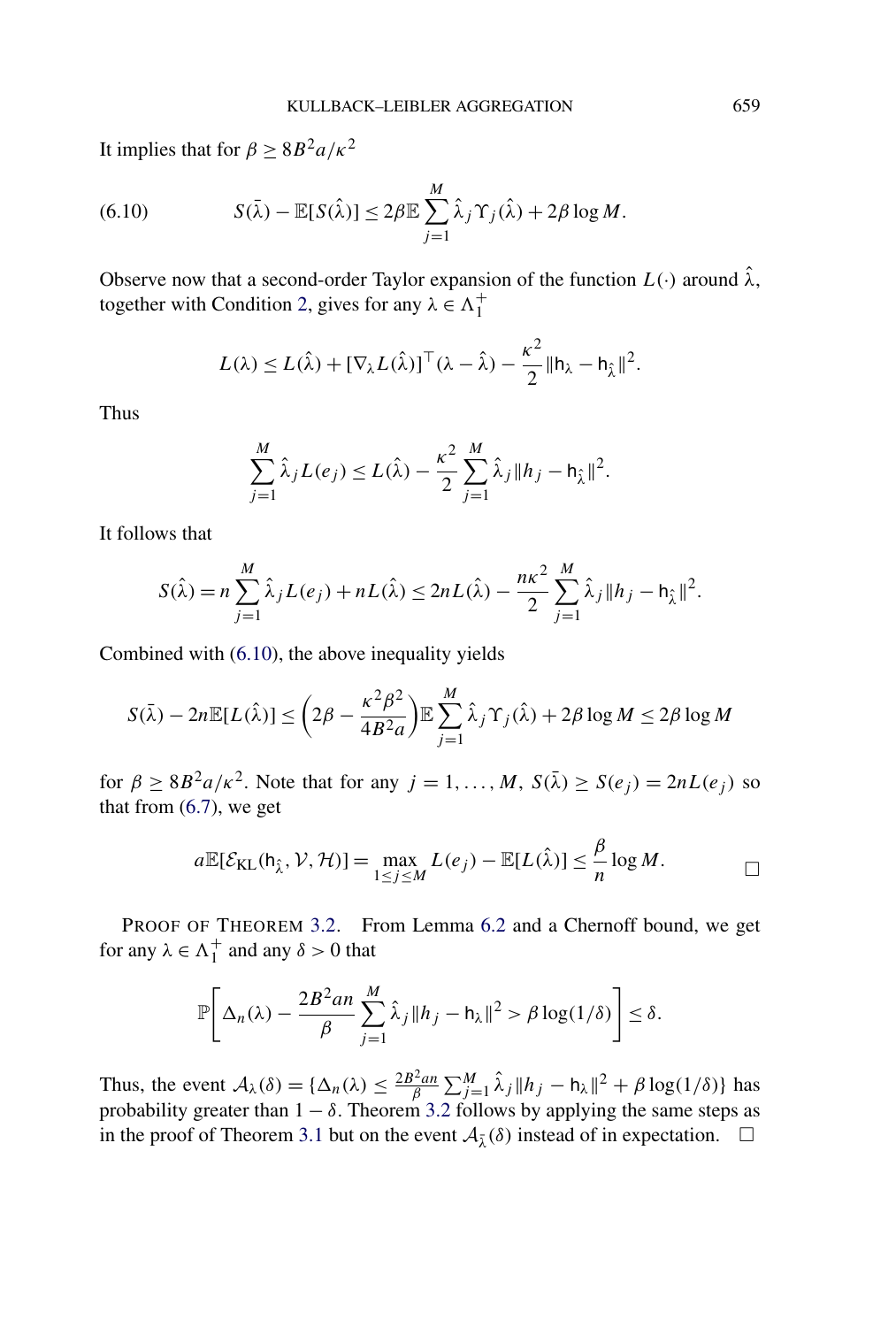6.3. *Proofs of Theorems* [3.3](#page-9-0)*–*[3.6.](#page-10-0) The following lemma exploits the strong convexity property stated in Condition [2.](#page-7-0)

LEMMA 6.3. Let  $\phi_1, \ldots, \phi_D$  *be an orthonormal basis of the linear span of the dictionary* H. Let  $\Lambda$  be a closed convex subset of  $\mathbb{R}^M$  or  $\mathbb{R}^M$  itself and assume *that*  $(H, \Lambda)$  *satisfies Condition* [2.](#page-7-0) *Denote by*  $\lambda^*$  *any maximizer of the function*  $\lambda \mapsto L(\lambda)$  *over the set*  $\Lambda$ . *Then any maximum likelihood estimator*  $\hat{\lambda}_n$  *satisfies* 

(6.11) 
$$
\frac{\kappa^2}{2} \|\mathbf{h}_{\hat{\lambda}_n} - \mathbf{h}_{\lambda^*}\|^2 \le L(\lambda^*) - L(\hat{\lambda}_n) \le \frac{2}{\kappa^2} \sum_{j=1}^D \zeta_j^2,
$$

*where*  $\zeta_j = \frac{1}{n} \sum_{i=1}^n Y_i \phi_j(x_i) - \langle f, \phi_j \rangle$ ,  $j = 1, \ldots, D$ . *Moreover*, *if*  $\Lambda \subset \Lambda_1^+$  *is a closed convex set*, *then λ*ˆ *<sup>n</sup> satisfies*

(6.12) 
$$
\frac{\kappa^2}{2} \|\mathbf{h}_{\hat{\lambda}_n} - \mathbf{h}_{\lambda^*}\|^2 \le L(\lambda^*) - L(\hat{\lambda}_n) \le \max_{1 \le j \le M} |\xi_j|,
$$

 $where \xi_j = \frac{1}{n} \sum_{i=1}^n Y_i h_j(x_i) - \langle f, h_j \rangle, j = 1, \ldots, M.$ 

**PROOF.** A second-order Taylor expansion of the function  $L(\cdot)$  around  $\lambda^*$  gives for any  $\lambda \in \Lambda$ 

$$
L(\lambda) \leq L(\lambda^*) + [\nabla_{\lambda} L(\lambda^*)]^{\top} (\lambda - \lambda^*) - \frac{\kappa^2}{2} ||h_{\lambda} - h_{\lambda^*}||^2,
$$

where we used Condition [2](#page-7-0) and where  $\nabla_{\lambda}L(\lambda^*)$  denotes the gradient of  $\lambda \mapsto L(\lambda)$ at  $\lambda^*$ . Since  $\lambda^*$  is a maximizer of  $\lambda \mapsto L(\lambda)$  over the set  $\Lambda$  to which  $\lambda$  also belongs, we find that  $\nabla_{\lambda}L(\lambda^*)^{\top}(\lambda - \lambda^*) \leq 0$  so that

(6.13) 
$$
L(\lambda^*) - L(\lambda) \geq \frac{\kappa^2}{2} ||h_{\lambda} - h_{\lambda^*}||^2
$$

for any  $\lambda \in \Lambda$ , which gives the left inequalities in (6.11) and (6.12).

Next, from the definition of  $\hat{\lambda}_n$ , we have

(6.14) 
$$
L(\hat{\lambda}_n) \ge L(\lambda^*) + T_n(\lambda^* - \hat{\lambda}_n),
$$

where

$$
T_n(\mu) = \frac{1}{n} \sum_{i=1}^n Y_i \mathsf{h}_{\mu}(x_i) - \langle f, \mathsf{h}_{\mu} \rangle, \qquad \mu \in \mathbb{R}^M.
$$

Writing  $h_{\mu} = \sum_{j=1}^{D} v_j \phi_j$ ,  $v \in \mathbb{R}^D$ , we find that

$$
T_n(\mu) = \sum_{j=1}^D \nu_j \left( \frac{1}{n} \sum_{i=1}^n Y_i \phi_j(x_i) - \langle f, \phi_j \rangle \right) = \sum_{j=1}^D \nu_j \zeta_j.
$$

<span id="page-21-0"></span>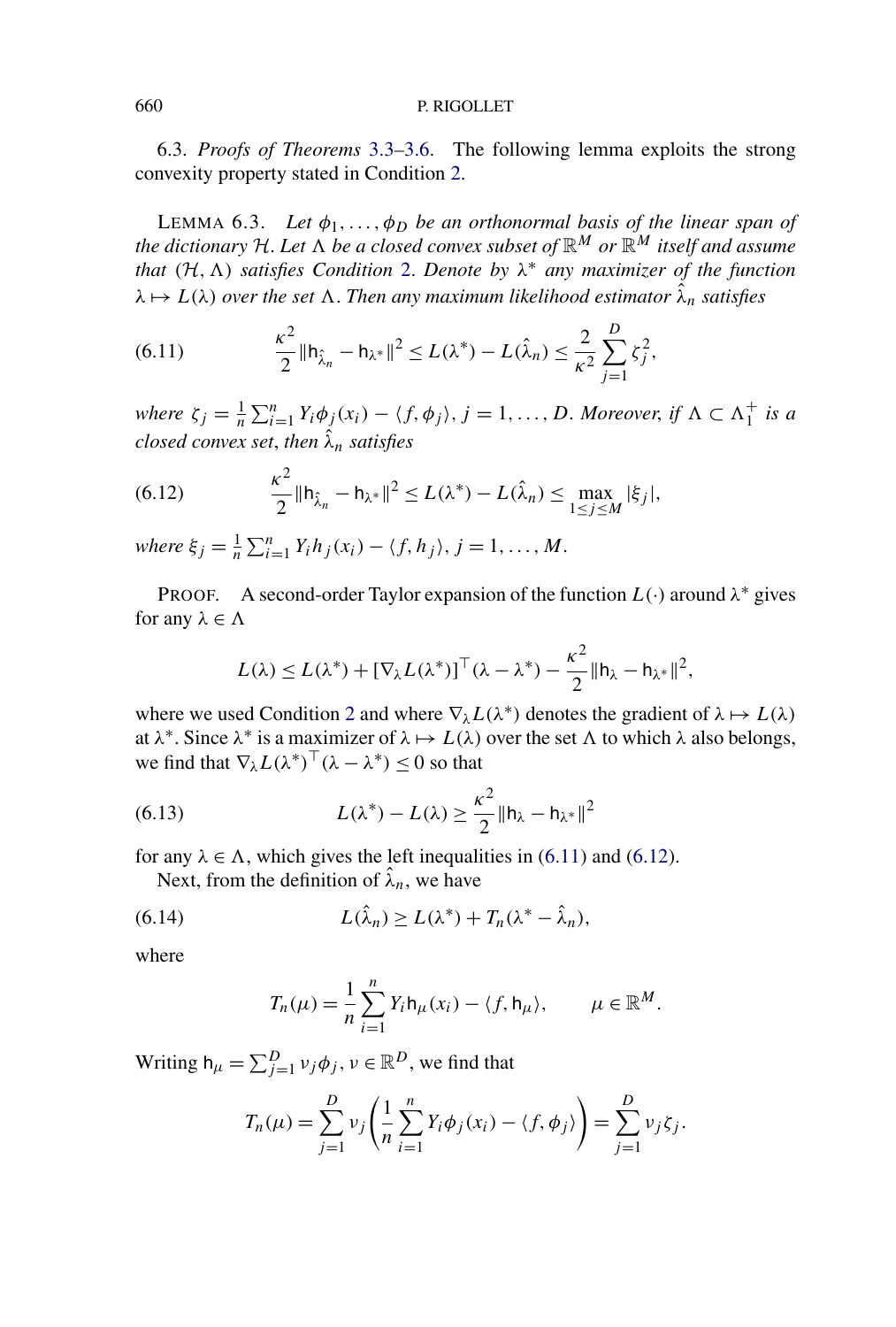<span id="page-22-0"></span>Define the random variable  $V_n = \sup_{\mu \in \mathbb{R}^M : ||h_\mu|| > 0} \{ |T_n(\mu)| / ||h_\mu|| \}$ , so that  $V_n$  satisfies

$$
V_n = \sup_{\substack{\nu \in \mathbb{R}^M \\ \nu \neq 0}} \frac{|\sum_{j=1}^D \nu_j \zeta_j|}{(\sum_{j=1}^D \nu_j^2)^{1/2}} = \left(\sum_{j=1}^D \zeta_j^2\right)^{1/2}.
$$

Since  $T_n(\lambda^* - \hat{\lambda}_n) \ge -V_n \|\mathsf{h}_{\lambda^*-\hat{\lambda}_n}\|$ , it yields together with [\(6.14\)](#page-21-0) that

(6.15) 
$$
L(\hat{\lambda}_n) \ge L(\lambda^*) - ||h_{\lambda^* - \hat{\lambda}_n}|| \left(\sum_{j=1}^D \zeta_j^2\right)^{1/2}.
$$

Combining (6.15) and [\(6.13\)](#page-21-0) with  $\lambda = \hat{\lambda}_n$ , we get [\(6.11\)](#page-21-0).

We now turn to the proof of [\(6.12\)](#page-21-0). From [\(6.14\)](#page-21-0), and the Hölder inequality, we have

$$
L(\lambda^*)-L(\hat{\lambda}_n) \leq \left(\sum_{j=1}^M |\hat{\lambda}_{n,j}-\lambda_j^*| \right) \max_{1 \leq j \leq M} |\xi_j| \leq \max_{1 \leq j \leq M} |\xi_j|.
$$

Combined with [\(6.13\)](#page-21-0), this inequality yields [\(6.12\)](#page-21-0).  $\Box$ 

In view of [\(6.7\)](#page-18-0), to complete the proof of Theorems [3.3](#page-9-0)[–3.6,](#page-10-0) it is sufficient to bound from above the quantities appearing on the right-hand side of [\(6.11\)](#page-21-0) and [\(6.12\)](#page-21-0). This is done using results from Section [6.1](#page-17-0) and by observing that the random variables *ζj* and *ξj* are of the form

$$
(6.16) \quad \zeta_j = S_n^{\omega^{(\zeta_j)}} - \mathbb{E}(S_n^{\omega^{(\zeta_j)}}), \qquad \omega_i^{(\zeta_j)} = \frac{\phi_j(x_i)}{n}, \qquad |\omega^{(\zeta_j)}|_2 = \frac{1}{\sqrt{n}}
$$

and

(6.17) 
$$
\xi_j = S_n^{\omega^{(\xi_j)}} - \mathbb{E}(S_n^{\omega^{(\xi_j)}}), \qquad \omega_i^{(\xi_j)} = \frac{h_j(x_i)}{n}, \qquad |\omega^{(\xi_j)}|_2 \le \frac{R}{\sqrt{n}},
$$

if max<sub>1≤*j*≤*M*  $||h_j||$  ≤ *R*.</sub>

PROOF OF THEOREM [3.3.](#page-9-0) Since the random variables  $Y_i$ ,  $i = 1, ..., n$ , are mutually independent, we have

$$
\mathbb{E}[\zeta_j^2] = \text{var}\bigg(\frac{1}{n}\sum_{i=1}^n Y_i \phi_j(x_i)\bigg) \le \frac{\sigma^2}{n^2}\sum_{i=1}^n \phi_j^2(x_i) = \frac{\sigma^2}{n}.
$$

Together with [\(6.7\)](#page-18-0) and [\(6.11\)](#page-21-0), this bound completes the proof of Theorem [3.3.](#page-9-0)  $\Box$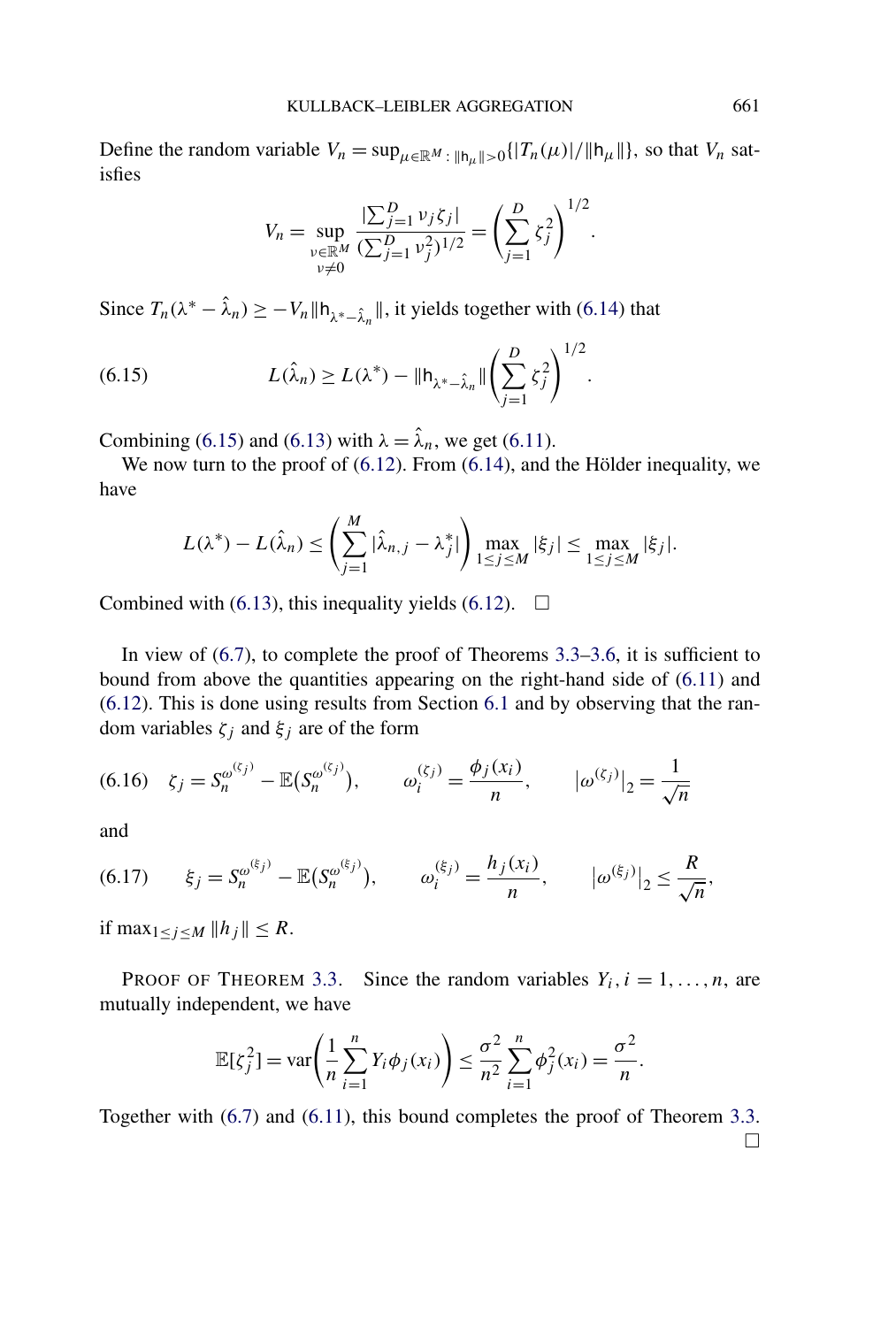PROOF OF THEOREM [3.4.](#page-9-0) For any  $s, t > 0$ , we have

$$
\mathbb{P}\bigg[\sum_{j=1}^{D} \zeta_j^2 > t\bigg] = \mathbb{P}\bigg[\frac{1}{D} \sum_{j=1}^{D} \zeta_j^2 > \frac{t}{D}\bigg] \le e^{-st/D} \mathbb{E}\big[e^{(s/D)\sum_{j=1}^{D} \zeta_j^2}\big]
$$
  

$$
\le e^{-st/D} \frac{1}{D} \sum_{j=1}^{D} \mathbb{E}[e^{s\zeta_j^2}] \le e^{-st/D} \frac{1}{D} \sum_{j=1}^{D} \sum_{p=0}^{\infty} \frac{s^p}{p!} \mathbb{E}[\zeta_j^{2p}],
$$

where we used, respectively: the Markov inequality, the Jensen inequality and Fatou's lemma. Observe now that [\(6.5\)](#page-17-0), which holds under Condition [1,](#page-7-0) and [\(6.16\)](#page-22-0) yield

$$
\mathbb{E}[\zeta_j^{2p}] \le C_{2p} |\omega^{(\zeta_j)}|_2^{2p} = \frac{C_{2p}}{n^p} = 2(p!) \left(\frac{2aB^2}{n}\right)^p.
$$

Therefore, the last two displays with  $s = n/(4aB^2)$  yield

$$
\mathbb{P}\bigg(\sum_{j=1}^D \zeta_j^2 > t\bigg) \le 4e^{-nt/(4aB^2D)}.
$$

Theorem [3.4](#page-9-0) follows by taking  $t = \frac{4aB^2D}{n} \log(4/\delta)$  in the previous display together with [\(6.7\)](#page-18-0) and [\(6.11\)](#page-21-0).  $\Box$ 

Before completing the proof of Theorems [3.5](#page-10-0) and [3.6,](#page-10-0) observe that [\(6.3\)](#page-17-0) and [\(6.17\)](#page-22-0) imply that for any  $j = 1, ..., M$ , the random variable  $|\xi_j|$  is sub-Gaussian with variance proxy  $\sigma^2 = (RB)^2 a/n$ , that is,

(6.18) 
$$
\mathbb{E}[e^{s|\xi_j|}] \leq e^{s^2 \sigma^2/2} = e^{s^2 (RB)^2 a/(2n)}.
$$

PROOF OF THEOREM [3.5.](#page-10-0) It follows from Lemma 2.3 in [Massart](#page-25-0) [\(2007\)](#page-25-0) with the above choice of variance proxy that

$$
\mathbb{E}\Big[\max_{1\leq j\leq M}|\xi_j|\Big]\leq RB\sqrt{\frac{a\log M}{n}}.
$$

Combined with [\(6.7\)](#page-18-0) and [\(6.12\)](#page-21-0) the previous inequality completes the proof of Theorem [3.5.](#page-10-0)  $\Box$ 

PROOF OF THEOREM [3.6.](#page-10-0) Using, respectively, a union bound, a Chernoff bound and (6.18), we find

$$
\mathbb{P}\Big(\max_{1\leq j\leq M}|\xi_j|>t\Big)\leq M\exp\bigg(\frac{nt^2}{2(RB)^2a}\bigg).
$$

Together with [\(6.7\)](#page-18-0) and [\(6.12\)](#page-21-0), this bound completes the proof of Theorem [3.6](#page-10-0) by taking  $t = RB\sqrt{\frac{2a\log(M/\delta)}{n}}$ .  $\Box$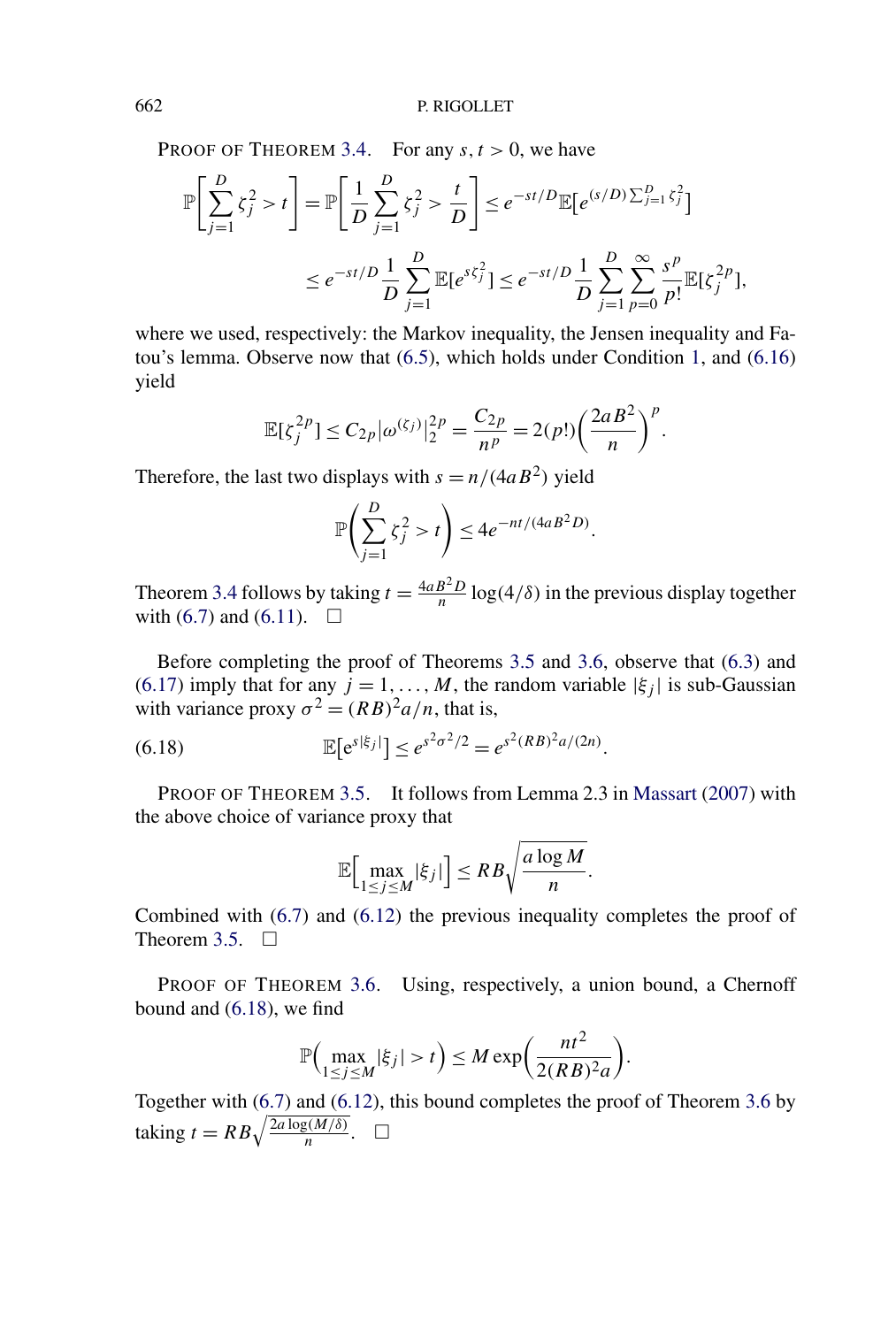<span id="page-24-0"></span>**Acknowledgments.** The author would like to thank Ramon van Handel, Guillaume Lecué and Vivian Viallon for helpful comments and suggestions.

## SUPPLEMENTARY MATERIAL

**Minimax lower bounds** (DOI: [10.1214/11-AOS961SUPP](http://dx.doi.org/10.1214/11-AOS961SUPP); .pdf). Under some convexity and tail conditions, we prove minimax lower bounds for the three problems of Kullback–Leibler aggregation: model selection, linear and convex. The proof consists in three steps: first, we identify a subset of admissible estimators, then we reduce the problem to a usual problem of regression function estimation under the mean squared error criterion and finally, we use standard minimax lower bounds to complete the proof.

### REFERENCES

- AKAIKE, H. (1973). Information theory and an extension of the maximum likelihood principle. In *Second International Symposium on Information Theory* (*Tsahkadsor*, 1971) 267–281. Akad. Kiadó, Budapest. [MR0483125](http://www.ams.org/mathscinet-getitem?mr=0483125)
- ALQUIER, P. and LOUNICI, K. (2011). PAC-Bayesian bounds for sparse regression estimation with exponential weights. *Electron*. *J*. *Stat*. **5** 127–145. [MR2786484](http://www.ams.org/mathscinet-getitem?mr=2786484)
- AUDIBERT, J. Y. (2008). Progressive mixture rules are deviation suboptimal. In *Advances in Neural Information Processing Systems* 20 (Y. S. J. Platt D. Koller and S. Roweis, eds.) 41–48. MIT Press, Cambridge, MA.
- BARNDORFF-NIELSEN, O. (1978). *Information and Exponential Families in Statistical Theory*. Wiley, Chichester. [MR0489333](http://www.ams.org/mathscinet-getitem?mr=0489333)
- BARTLETT, P. L., MENDELSON, S. and NEEMAN, J. (2012).  $\ell_1$ -regularized linear regression: Persistence and oracle inequalities. *Probab. Theory Related Fields*. To appear.
- BELOMESTNY, D. and SPOKOINY, V. (2007). Spatial aggregation of local likelihood estimates with applications to classification. *Ann*. *Statist*. **35** 2287–2311. [MR2363972](http://www.ams.org/mathscinet-getitem?mr=2363972)
- BOUCHERON, S., BOUSQUET, O. and LUGOSI, G. (2005). Theory of classification: A survey of some recent advances. *ESAIM Probab*. *Stat*. **9** 323–375. [MR2182250](http://www.ams.org/mathscinet-getitem?mr=2182250)
- BREIMAN, L. (1999). Prediction games and arcing algorithms. *Neural Comput*. **11** 1493–1517.
- BROWN, L. D. (1986). *Fundamentals of Statistical Exponential Families with Applications in Statistical Decision Theory*. *Institute of Mathematical Statistics Lecture Notes—Monograph Series* **9**. IMS, Hayward, CA. [MR0882001](http://www.ams.org/mathscinet-getitem?mr=0882001)
- BUNEA, F., TSYBAKOV, A. B. and WEGKAMP, M. H. (2007). Aggregation for Gaussian regression. *Ann*. *Statist*. **35** 1674–1697. [MR2351101](http://www.ams.org/mathscinet-getitem?mr=2351101)
- CATONI, O. (2004). *Statistical Learning Theory and Stochastic Optimization*. *Lecture Notes in Math*. **1851**. Springer, Berlin. Lecture notes from the 31st Summer School on Probability Theory held in Saint-Flour, July 8–25, 2001. [MR2163920](http://www.ams.org/mathscinet-getitem?mr=2163920)
- DALALYAN, A. and SALMON, J. (2011). Sharp oracle inequalities for aggregation of affine estimators. Available at arXiv[:1104.3969.](http://arxiv.org/abs/1104.3969)
- DALALYAN, A. S. and TSYBAKOV, A. B. (2007). Aggregation by exponential weighting and sharp oracle inequalities. In *Learning Theory*. *Lecture Notes in Computer Science* **4539** 97–111. Springer, Berlin. [MR2397581](http://www.ams.org/mathscinet-getitem?mr=2397581)
- EKELAND, I. and TÉMAM, R. (1999). *Convex Analysis and Variational Problems*. *Classics in Applied Mathematics* **28**. SIAM, Philadelphia, PA. [MR1727362](http://www.ams.org/mathscinet-getitem?mr=1727362)
- FAHRMEIR, L. and KAUFMANN, H. (1985). Consistency and asymptotic normality of the maximum likelihood estimator in generalized linear models. *Ann*. *Statist*. **13** 342–368. [MR0773172](http://www.ams.org/mathscinet-getitem?mr=0773172)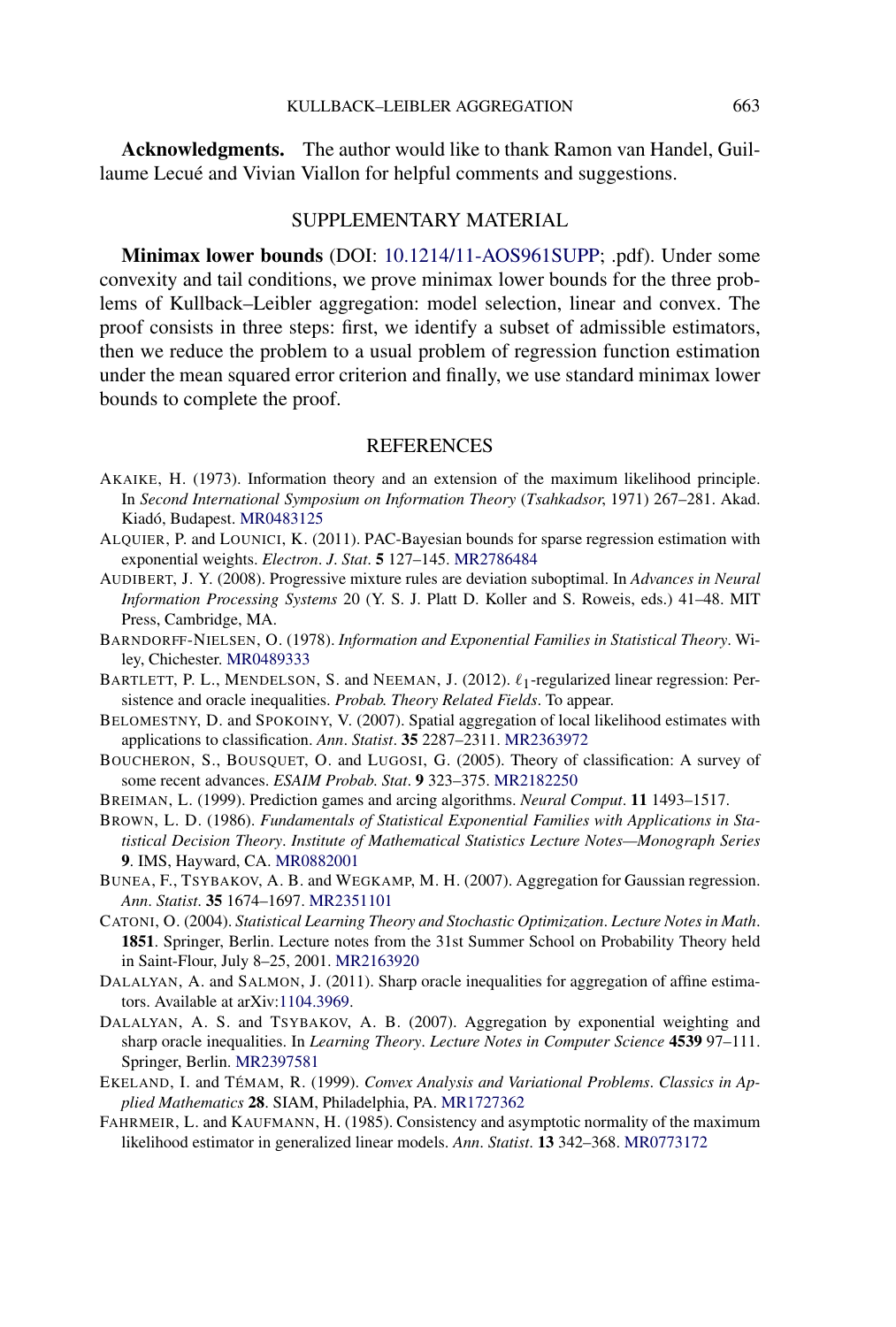- <span id="page-25-0"></span>FREUND, Y. and SCHAPIRE, R. E. (1996). Experiments with a new boosting algorithm. In *International Conference on Machine Learning* 148–156. [MR1473055](http://www.ams.org/mathscinet-getitem?mr=1473055)
- FRIEDMAN, J., HASTIE, T. and TIBSHIRANI, R. (2000). Additive logistic regression: A statistical view of boosting (with discussion). *Ann*. *Statist*. **28** 337–407. [MR1790002](http://www.ams.org/mathscinet-getitem?mr=1790002)
- GREENSHTEIN, E. (2006). Best subset selection, persistence in high-dimensional statistical learning and optimization under *l*1 constraint. *Ann*. *Statist*. **34** 2367–2386. [MR2291503](http://www.ams.org/mathscinet-getitem?mr=2291503)
- GREENSHTEIN, E. and RITOV, Y. (2004). Persistence in high-dimensional linear predictor selection and the virtue of overparametrization. *Bernoulli* **10** 971–988. [MR2108039](http://www.ams.org/mathscinet-getitem?mr=2108039)
- JUDITSKY, A. and NEMIROVSKI, A. (2000). Functional aggregation for nonparametric regression. *Ann*. *Statist*. **28** 681–712. [MR1792783](http://www.ams.org/mathscinet-getitem?mr=1792783)
- JUDITSKY, A., RIGOLLET, P. and TSYBAKOV, A. B. (2008). Learning by mirror averaging. *Ann*. *Statist*. **36** 2183–2206. [MR2458184](http://www.ams.org/mathscinet-getitem?mr=2458184)
- KOLTCHINSKII, V. (2011). *Oracle Inequalities in Empirical Risk Minimization and Sparse Recovery Problems*. *Lecture Notes in Math*. **2033**. Springer, Heidelberg. [MR2829871](http://www.ams.org/mathscinet-getitem?mr=2829871)
- LECAM, L. (1953). On some asymptotic properties of maximum likelihood estimates and related Bayes' estimates. *Univ*. *California Publ*. *Statist*. **1** 277–329. [MR0054913](http://www.ams.org/mathscinet-getitem?mr=0054913)
- LECUÉ, G. (2007). Simultaneous adaptation to the margin and to complexity in classification. *Ann*. *Statist*. **35** 1698–1721. [MR2351102](http://www.ams.org/mathscinet-getitem?mr=2351102)
- LECUÉ, G. (2012). Empirical risk minimization is optimal for the convex aggregation problem. *Bernoulli*. To appear.
- LECUÉ, G. and MENDELSON, S. (2009). Aggregation via empirical risk minimization. *Probab*. *Theory Related Fields* **145** 591–613. [MR2529440](http://www.ams.org/mathscinet-getitem?mr=2529440)
- LEHMANN, E. L. and CASELLA, G. (1998). *Theory of Point Estimation*, 2nd ed. Springer, New York. [MR1639875](http://www.ams.org/mathscinet-getitem?mr=1639875)
- LOUNICI, K. (2007). Generalized mirror averaging and *D*-convex aggregation. *Math*. *Methods Statist*. **16** 246–259. [MR2356820](http://www.ams.org/mathscinet-getitem?mr=2356820)
- MASSART, P. (2007). *Concentration Inequalities and Model Selection*. *Lecture Notes in Math*. **1896**. Springer, Berlin. [MR2319879](http://www.ams.org/mathscinet-getitem?mr=2319879)
- MCCULLAGH, P. and NELDER, J. A. (1989). *Generalized Linear Models*, 2nd ed. Chapman and Hall, London.
- MEASE, D. and WYNER, A. (2008). Evidence contrary to the statistical view of boosting. *J*. *Mach*. *Learn*. *Res*. **9** 131–156.
- MITCHELL, C. and VAN DE GEER, S. (2009). General oracle inequalities for model selection. *Electron*. *J*. *Stat*. **3** 176–204. [MR2485876](http://www.ams.org/mathscinet-getitem?mr=2485876)
- NEMIROVSKI, A. (2000). Topics in non-parametric statistics. In *Lectures on Probability Theory and Statistics* (*Saint-Flour*, 1998). *Lecture Notes in Math*. **1738** 85–277. Springer, Berlin. [MR1775640](http://www.ams.org/mathscinet-getitem?mr=1775640)
- NEMIROVSKI, A., JUDITSKY, A., LAN, G. and SHAPIRO, A. (2008). Robust stochastic approximation approach to stochastic programming. *SIAM J*. *Optim*. **19** 1574–1609. [MR2486041](http://www.ams.org/mathscinet-getitem?mr=2486041)
- RASKUTTI, G., WAINWRIGHT, M. J. and YU, B. (2011). Minimax rates of estimation for high-dimensional linear regression over *q* -balls. *IEEE Trans*. *Inform*. *Theory* **57** 6976–6994. [MR2882274](http://www.ams.org/mathscinet-getitem?mr=2882274)
- RIGOLLET, P. (2012). Supplement to "Kullback–Leibler aggregation and misspecified generalized linear models." DOI[:10.1214/11-AOS961SUPP](http://dx.doi.org/10.1214/11-AOS961SUPP).
- RIGOLLET, P. and TSYBAKOV, A. B. (2007). Linear and convex aggregation of density estimators. *Math*. *Methods Statist*. **16** 260–280. [MR2356821](http://www.ams.org/mathscinet-getitem?mr=2356821)
- RIGOLLET, P. and TSYBAKOV, A. (2011). Exponential screening and optimal rates of sparse estimation. *Ann*. *Statist*. **39** 731–771. [MR2816337](http://www.ams.org/mathscinet-getitem?mr=2816337)
- RIGOLLET, P. and TSYBAKOV, A. (2012). Sparse estimation by exponential weighting. *Statist. Sci.* To appear.
- TSYBAKOV, A. B. (2003). Optimal rates of aggregation. In *COLT* (B. Schölkopf and M. K. Warmuth, eds.). *Lecture Notes in Computer Science* **2777** 303–313. Springer, Berlin.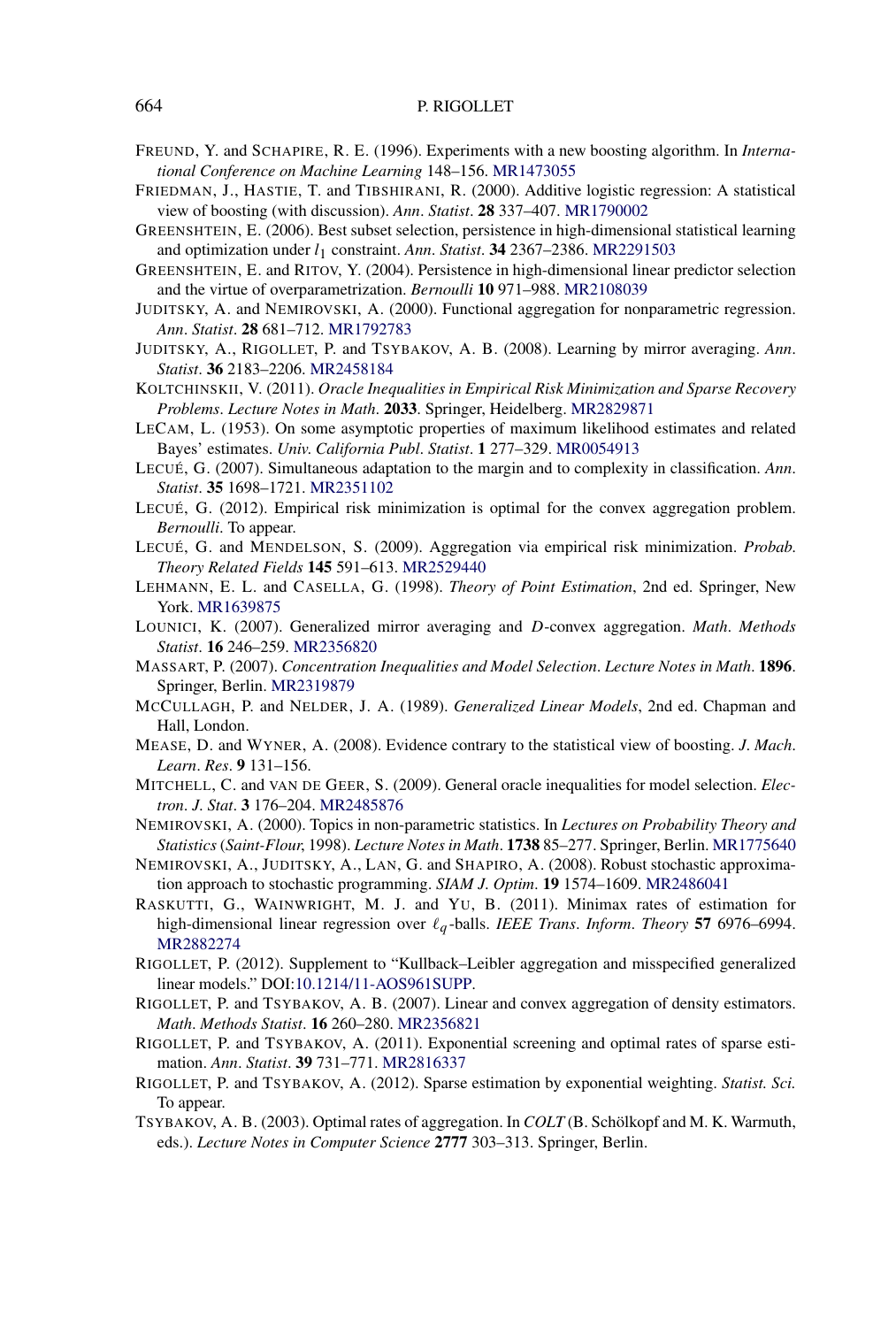### KULLBACK–LEIBLER AGGREGATION 665

- <span id="page-26-0"></span>WHITE, H. (1982). Maximum likelihood estimation of misspecified models. *Econometrica* **50** 1–25. [MR0640163](http://www.ams.org/mathscinet-getitem?mr=0640163)
- YANG, Y. (2000). Mixing strategies for density estimation. *Ann*. *Statist*. **28** 75–87. [MR1762904](http://www.ams.org/mathscinet-getitem?mr=1762904)
- YANG, Y. (2004). Aggregating regression procedures to improve performance. *Bernoulli* **10** 25–47. [MR2044592](http://www.ams.org/mathscinet-getitem?mr=2044592)

DEPARTMENT OF OPERATIONS RESEARCH AND FINANCIAL ENGINEERING PRINCETON UNIVERSITY PRINCETON, NEW JERSEY 08544 USA E-MAIL: [rigollet@princeton.edu](mailto:rigollet@princeton.edu)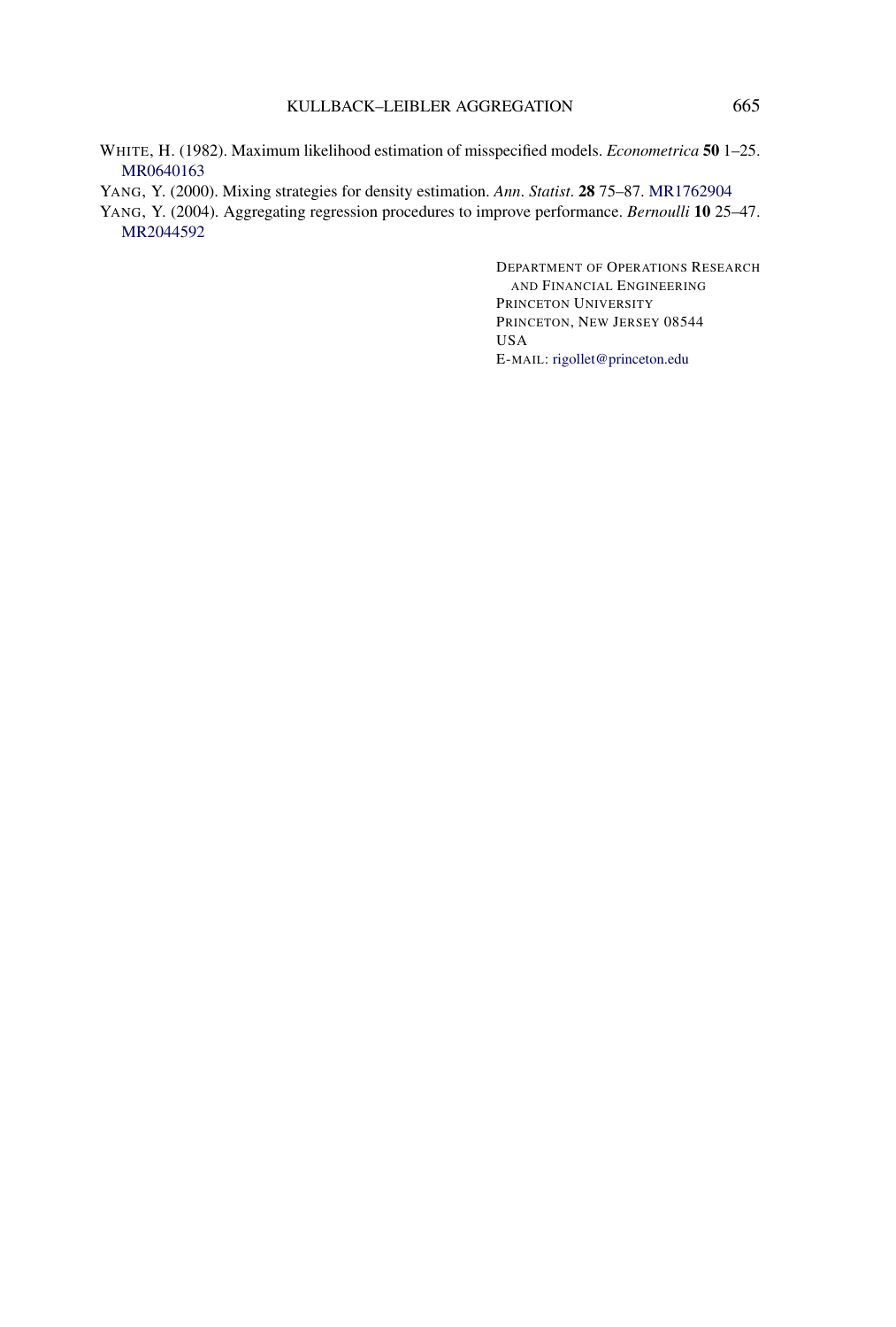# SUPPLEMENTARY MATERIAL FOR: KULLBACK-LEIBLER AGGREGATION AND MISSPECIFIED GENERALIZED LINEAR MODELS

### By Philippe Rigollet

### Princeton University

Under some convexity and tail conditions, we prove minimax lower bounds for the three problems of Kullback-Leibler aggregation: model selection, linear and convex. The proof consists in three steps: first, we identify a subset of admissible estimators, then we reduce the problem to a usual problem of regression function estimation under the mean squared error criterion and finally, we use standard minimax lower bounds to complete the proof.

### APPENDIX A: MINIMAX LOWER BOUNDS

In [Rigollet](#page-40-0) [\(2011](#page-40-0), Section 3), upper bounds for the excess-risk both in expectation and with high probability were derived under appropriate conditions. The bounds in expectation can be summarized as follows. For a given  $\Lambda \subseteq \mathbb{R}^M$ , there exits an estimator  $T_n$  such that its excess-KL satisfies

$$
\mathbb{E}\left[\bar{\mathcal{K}}(P_f \| P_{T_n})\right] - \inf_{\lambda \in \Lambda} \bar{\mathcal{K}}(P_f \| P_{b' \circ h_{\lambda}}) \leq C \Delta_{n,M}(\Lambda),
$$

where  $C > 0$  and (A.1)

<span id="page-27-0"></span>
$$
\Delta_{n,M}(\Lambda) = \begin{cases} \begin{array}{c} D \\ \frac{D}{n} \wedge \frac{\log M}{n}, \quad & \text{if } \Lambda = \mathcal{V} \quad \text{(model selection aggregation)}, \end{array} \\ \begin{array}{c} \frac{D}{n}, \quad & \text{if } \Lambda \subseteq \mathbb{R}^M \quad \text{(linear aggregation)}, \end{array} \\ \begin{array}{c} \frac{D}{n} \wedge \sqrt{\frac{\log M}{n}}, \quad \text{if } \Lambda = \Lambda_1^+ \quad \text{(convex aggregation)}. \end{array}
$$

Here  $D \leq M \wedge n$  is the dimension of the linear span of the dictionary H and  $\Lambda \subseteq \mathbb{R}^M$  means the  $\Lambda$  is either a closed convex subset of  $\mathbb{R}^M$  or  $\mathbb{R}^M$  itself.

<sup>∗</sup>Partially supported by the NSF grant (DMS-0906424) and AFOSR grant A9550-08- 1-0195.

*AMS 2000 subject classifications:* Primary 62G08; secondary 62J12, 68T05, 62F11

*Keywords and phrases:* Aggregation, Regression, Classification, Oracle inequalities, finite sample bounds, Generalized linear models, logistic regression, minimax lower bounds.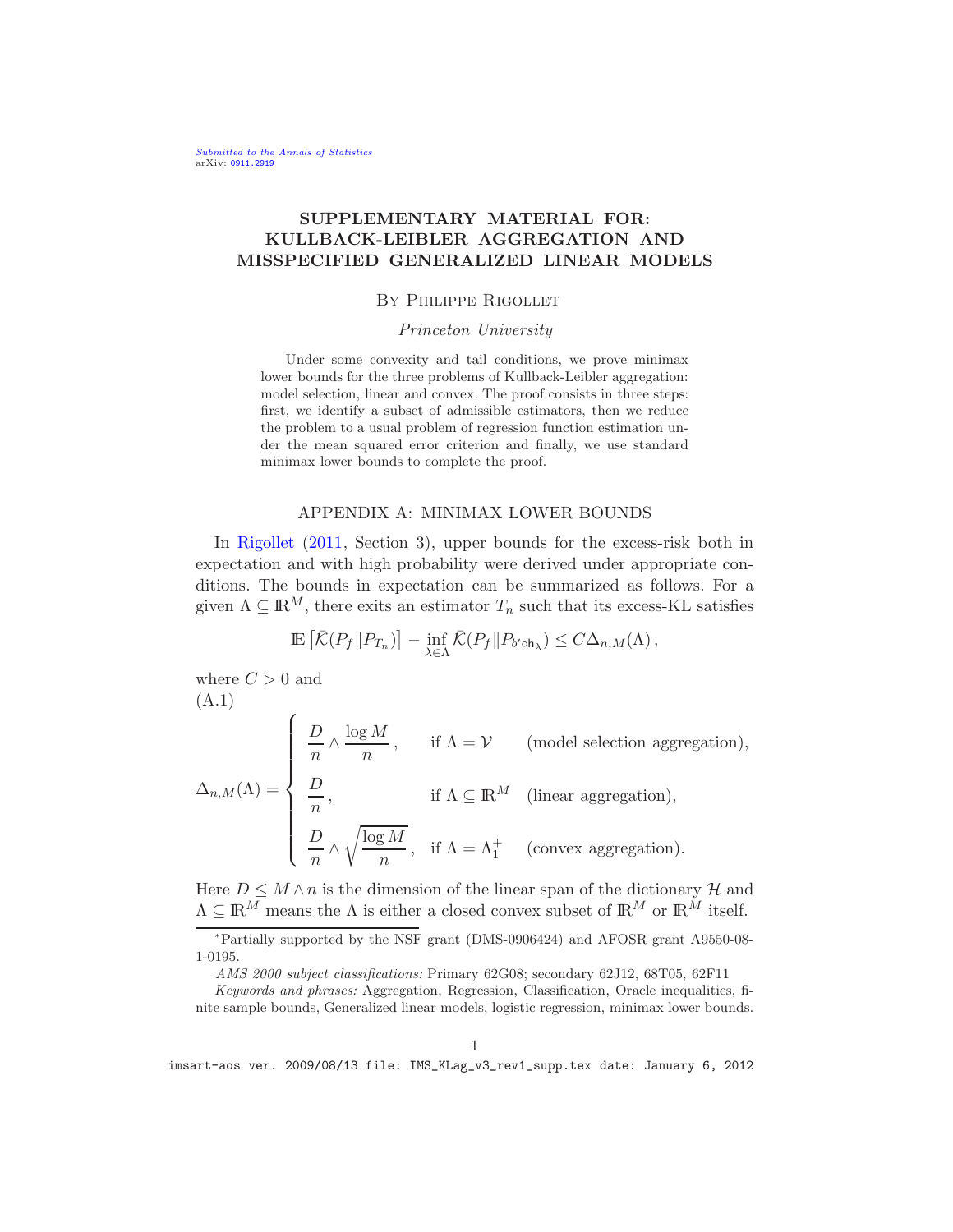For linear and model selection aggregation, these rates are known to be optimal in the Gaussian case where the design is random but with known distribution [\(Tsybakov,](#page-40-1) [2003](#page-40-1)) and where the design is deterministic [\(Rigollet and Tsybakov](#page-40-2), [2011](#page-40-2)). For convex aggregation, it has been established by [Tsybakov](#page-40-1) [\(2003](#page-40-1)) (see also [Rigollet and Tsybakov,](#page-40-2) [2011\)](#page-40-2) that the optimal rate for Gaussian regression is of order  $\sqrt{\log(1 + eM/\sqrt{n})/n}$ , which is equivalent to the upper bound  $(A.1)$  for convex aggregation when  $M \gg \sqrt{n}$  but is smaller in general. To obtain better upper bounds, one may resort to more complicated, combinatorial procedures such as the ones derived in the papers cited above but the full description of this idea goes beyond the scope of this paper. Note that in the case of bounded regression with quadratic risk and random design, Lecué  $(2011)$  $(2011)$  recently proved that the constrained empirical risk minimizer attains the optimal rate of convex aggregation  $\sqrt{\log(1 + eM/\sqrt{n})/n}$  without any modification.

We prove that the rates derived are minimax optimal under weaker conditions that are also satisfied by the Bernoulli distribution. The notion of optimality for aggregation employed here is a natural extension of the one introduced by [Tsybakov](#page-40-1) [\(2003](#page-40-1)). Before stating the main result of this section, we need to introduce the following definition. Fix  $\kappa^2 > 0$  and let  $\Gamma(\kappa^2)$ be the level set of the function  $b''$  defined by

(A.2) 
$$
\Gamma(\kappa^2) = \{ \theta \in \mathbb{R} : b''(\theta) \ge \kappa^2 \} .
$$

In the Gaussian case, it is not hard to see that  $\Gamma(\kappa^2) = \mathbb{R}$  for any  $\kappa^2 \leq 1$ . For the cumulant function of the Bernoulli distribution, when  $\kappa^2 < 1/4$ ,  $\Gamma(\kappa^2)$  is a compact symmetric interval given by

$$
\left[2\log\left(\frac{1-\sqrt{1-4\kappa^2}}{2\kappa}\right), 2\log\left(\frac{1+\sqrt{1-4\kappa^2}}{2\kappa}\right)\right].
$$

Furthermore, we have  $\Gamma(1/4) = \{0\}$  and  $\Gamma(\kappa^2) = \emptyset$ , for  $\kappa^2 > 1/4$ . In the next theorem, we assume that for a given  $\kappa^2 > 0$ ,  $\Gamma(\kappa^2)$  is convex. This is clearly the case when the cumulant function  $b$  is such that  $b''$  is quasi-concave, i.e., satisfies for any  $\theta, \theta' \in \mathbb{R}, u \in [0, 1],$ 

$$
b''(u\theta + (1-u)\theta') \ge \min[b''(\theta), b''(\theta')].
$$

This assumption is satisfied for the Gaussian and Bernoulli distributions.

Let D denote the class of dictionaries  $\mathcal{H} = \{h_1, \ldots, h_M\}$  such that  $||h_j||_{\infty} \leq$  $1, j = 1, \ldots, M$ . Moreover, for any convex set  $\Lambda \subseteq \mathbb{R}^M$ , denote by  $I(\Lambda)$  the interval  $[-H_{\infty}, H_{\infty}],$  where

(A.3) 
$$
H_{\infty} = H_{\infty}(\Lambda) = \sup_{\mathcal{H} \in \bar{\mathcal{D}}} \sup_{\lambda \in \Lambda} \sup_{x \in \mathcal{X}} |h_{\lambda}(x)| \in [0, \infty].
$$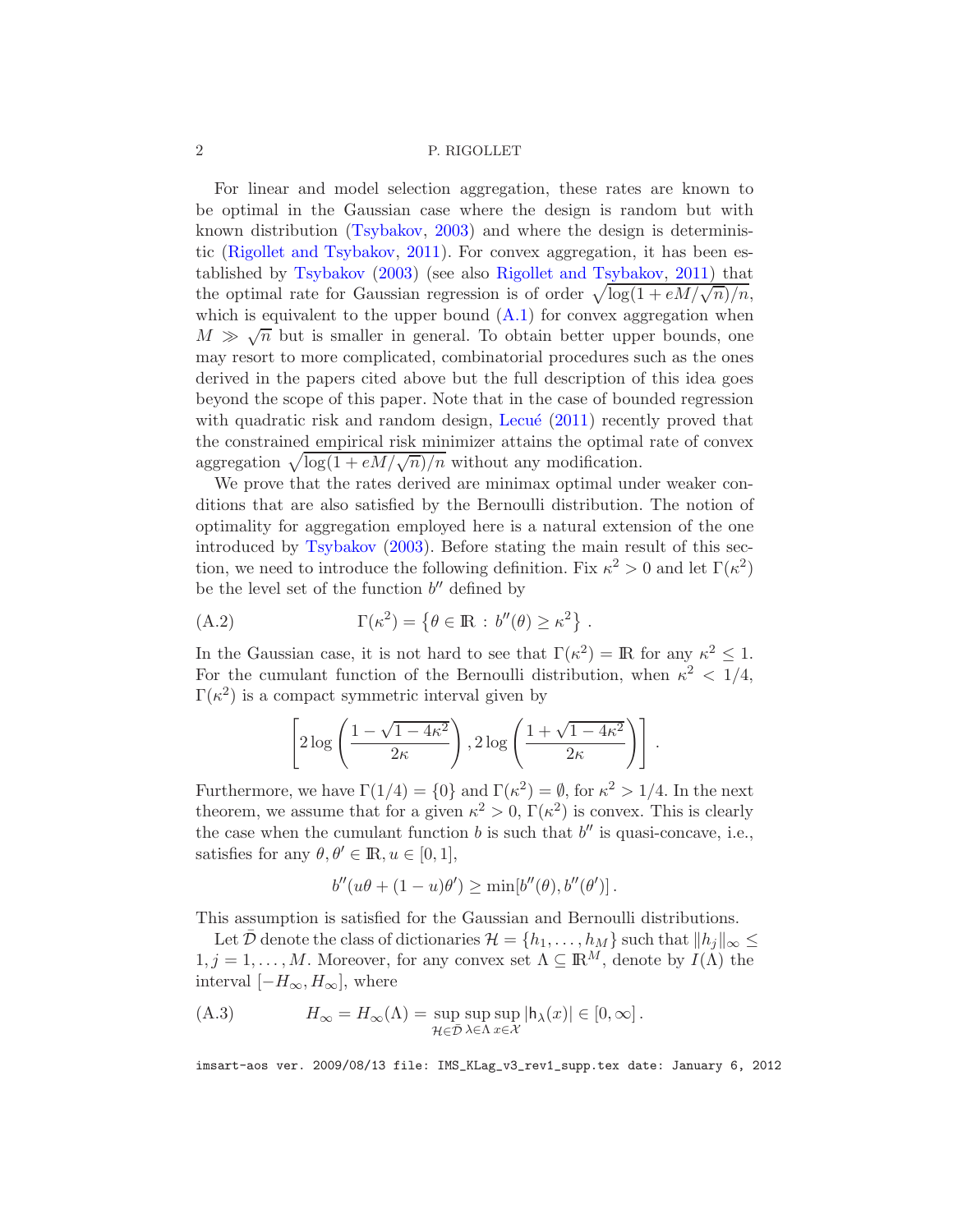For example, we have

$$
I(\Lambda) = \begin{cases} [-1,1] & \text{if } \Lambda = \mathcal{V} \qquad \text{(model selection aggregation)},\\ \mathbb{R} & \text{if } \Lambda = \mathbb{R}^M \qquad \text{(linear aggregation)},\\ [-1,1] & \text{if } \Lambda = \Lambda_1^+ \qquad \text{(convex aggregation)}. \end{cases}
$$

To state the minimax lower bounds properly, we use the notation

$$
\mathfrak{E}_{\mathrm{KL}}(T_n, \Lambda, f, \mathcal{H}) = \mathbb{E}\left[\bar{\mathcal{K}}(P_f \| P_{T_n})\right] - \inf_{\lambda \in \Lambda} \bar{\mathcal{K}}(P_f \| P_{b' \circ h_{\lambda}}),
$$

that makes the dependence in the regression function  $f$  explicit. Note that

$$
\mathfrak{E}_{\mathrm{KL}}(T_n, \Lambda, f, \mathcal{H}) = \mathcal{E}_{\mathrm{KL}}([b']^{-1} \circ T_n, \Lambda, f, \mathcal{H})
$$

when  $T_n$  takes values in the image of  $b'$ . However, the following lower bound hold for any estimator  $T_n$ , not necessarily taking values in the image of  $b'$ .

Finally, we denote by  $E_f$  the expectation with respect to the distribution  $P_f$ . Before stating the theorem, Let us recall the moment condition on which it relies:

<span id="page-29-0"></span>CONDITION 1. The set of admissible parameters is  $\Theta = \mathbb{R}$  and there exists a positive constant  $B^2$  such that

$$
\sup_{\theta \in \Theta} b''(\theta) \le B^2.
$$

<span id="page-29-2"></span>THEOREM A.1. Fix  $M \geq 2, n \geq 1, D \geq 1, \kappa^2 > 0$ , and assume that condition [1](#page-29-0) holds. Moreover, assume that for a given set  $\Lambda \subseteq \mathbb{R}^M$ , we have  $I(\Lambda) \subset \Gamma(\kappa^2)$ . Then, there exists a dictionary  $\mathcal{H} \in \bar{\mathcal{D}}$ , with rank less than D, and positive constants  $c^*, \delta$  such that

<span id="page-29-3"></span>(A.4) 
$$
\inf_{T_n} \sup_{\lambda \in \Lambda} P_{b' \circ h_{\lambda}} \left[ \mathfrak{E}_{\mathrm{KL}}(T_n, \Lambda, b' \circ h_{\lambda}, \mathcal{H}) > c_* \frac{\kappa^2}{2a} \Delta_{n,M}^*(\Lambda) \right] \ge \delta,
$$

and

<span id="page-29-1"></span>(A.5) 
$$
\inf_{T_n} \sup_{\lambda \in \Lambda} E_{b' \circ h_\lambda} \left[ \mathfrak{E}_{\mathrm{KL}}(T_n, \Lambda, b' \circ h_\lambda, \mathcal{H}) \right] \geq \delta c_* \frac{\kappa^2}{2a} \Delta_{n,M}^*(\Lambda),
$$

where the infimum is taken over all estimators and where

(A.6) 
$$
\Delta_{n,M}^*(\Lambda) = \begin{cases} \frac{D}{n} \wedge \frac{\log M}{n} & \text{if } \Lambda = \mathcal{V} \\ \frac{D}{n} & \text{if } \Lambda \supset \Lambda_{\infty}(1) \\ \frac{D}{n} \wedge \sqrt{\frac{\log(1 + eM/\sqrt{n})}{n}} & \text{if } \Lambda = \Lambda_1^+ \,. \end{cases}
$$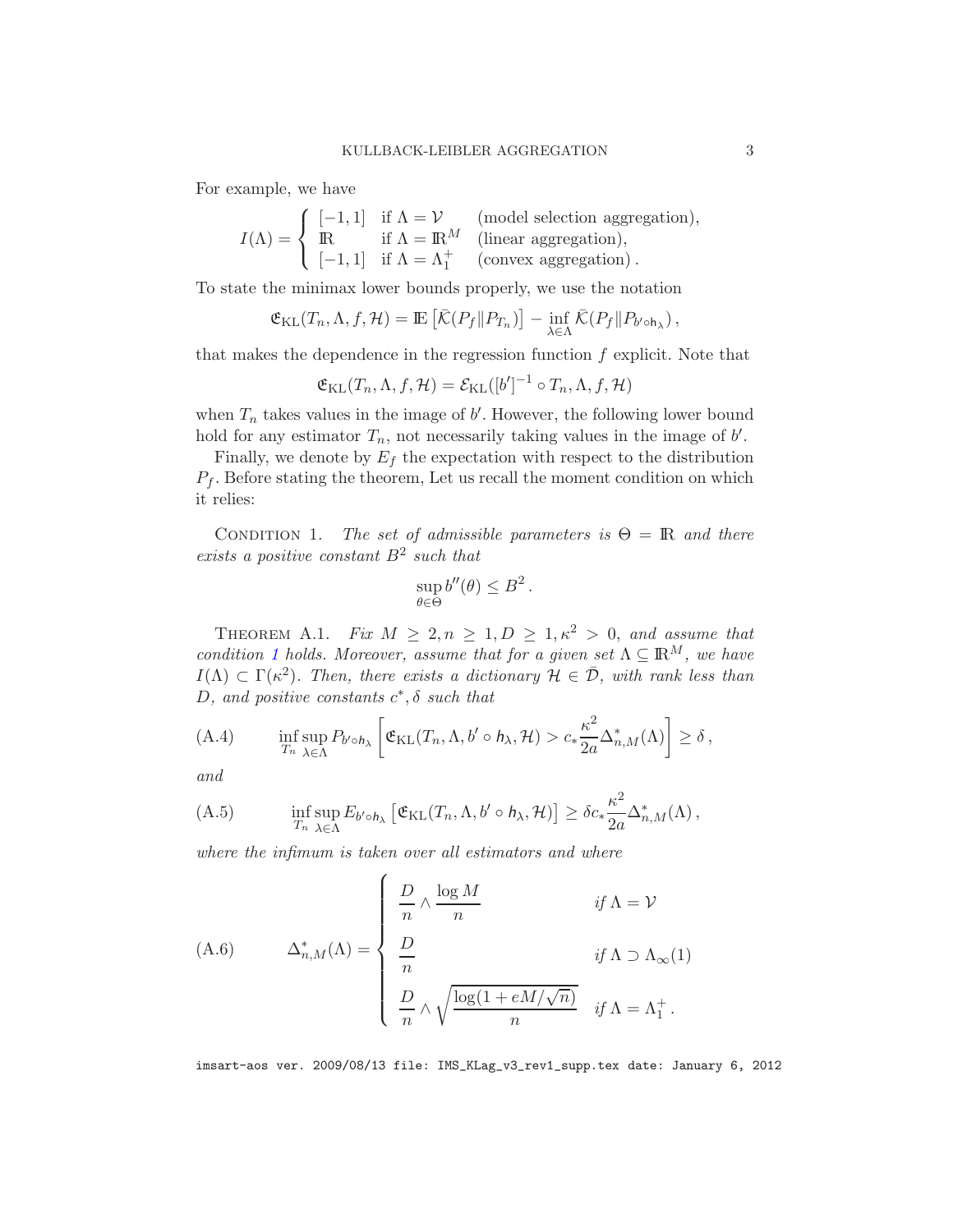This theorem covers the Gaussian and the Bernoulli case for which condition [1](#page-29-0) is satisfied. Lower bounds for aggregation in the Gaussian case have already been proved in [Rigollet and Tsybakov](#page-40-2)  $(2011, Section 6)$  $(2011, Section 6)$  in a weaker sense. Indeed, we enforce here that  $\mathcal{H} \in \mathcal{D}$  and has rank bounded by D whereas [Rigollet and Tsybakov](#page-40-2) [\(2011](#page-40-2)) use unbounded dictionaries with rank that may exceed D by a logarithmic multiplicative factor.

Observe that from [\(A.5\)](#page-29-1), the least favorable regression functions are of the form  $f = b' \circ h_\lambda, \lambda \in \Lambda$  as it is the case for Gaussian aggregation (see, e.g., [Tsybakov,](#page-40-1) [2003](#page-40-1)).

A consequence of Theorem [A.1](#page-29-2) is that the rates displayed in [\(A.1\)](#page-27-0) both in expectation and with high probability, cannot be improved without further assumptions except for the logarithmic term of convex aggregation. We now turn to the proof of Theorem [A.1.](#page-29-2)

### <span id="page-30-0"></span>APPENDIX B: PROOF OF THEOREM A.1

Note first that  $(A.4)$  follows if we prove

(B.7) 
$$
\inf_{T_n} \max_{g \in \mathcal{G}} P_{b' \circ g} \left[ \bar{\mathcal{K}}(P_{b' \circ g} || P_{b' \circ T_n}) > c_* \frac{\kappa^2}{2a} \Delta_{n,M}^*(\Lambda) \right] \ge \delta,
$$

where G is a finite family of functions such that  $\mathcal{G} \subset \{\mathsf{h}_{\lambda} : \lambda \in \Lambda\}.$ 

Besides,  $(A.4)$  implies  $(A.5)$ . Indeed, by the Markov inequality, we have for any  $\mu > 0$ 

$$
\frac{1}{\mu} E_{b' \circ g} \left[ \bar{\mathcal{K}}(P_{b' \circ g} || P_{b' \circ T_n}) \right] \ge P_{b' \circ h_\lambda} \left[ \bar{\mathcal{K}}(P_{b' \circ g} || P_{b' \circ T_n}) > \mu \right].
$$

The rest of the proof consists in three steps. In the first step, we show that admissible estimators take values in the interval  $b'(I(\Lambda))$ . Here, *admissible* is understood in the sense that for any estimator  $T_n$ , there exists an estimator  $\bar{T}_n$  taking values in  $b'(I(\Lambda))$  such that  $\bar{\mathcal{K}}(P_{b' \circ g} || P_{\bar{T}_n}) \leq \bar{\mathcal{K}}(P_{b' \circ g} || P_{T_n})$ . In the second step, we reduce the lower bound  $(B.7)$  to a lower bound on the squared prediction risk. Finally, in the third step, we use standard techniques to bound the squared prediction risk from below.

 $1^o$ . Fix an estimator  $T_n$  and observe that from condition [1,](#page-29-0) the image of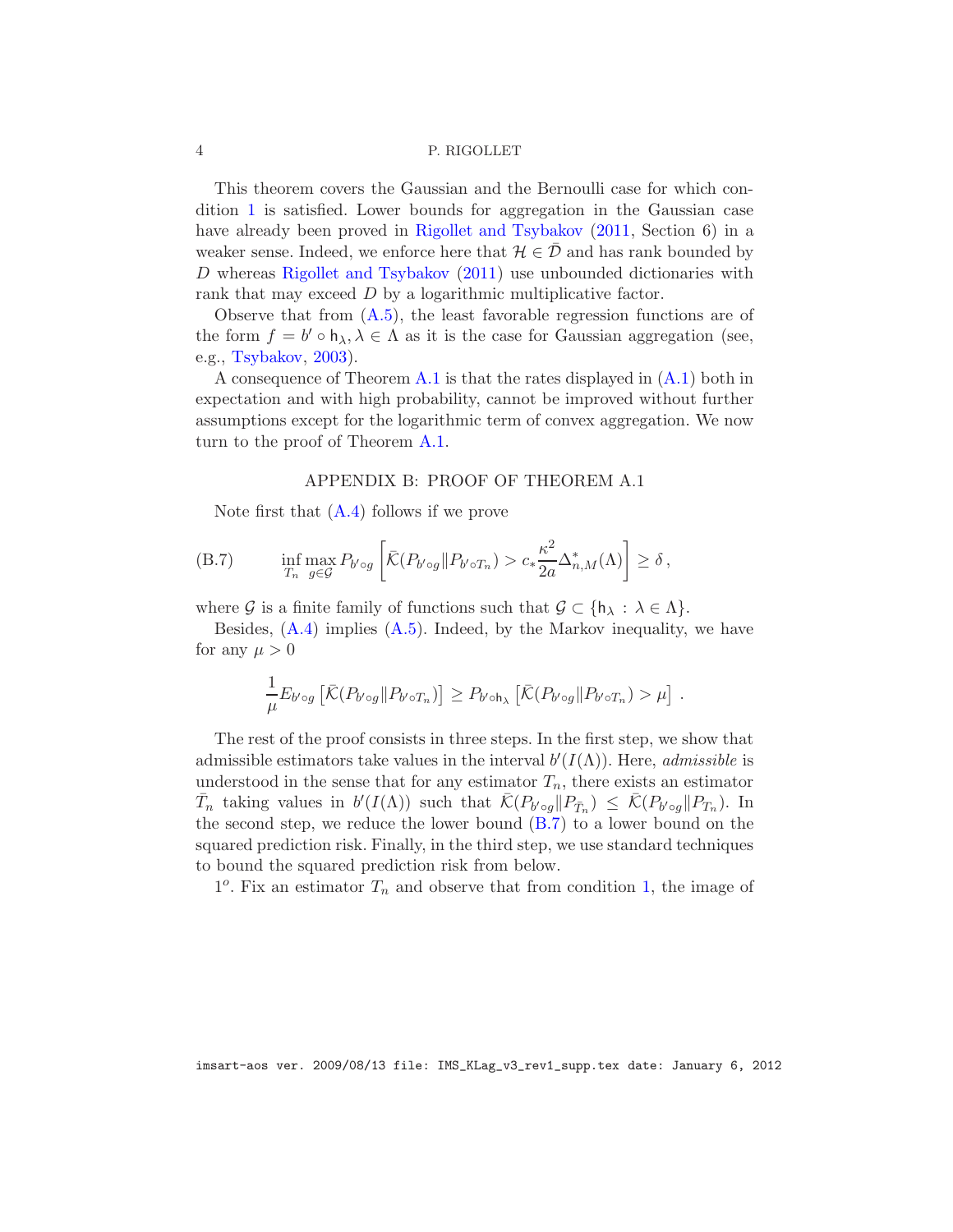b' is IR so that  $U_n = [b']^{-1} \circ T_n$  is well defined. Recall that for any  $g \in \mathcal{G}$ 

$$
\mathcal{K}(P_{b' \circ g}||P_{T_n}) = -\frac{n}{a} (\langle b' \circ g, [b']^{-1} \circ T_n \rangle - \langle b \circ [b']^{-1} \circ T_n, \mathbb{I} \rangle)
$$

$$
-\sum_{i=1}^n \mathbb{E}[c(Y_i)] + \text{Ent}(P_{b' \circ g})
$$

$$
= \frac{1}{a} \sum_{i=1}^n (b \circ U_n(x_i) - b' \circ g(x_i) \cdot U_n(x_i))
$$

$$
-\sum_{i=1}^n \mathbb{E}[c(Y_i)] + \text{Ent}(P_{b' \circ g}).
$$

Fix  $i = 1, \ldots, n$ . It can be easily seen that the convex function  $k_i : u \mapsto$  $b(u) - b' \circ g(x_i) \cdot u$  attains its unique minimum over  $\mathbb{R}$  at  $g(x_i) \in I(\Lambda)$ . Using convexity it implies that for any  $u \in \mathbb{R}$ ,  $k_i(u) \geq k_i(\bar{u})$  where  $\bar{u}$  is the projection of u onto the interval  $I(\Lambda)$ . As a result, if we denote by  $U(x_i)$ the projection of  $U(x_i)$  onto  $I(\Lambda)$ , the estimator  $\bar{T}_n$  defined on  $Q_{1:n}$  to take values  $\bar{T}_n(x_i) = b'(\bar{U}(x_i)) \in b'(I(\Lambda))$ , we obtain that

$$
\mathcal{K}(P_{b' \circ g} \| P_{T_n}) \geq \mathcal{K}(P_{b' \circ g} \| P_{\bar{T}_n}).
$$

Therefore, we can restrict our attention to lower bounds on admissible estimators that take values in  $b'(I(\Lambda))$ .

2<sup>o</sup>. Assume now that  $T_n$  takes values in  $b'(I(\Lambda))$  so that  $T_n = b' \circ U_n$ , where  $U_n$  takes values in  $I(\Lambda) \subset \Gamma(\kappa^2)$ . A second order taylor expansion of the functions  $k_i, i = 1, \ldots, n$  gives

$$
k_i[U_n(x_i)] \ge k_i[g(x_i)] + \frac{\kappa^2}{2}[U_n(x_i) - g(x_i)]^2
$$
,  $i = 1,... n$ ,

where we used the fact that  $g(x_i)$  is the minimizer of  $k_i$  over **IR** so that  $k'_{i}[g(x_{i})] = 0$ . Summing up the above inequalities together with the fact that  $\mathcal{K}(P_{b' \circ g}||P_{b' \circ g}) = 0$  implies that

<span id="page-31-0"></span>
$$
\overline{\mathcal{K}}(P_{b' \circ g} || P_{T_n}) \geq \frac{\kappa^2}{2a} ||g - U_n||^2.
$$

Therefore, in view of [\(B.7\)](#page-30-0), it is sufficient to prove that

(B.8) 
$$
\inf_{T_n} \max_{g \in \mathcal{G}} P_{b' \circ g} \{ ||g - T_n||^2 > c_* \Delta_{n,M}^*(\Lambda) \} \ge \delta,
$$

where the infimum is taken over all estimators.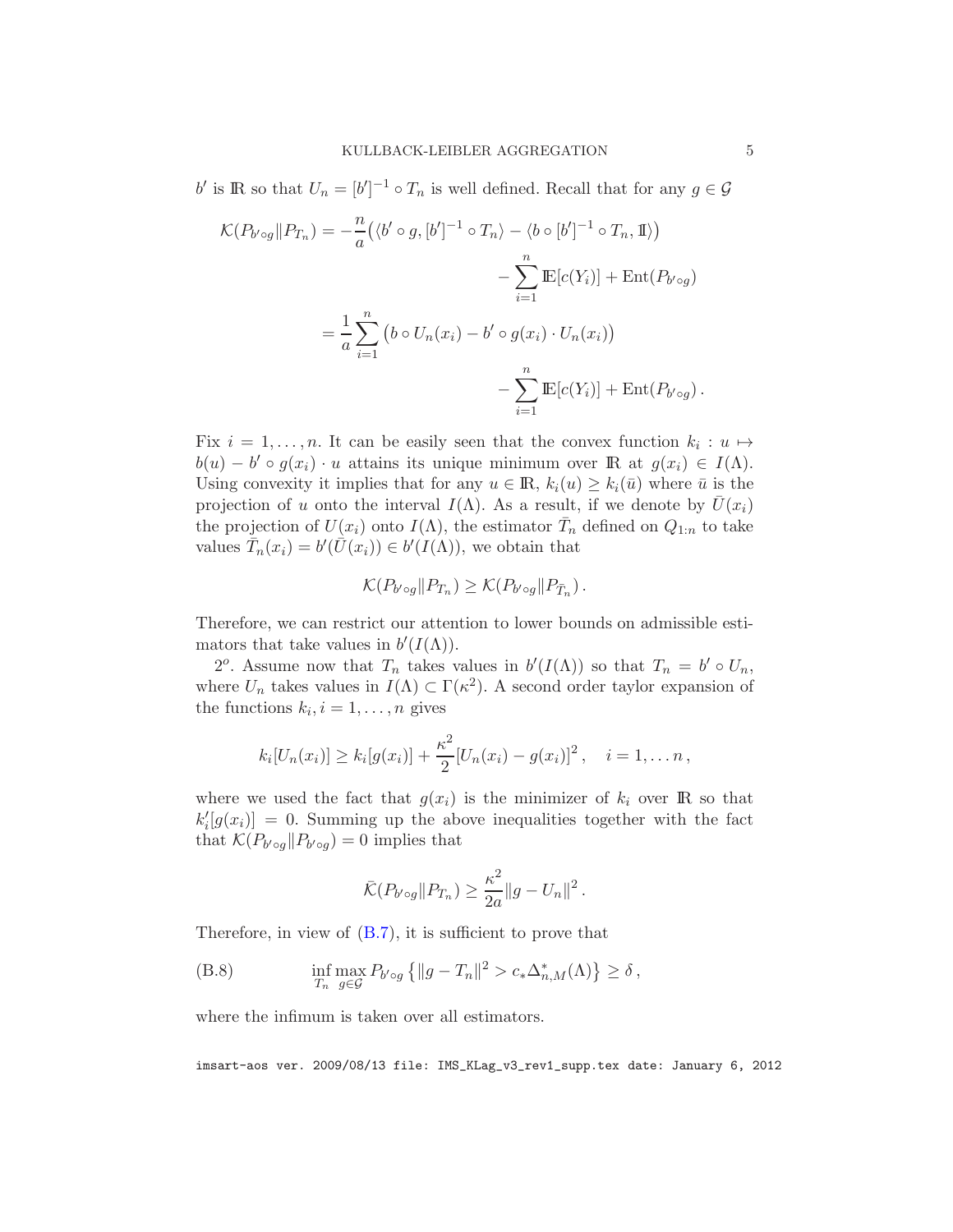3<sup>o</sup>. The problem has now been reduced to proving a minimax lower bound for estimation in squared prediction risk and can be solved using standard arguments from [Tsybakov](#page-40-4) [\(2009](#page-40-4), Chapter 2), and in particular Theorem 2.5. This theorem requires upper bounds on the quantities  $\mathcal{K}(P_{b' \circ g}^{1:n}|| P_{b' \circ h}^{1:n}), g, h \in$  $\mathcal{G}$ , where  $P_{b' \circ g}^{1:n}$  denotes the joint distribution of the observations  $(Y_1, \ldots, Y_n)$ with  $\mathbb{E}[Y_i] = b' \circ g(x_i)$ . Since the observations are independent, it holds

$$
\mathcal{K}(P_{b' \circ g}^{1:n} \| P_{b' \circ h}^{1:n}) = \sum_{i=1}^{n} \mathcal{K}(P_{b' \circ g}^{i} \| P_{b' \circ h}^{i}),
$$

where  $P_{b' \circ g}^{i}$  denotes the distribution of  $Y_i$  with  $\mathbb{E}[Y_i] = b' \circ g(x_i)$ . Upper bounds on the Kullback-Leibler divergence can be obtained using condi-tion [1.](#page-29-0) Indeed, for any  $g, h \in Q_{1:n}$ , a second order Taylor expansion yields

(B.9) 
$$
\mathcal{K}(P_{b' \circ g}^{i} || P_{b' \circ h}^{i}) \leq \frac{B^{2}}{2a} [g(x_{i}) - h(x_{i})]^{2}.
$$

We now review the conditions that we have already imposed on the family  $G$  to achieve the reduction in  $2^o$ , together with those that are sufficient to apply Tsybakov's theorem.

<span id="page-32-1"></span>(A) 
$$
\mathcal{H} \in \overline{\mathcal{D}}
$$
 with rank less than D

$$
(B) \qquad \mathcal{G} \subset \{\mathsf{h}_{\lambda} \,:\, \lambda \in \Lambda\}
$$

- (C)  $||g h||^2 \ge 2c^* \Delta_{n,M}^*(\Lambda), \quad \forall g, h \in \mathcal{G}$
- (D)  $\mathcal{K}(P_{b' \circ g}^{n} || P_{b' \circ h}^{n}) < \log(\text{card}(G))/8, \quad \forall g, h \in \mathcal{G}$

If the four conditions above are satisfied, then Theorem 2.5 of [Tsybakov](#page-40-4)  $(2009)$  implies that there exists  $\delta > 0$  such that  $(B.8)$  and thus  $(B.7)$  holds.

The rest of the proof consists in carefully choosing the family  $\mathcal G$  and depends on the aggregation problem at hand. Several of the subsequent constructions are based on the following class of matrices. For any  $1 \leq D \leq$  $M \wedge n$ , consider the random matrix **X** of size  $D \times M$  such that its elements  $\mathbf{X}_{i,j}, i = 1, \ldots, D, j = 1, \ldots, M$  are i.i.d. Rademacher random variables, i.e., random variables taking values 1 and −1 with probability 1/2.

<span id="page-32-0"></span>Assume that  $S$  is a positive integer that satisfies

(B.10) 
$$
\frac{S}{D}\log\left(1+\frac{eM}{S}\right) < C_0,
$$

for some positive constant  $C_0 < 1/2$ . Theorem 5.2 in [Baraniuk et al.](#page-40-5) [\(2008](#page-40-5)) (see also subsection 5.2.1 in [Rigollet and Tsybakov,](#page-40-2) [2011](#page-40-2)) entails that if [\(B.10\)](#page-32-0)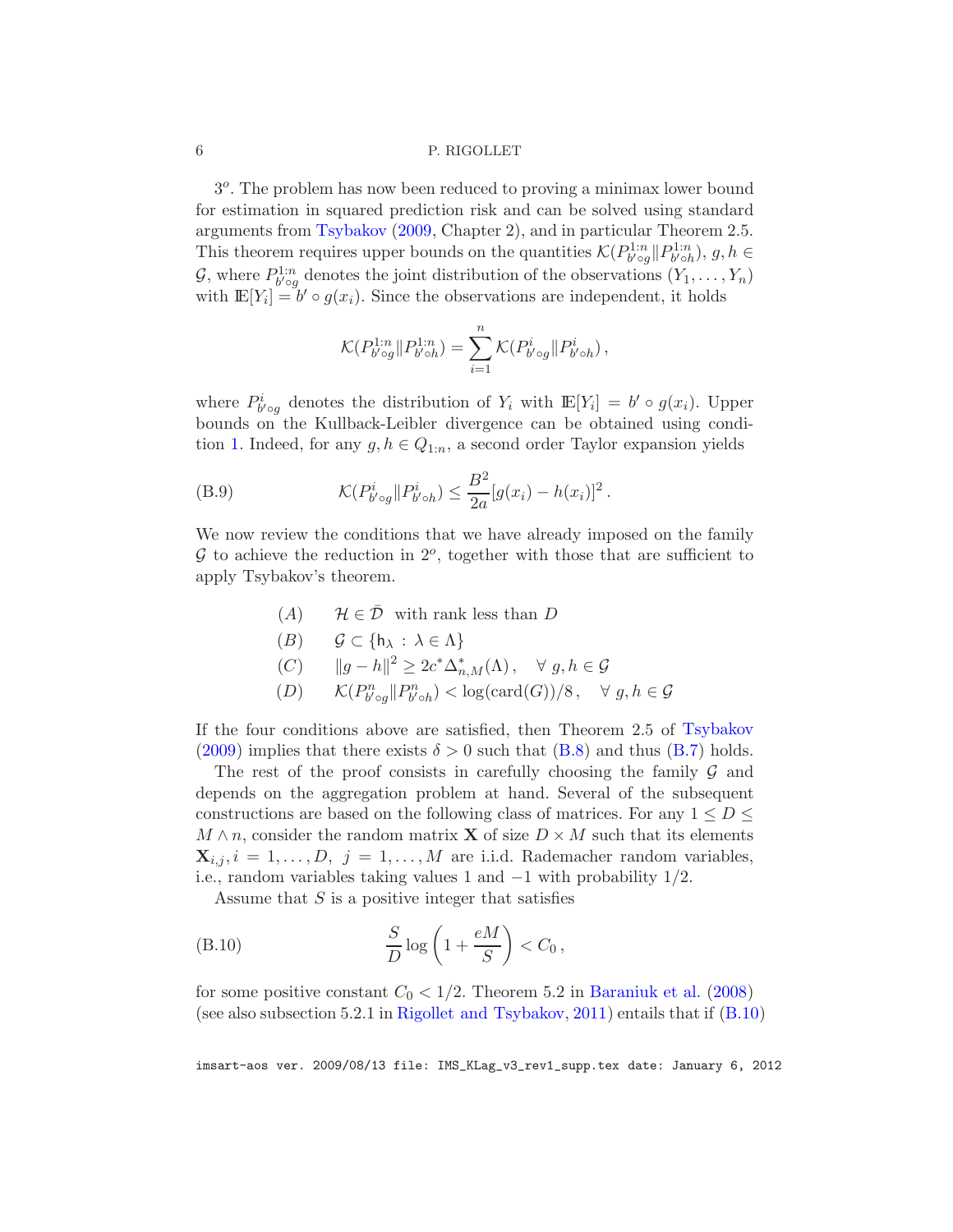holds for  $C_0$  small enough, then there exists a nonempty set  $\mathcal{M}(D)$  of matrices obtained as realizations of the matrix  $X$  that enjoy the following weak restricted isometry (WRI) property : for any  $X \in \mathcal{M}(D)$ , there exists constants  $\chi \geq \bar{\chi} > 0$ , such that for any  $\lambda \in \mathbb{R}^M$  with at most 2S nonzero coordinates,

<span id="page-33-0"></span>(B.11) 
$$
\underline{\chi}|\lambda|_2^2 \le \frac{|X\lambda|_2^2}{D} \le \overline{\chi}|\lambda|_2^2,
$$

when  $S$  satisfies  $(B.10)$ .

For  $D \leq n$ , we will also use the collection of functions  $\phi_1, \ldots, \phi_D$  defined such that for any  $i = 1, \ldots, n, \phi_j(x_i) = 1$  if and only if  $i = j$ .

**B.1.** Model selection aggregation. Recall that in this case  $\Delta_{n,M}^*(\mathcal{V}) =$  $(D \wedge \log M)/n$  and assume first that

(B.12) 
$$
D \ge \frac{2}{C_0} \log \left( 1 + \frac{eM}{2} \right).
$$

Take the dictionary  $\mathcal{H} = \{h_1, \ldots, h_M\}$  to be such that for any  $j = 1, \ldots, M$ ,

<span id="page-33-1"></span>
$$
h_j(x_i) = \begin{cases} \tau \sqrt{\frac{D \wedge \log M}{D}} X_{i,j} & \text{if } i \leq D, \\ 0 & \text{otherwise,} \end{cases}
$$

where  $X \in \mathcal{M}(D)$  and  $\tau \in (0,1)$  is to be chosen later. Clearly, this dictionary has rank less than D. We simply choose the family  $\mathcal{G} = \{h_1, \ldots, h_M\}$  and check conditions  $(A)$ – $(D)$ .

Conditions  $(A)$ – $(B)$ . Clearly  $||h_j||_{\infty} = \tau \leq 1$  so that  $(A)$  holds. Moreover,  $(B)$  clearly holds.

Conditions  $(C)-(D)$ . For any  $h_j, h_k \in \mathcal{G}, j \neq k$ , the WRI condition [\(B.11\)](#page-33-0), which holds for  $S = 2$  under  $(B.12)$  yields

$$
2\tau^2 \underline{\chi} \frac{D \wedge \log M}{n} \le ||h_j - h_k||^2 \le 2\tau^2 \overline{\chi} \frac{D \wedge \log M}{n}.
$$

The left inequality implies that  $(C)$  holds with  $c^* = \tau^2 \chi$ . Finally, [\(B.9\)](#page-32-1) and the right inequality in the above display yield

$$
\mathcal{K}(P_{b' \circ h_j}^{1:n} \| P_{b' \circ h_k}^{1:n}) = \sum_{i=1}^{n} \mathcal{K}(P_{b' \circ h_j}^i \| P_{b' \circ h_k}^i)
$$
  

$$
\leq \frac{B^2 n}{2a} \|h_j - h_k\|^2
$$
  

$$
\leq \frac{\tau^2 B^2 \bar{\chi}}{a} (D \wedge \log M).
$$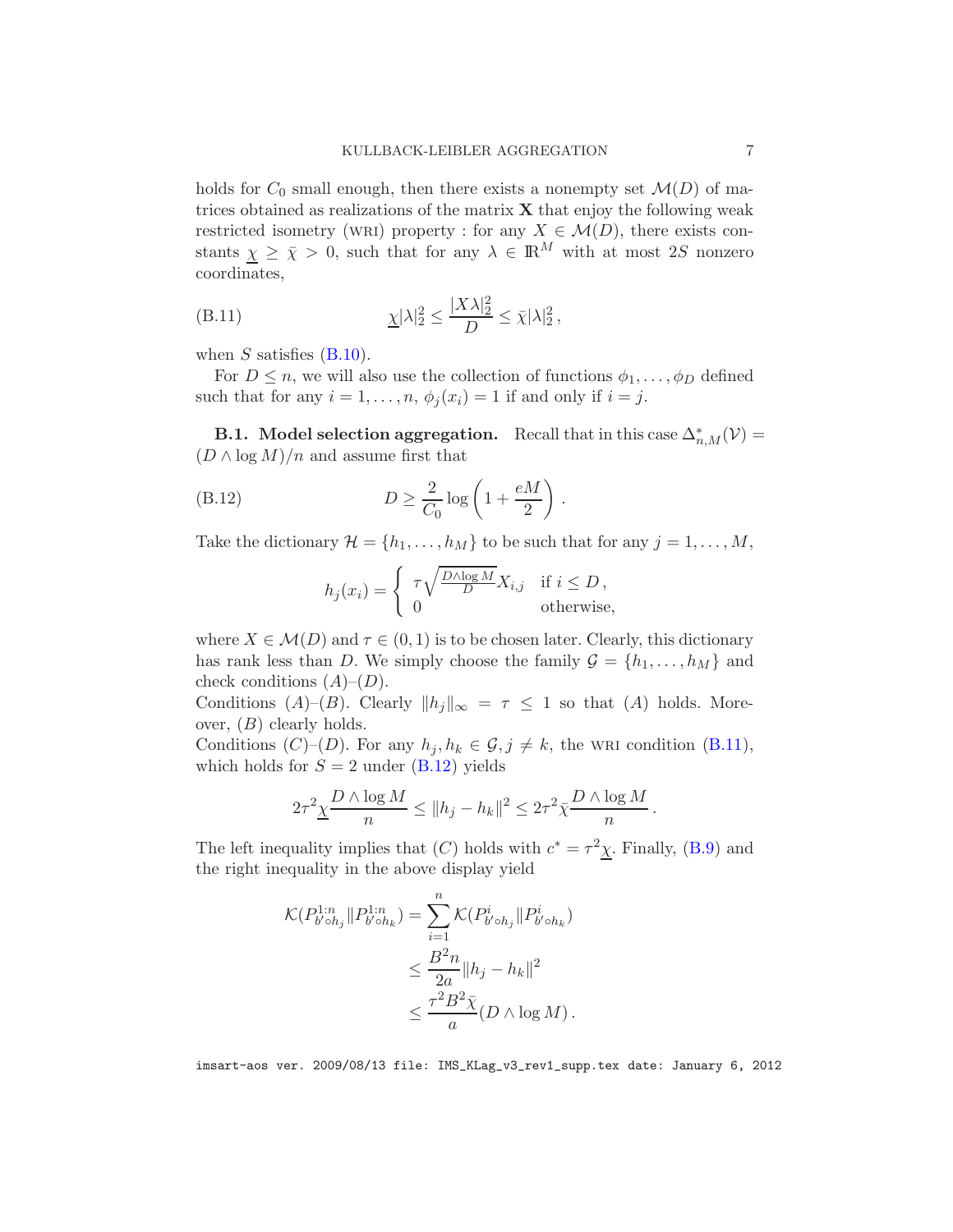As a result, (D) holds as long as  $\tau < \sqrt{a/(8B^2\bar{\chi})}$ . Assume now that

(B.13) 
$$
D < \frac{2}{C_0} \log \left( 1 + \frac{eM}{2} \right)
$$

Define  $D' \geq 1$  to be the largest integer such that  $D' \leq D$  and  $2^{D'} \leq M$ . It is not hard to show that if  $M \geq 4$ , equation [\(B.13\)](#page-34-0) yields

.

<span id="page-34-1"></span><span id="page-34-0"></span>
$$
D' \ge \frac{C_0 \log 2}{2 \log(1 + 2e)} D = C_1 D.
$$

Besides, if  $M \leq 3$ , we have  $D \leq 3$  and  $D' = 1$  so that  $D' \geq D/3 \geq C_1 D$ . Recall that the set of functions  $\phi_1, \ldots, \phi_{D'}$  is such that  $\phi_i(x_i) = 1$ , if and only if  $i = j$ ,  $i = 1, \ldots, n$ . For any  $\omega = (\omega_1, \ldots, \omega_{D'}) \in \{0, 1\}^{D'}$  define the function  $\phi_{\omega} = \sum_{j=1}^{D'} \omega_j \phi_j$  and observe that for any  $\omega' \in \{0,1\}^{D'}$ ,

(B.14) 
$$
\|\phi_{\omega} - \phi_{\omega'}\|^2 = \frac{1}{n}\rho(\omega, \omega'),
$$

where  $\rho(\omega, \omega') = \sum_{i=1}^{D'} (\omega_j - \omega'_j)^2$  denotes the Hamming distance between  $\omega$ and  $\omega'$ . Lemma 8.3 in [Rigollet and Tsybakov](#page-40-2) [\(2011\)](#page-40-2) guarantees the existence of a subset  $\{\omega^{(1)}, \ldots, \omega^{(d)}\} \subset \{0,1\}^{\tilde{D}'}$  such that  $\log d > C_2 D'$  and for any  $1 \leq j < k \leq d$ ,

<span id="page-34-2"></span>
$$
\rho(\omega^{(j)}, \omega^{(k)}) \ge \frac{D'}{4},
$$

where  $C_2 > 0$  is a numerical constant. From the definition of  $D'$ , we have  $d \leq M$  and we choose the dictionary H to be composed of functions  $h_j =$  $\tau\phi_{\omega^{(j)}}, j = 1, \ldots, d$ , where  $0 < \tau < 1$  is to be chosen later and  $h_j \equiv 0, j = 1$  $d+1,\ldots M$ . Clearly, this dictionary has rank less than  $D' \leq D$ . We simply choose the family  $\mathcal{G} = \{h_1, \ldots, h_d\}$  and check conditions  $(A) - (D)$ .

Conditions  $(A)$ – $(B)$ . Since  $0 < \tau < 1$  and  $D' \le D \le n$ , we have for any  $j=1,\ldots,d,$ 

$$
||h_j||^2 = \frac{\tau^2}{n} \sum_{i=1}^{D'} \omega_i^{(j)} \le \tau^2 \le 1, \qquad ||h_j||_{\infty} = \tau \max_{1 \le i \le D'} \omega_i^{(j)} \le \tau \le 1,
$$

so that  $(A)$  holds. Moreover,  $(B)$  also holds. Conditions  $(C)-(D)$ . For any  $h_j, h_k \in \mathcal{G}, j \neq k$ ,  $(B.14)$  and  $(B.15)$  yield

$$
||h_j - h_k||^2 = \frac{\tau^2}{n} \rho(\omega^{(j)}, \omega^{(k)}) \ge \frac{\tau^2 D'}{4n} \ge \frac{\tau^2 C_1 D}{4n},
$$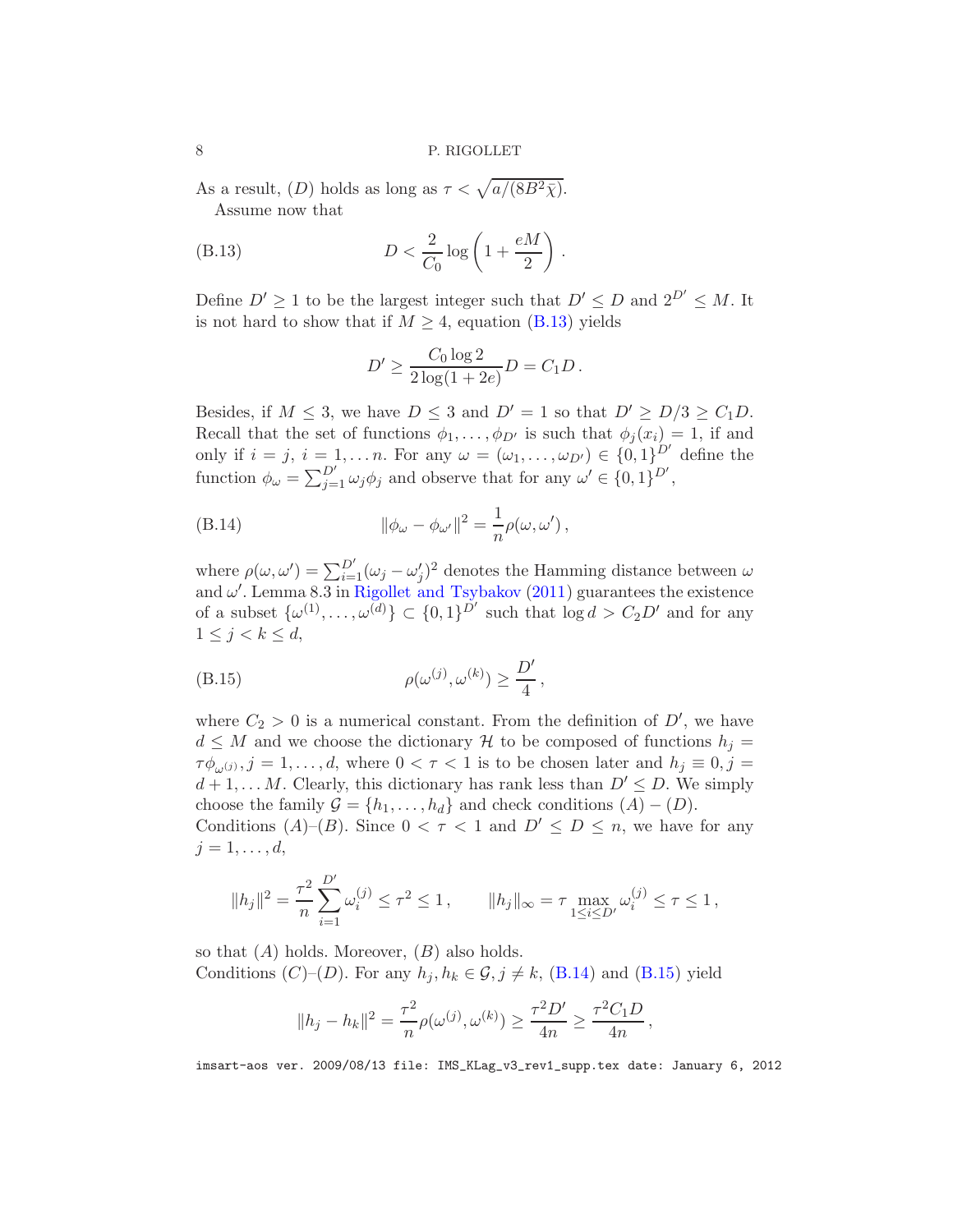which implies that  $(C)$  holds with  $c_* = \tau^2 C_1/8$ . Finally,  $(B.9)$  and  $(B.14)$ yield

$$
\mathcal{K}(P_{b' \circ h_j}^{1:n} \| P_{b' \circ h_k}^{1:n}) \le \frac{B^2 n}{2a} \|h_j - h_k\|^2 = \frac{\tau^2 B^2}{2a} \rho(\omega^{(j)}, \omega^{(k)}) \le \frac{\tau^2 B^2 D'}{a}
$$

To complete the proof of  $(D)$ , it is enough to observe that  $D' < \frac{\log d}{C_2}$  $rac{\log a}{C_2}$  and to choose  $\tau \leq \sqrt{C_2 a/(8B^2)}$ .

**B.2. Linear aggregation.** Recall that for any  $j = 1, \ldots, D, \phi_i(x_i) = 1$ if and only if  $i = j$ ,  $i = 1, \ldots n$ . Take the dictionary  $\mathcal{H} = \{h_1, \ldots, h_M\}$ where  $h_j = \tau \phi_j$  for some  $\tau \in (0,1)$  to be chosen later if  $1 \leq j \leq D$  and  $h_j \equiv 0$  if  $j > D$ . Clearly this dictionary has rank less than D. Similarly to the case of model selection covered above, [Rigollet and Tsybakov](#page-40-2) [\(2011](#page-40-2), Lemma 8.3) guarantees the existence of a subset  $\{\omega^{(1)}, \ldots, \omega^{(d)}\} \subset \{0, 1\}^D$ such that  $\log d > C_3D$  and for any  $1 \leq j < k \leq d$ ,

$$
\rho(\omega^{(j)}, \omega^{(k)}) \ge \frac{D}{4}.
$$

We choose  $\mathcal{G} = \{g_1, \ldots, g_d\}$ , where  $g_j = \sum_{k=1}^D \omega_k^{(j)}$  $k^{(j)}h_k$ . We now check conditions  $(A)$ – $(D)$ .

Conditions  $(A)$ – $(B)$ . We have for any  $j = 1, ..., d$ ,  $||h_j||_{\infty} \leq \tau \leq 1$  so that (A) holds. Moreover, since for any j,  $\max_i |\omega_i^{(j)}\rangle$  $||y|| \leq 1$ , condition  $(B)$  also holds for any  $\Lambda \supset \Lambda_{\infty}(1)$ .

Conditions  $(C)-(D)$ . For any  $g_j, g_k \in \mathcal{G}, j \neq k$ ,  $(B.14)$  and  $(B.16)$  yield

<span id="page-35-0"></span>
$$
||g_j - g_k||^2 = \frac{\tau^2}{n} \rho(\omega^{(j)}, \omega^{(k)}) \ge \frac{\tau^2 D}{4n},
$$

which implies that  $(C)$  holds with  $c_* = \tau^2/8$ . Finally, [\(B.9\)](#page-32-1) and [\(B.14\)](#page-34-1) yield

$$
\mathcal{K}(P_{b' \circ g_j}^{1:n} \| P_{b' \circ g_k}^{1:n}) \le \frac{B^2 n}{2a} \| g_j - g_k \|^2 = \frac{\tau^2 B^2}{2a} \rho(\omega^{(j)}, \omega^{(k)}) \le \frac{\tau^2 B^2 D}{a}.
$$

To complete proof of  $(D)$ , it is enough to observe that  $D < \frac{\log d}{C_3}$  and to choose  $\tau \leq \sqrt{C_3 a/(8B^2)}$ .

B.3. Convex aggregation. Recall that in this case

$$
\Delta_{n,M}^*(\Lambda_1^+) = \frac{D}{n} \wedge \sqrt{\frac{\log(1 + \frac{eM}{\sqrt{n}})}{n}}.
$$

imsart-aos ver. 2009/08/13 file: IMS\_KLag\_v3\_rev1\_supp.tex date: January 6, 2012

.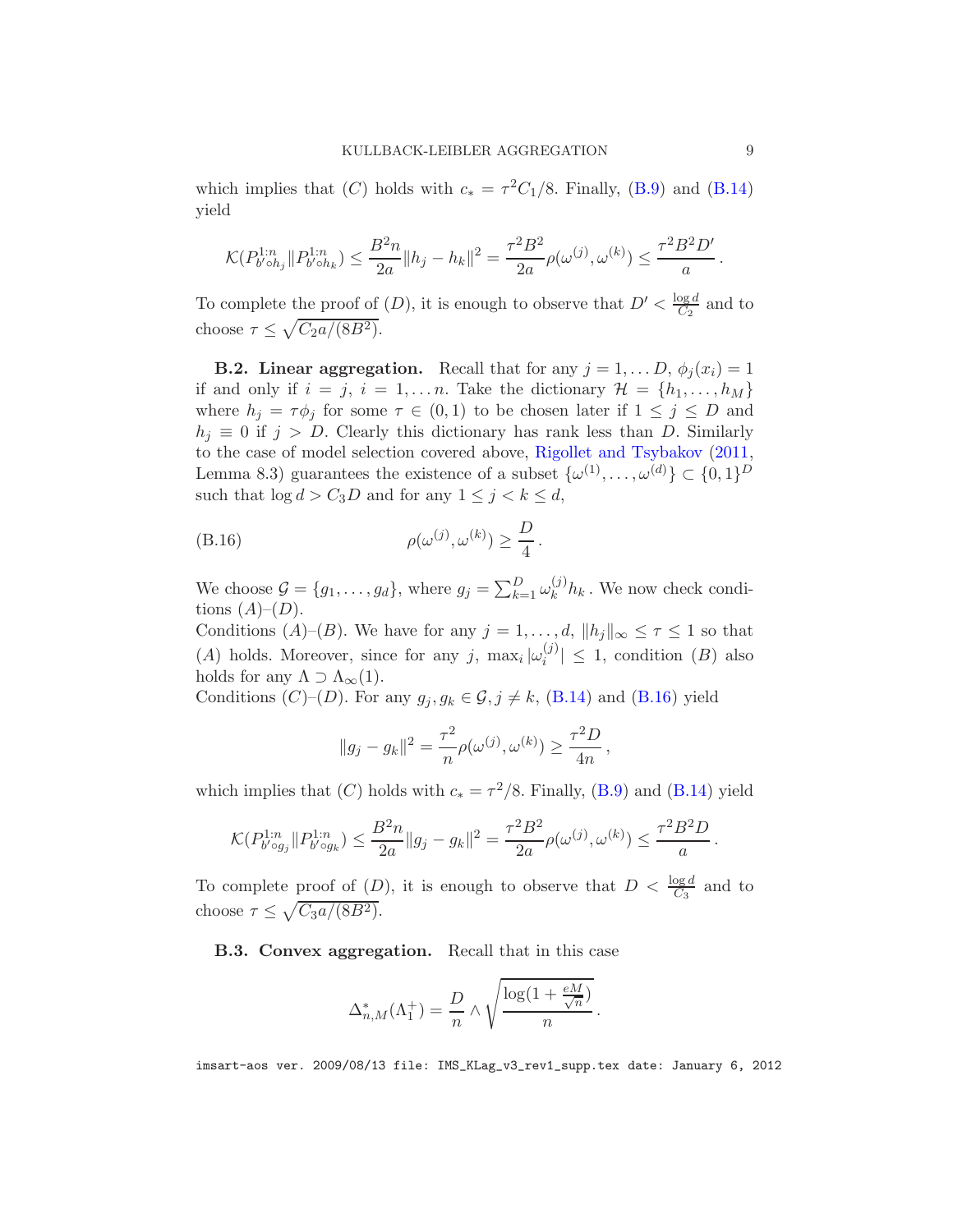If  $(B.13)$  holds, then we choose  $G$  to be the same family as in this second part of the proof for model selection. Indeed, conditions  $(A)$ – $(D)$  have all been checked with  $\Lambda = \mathcal{V} \subset \Lambda_1^+$ . Hereafter, we assume that

<span id="page-36-0"></span>(B.17) 
$$
D \ge \frac{2}{C_0} \log \left( 1 + \frac{eM}{2} \right).
$$

We divide the rest of the proof into two cases: large  $D$  and small  $D$ . For both cases, the choice of G relies on the following property. For any  $\ell = 1, \ldots M$ , let  $\Omega_{\ell}$  be the subset of  $\{0,1\}^{M}$  defined by

(B.18) 
$$
\Omega_{\ell} = \left\{ \omega \in \{0, 1\}^{M} : \sum_{j=1}^{M} \omega_{j} = \ell \right\}.
$$

Recall that according to [Rigollet and Tsybakov](#page-40-2) [\(2011](#page-40-2), Lemma 8.3), for any  $\ell \leq M/2$ , there exists a subset  $\{\omega^{(1)}, \ldots, \omega^{(d)}\} \subset \Omega_{\ell}$  such that  $\log d >$  $C_4 \ell \log(1 + eM/\ell)$  and for any  $1 \leq j < k \leq d$ ,

<span id="page-36-2"></span>
$$
\rho(\omega^{(j)}, \omega^{(k)}) \ge \frac{\ell}{4} \, .
$$

Assume first that  $D$  is large:

(B.19) 
$$
D \ge \frac{3}{2C_0} \sqrt{n \log \left(1 + \frac{eM}{\sqrt{n}}\right)}.
$$

Take the dictionary  $\mathcal{H} = \{h_1, \ldots, h_M\}$  to be such that for any  $j = 1, \ldots, M$ ,  $i = 1, \ldots, n, k = 1, \ldots D,$ 

$$
h_j(x_i) = \begin{cases} \tau X_{k,j} & \text{if } i = k \mod D, \\ 0 & \text{otherwise,} \end{cases}
$$

where  $X \in \mathcal{M}(D)$  and  $\tau \in (0,1)$  is to be chosen later. Note that the rank of H is at most D and that  $H \in \overline{\mathcal{D}}$  since  $||h_j||_{\infty} = \tau \leq 1$ . Therefore,  $(A)$ holds.

Since  $D \leq M$ , it implies that  $D \geq \nu \sqrt{n} \geq 2\sqrt{n}$  where  $\nu \geq 2$  is the solution of

<span id="page-36-1"></span>
$$
\nu = 3/(2C_0)\sqrt{\log(1+e\nu)}.
$$

Let m be the largest integer such that

(B.20) 
$$
m \leq \sqrt{\frac{n}{\log\left(1 + \frac{eM}{\sqrt{n}}\right)}},
$$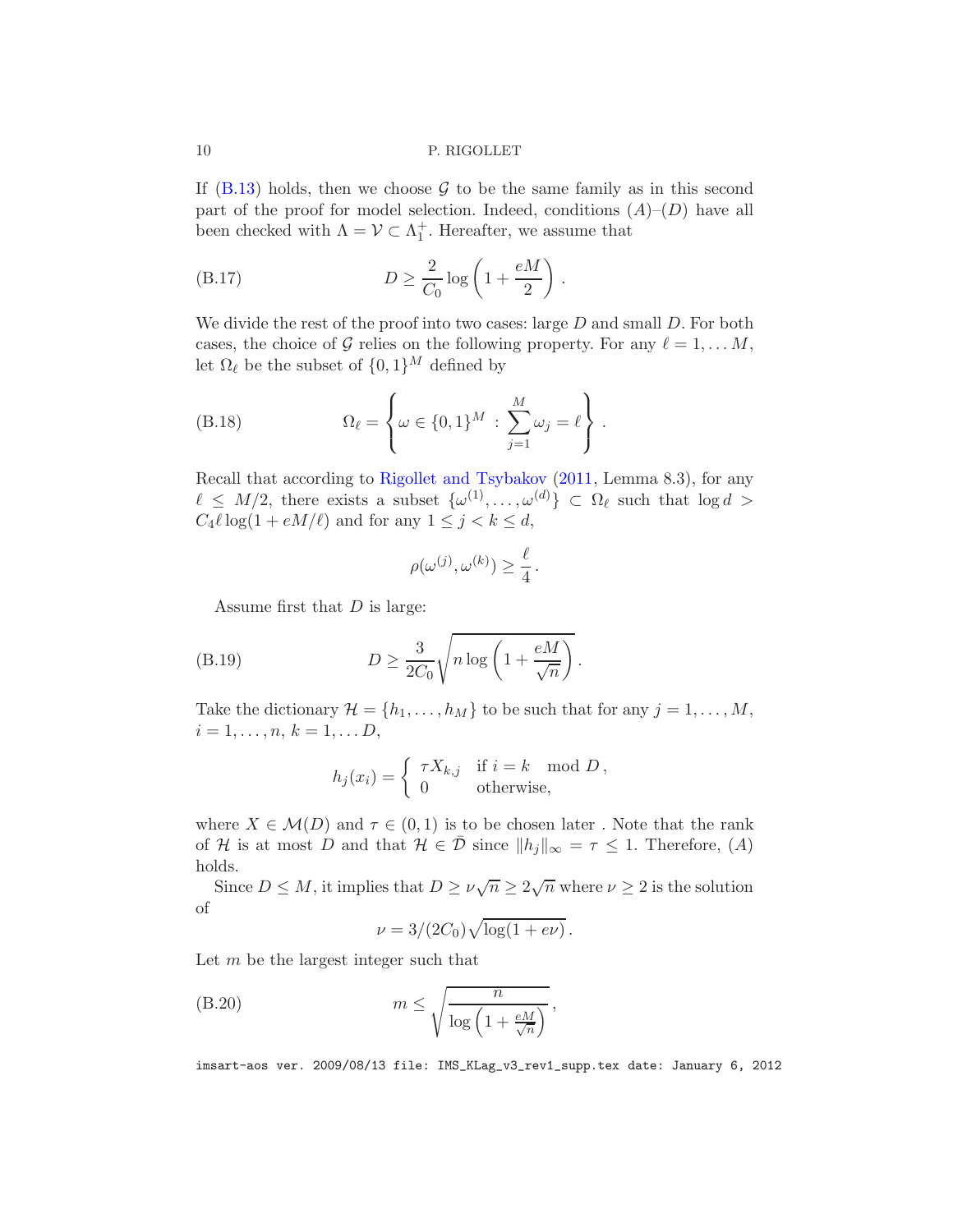and observe that  $m \geq 1$  if  $n \geq \log(1 + eM/\sqrt{n})$ . But  $n \geq D$  together with  $(B.17)$  imply that

$$
n \ge D \ge \frac{2}{C_0} \log \left( 1 + \frac{eM}{2} \right) \ge \frac{1}{C_0} \log \left( 1 + \frac{eM}{\sqrt{n}} \right)
$$

We conclude that  $m \geq 1$  by observing that  $C_0 < 1/2$ . Furthermore, it clearly holds that  $m \leq \sqrt{n}$ , which in turn implies that  $m \leq M/2$  since  $M \geq D \geq 2\sqrt{n}.$ 

According to [Rigollet and Tsybakov](#page-40-2) [\(2011](#page-40-2), Lemma 8.3), there exists a subset  $\{\omega^{(1)}, \ldots, \omega^{(d)}\} \subset \Omega_m$  such that  $\log d > C_4 m \log(1 + \epsilon M/m)$  and for any  $1 \leq j < k \leq d$ ,

$$
\rho(\omega^{(j)}, \omega^{(k)}) \ge \frac{m}{4}.
$$

We choose the family  $\mathcal{G} = \{g_1, \ldots, g_d\}, g_j = \frac{1}{m} \mathsf{h}_{\omega^{(j)}}, j = 1, \ldots, d$  and check conditions  $(B)$ – $(D)$ .

Condition (B). Note that  $\mathcal{G} \subset \{\mathsf{h}_{\lambda} : \lambda \in \Lambda_1^+\}$  since  $\frac{1}{m} \sum_k \omega_k^{(j)} = 1$  for any  $j = 1, \ldots d$  and condition  $(B)$  holds.

Conditions  $(C)-(D)$ . Note that from  $(B.20)$  and the monotonicity of the function  $x \mapsto x \log(1 + eM/x)$ , we have

$$
\frac{m}{D} \log \left( 1 + \frac{eM}{m} \right) \le \frac{1}{D} \sqrt{\frac{n}{\log \left( 1 + \frac{eM}{\sqrt{n}} \right)}} \log \left( 1 + \frac{eM}{\sqrt{n}} \sqrt{\log \left( 1 + \frac{eM}{\sqrt{n}} \right)} \right)
$$

$$
\le \frac{3}{2D} \sqrt{n \log \left( 1 + \frac{eM}{\sqrt{n}} \right)} \le C_0,
$$

where we used respectively the fact that  $\log(1+ab) \leq \log(1+a) + \log(b), a >$  $0, b \geq 1$ , and [\(B.19\)](#page-36-2). The previous display implies that [\(B.10\)](#page-32-0) holds with  $S = m$  and we can apply [\(B.11\)](#page-33-0) to obtain that for any  $g_j, g_k \in \mathcal{G}, j \neq k$ ,

$$
||g_j - g_k||^2 = \frac{1}{m^2} ||h_{\omega^{(j)}} - h_{\omega^{(k)}}||^2 \ge \tau^2 \underline{\chi} \frac{D[n/D]}{nm^2} \rho(\omega^{(j)}, \omega^{(k)})
$$
  

$$
\ge \frac{\tau^2 \underline{\chi}}{8m} \ge \frac{\tau^2 \underline{\chi}}{8} \sqrt{\frac{\log(1 + \frac{eM}{\sqrt{n}})}{n}},
$$

where in the last inequality, we used  $(B.20)$ . We have proved that  $(C)$  holds

imsart-aos ver. 2009/08/13 file: IMS\_KLag\_v3\_rev1\_supp.tex date: January 6, 2012

.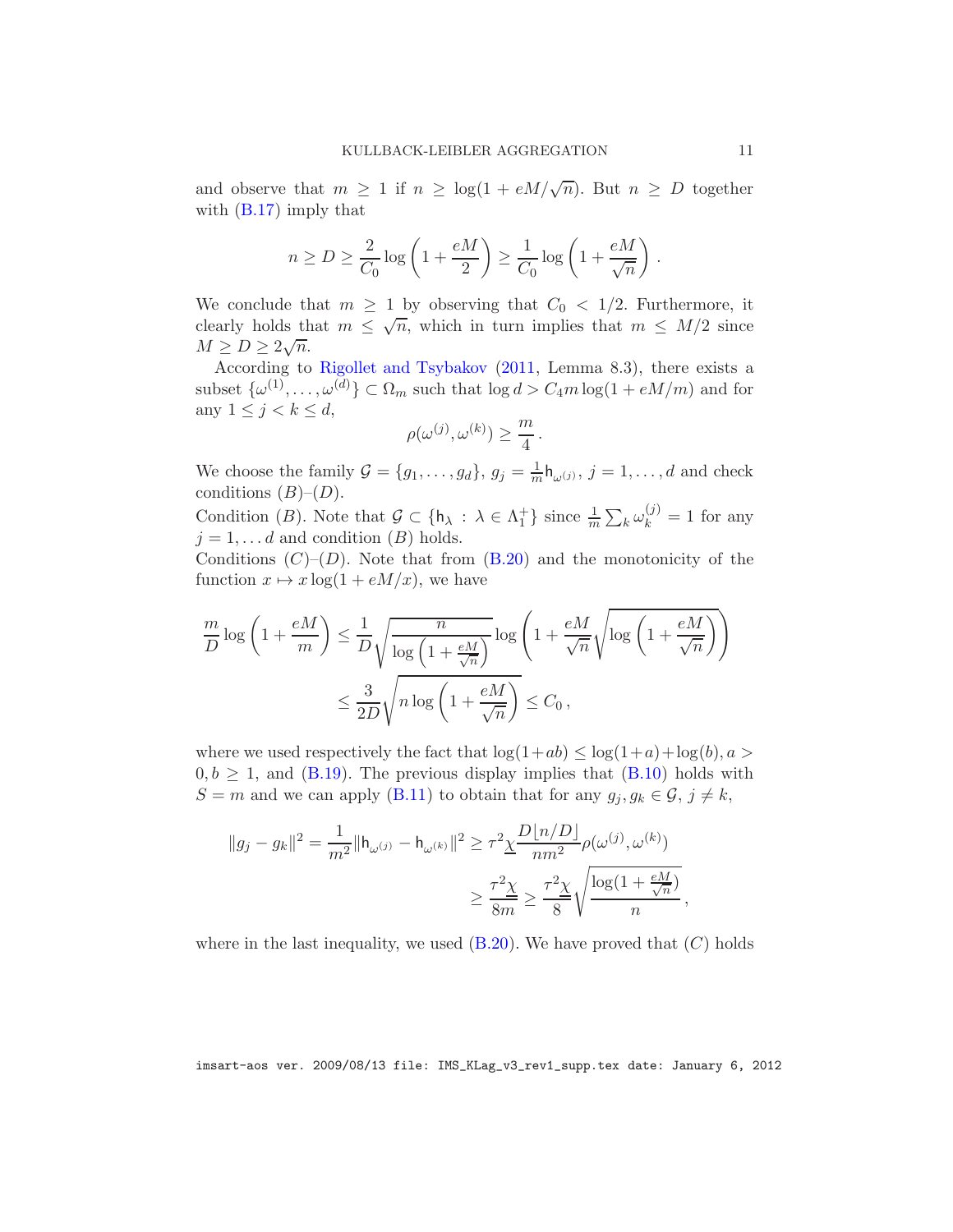with  $c_* = \tau^2 \chi/16$ . To prove  $(D)$ , note that  $(B.9)$  and  $(B.11)$  yield

$$
\mathcal{K}(P_{b' \circ g_j}^{1:n} || P_{b' \circ g_k}^{1:n}) \leq \frac{B^2 n}{2a} ||h_{\omega^{(j)}} - h_{\omega^{(k)}}||^2
$$
  

$$
\leq \frac{\tau^2 B^2 \bar{\chi}}{2a} \frac{D \lfloor n/D \rfloor}{m^2} \rho(\omega^{(j)}, \omega^{(k)})
$$
  

$$
\leq \frac{\tau^2 B^2 \bar{\chi}}{a} \frac{n}{m}.
$$

Since  $m \geq 1$ , the definition of m and the fact that  $m \leq \sqrt{n}$  yield

<span id="page-38-1"></span>
$$
\frac{n}{m} \le 4m \log \left( 1 + \frac{eM}{m} \right) < \frac{4}{C_4} \log d \, .
$$

Choosing  $\tau \leq \sqrt{aC_4/(32B^2\bar{\chi})}$  completes the proof of  $(D)$ .

We now turn to the case where  $D$  is small. More precisely, assume that

(B.21) 
$$
D < \frac{3}{2C_0} \sqrt{n \log \left(1 + \frac{eM}{\sqrt{n}}\right)}.
$$

Let  $\ell$  be the largest integer such that

<span id="page-38-0"></span>(B.22) 
$$
\frac{\ell}{D}\log\left(1+\frac{eM}{\ell}\right)\leq C_0,
$$

and let  $q > 0$  be such that

(B.23) 
$$
q^2 = \frac{\tau^2}{n} \log \left( 1 + \frac{eM}{\ell} \right),
$$

where  $\tau \in (0, 1/2)$  is to be chosen later. It is clear from  $(B.17)$  that  $\ell \geq 2$ . Furthermore,  $\ell < M/2$  since  $D \leq M$  and  $C_0 < 1/2$  imply that  $\ell = M/2$ violates [\(B.22\)](#page-38-0).

Take the dictionary  $\mathcal{H} = \{h_1, \ldots, h_M\}$  to be such that for any  $j =$  $1, \ldots, M, i = 1, \ldots, n, k = 1, \ldots D,$ 

$$
h_j(x_i) = \begin{cases} q\ell X_{k,j} & \text{if } i = k \mod D, \\ 0 & \text{otherwise,} \end{cases}
$$

where  $X \in \mathcal{M}(D)$  and  $\tau \in (0,1)$  is to be chosen later. Note that the rank of H is at most D. Moreover, it holds that  $q\ell \leq 1$ . Indeed, note that

(B.24) 
$$
q^2 \ell^2 = \frac{\tau^2 \ell}{n} \ell \log \left( 1 + \frac{eM}{\ell} \right) \le \frac{\tau^2 C_0 \ell D}{n},
$$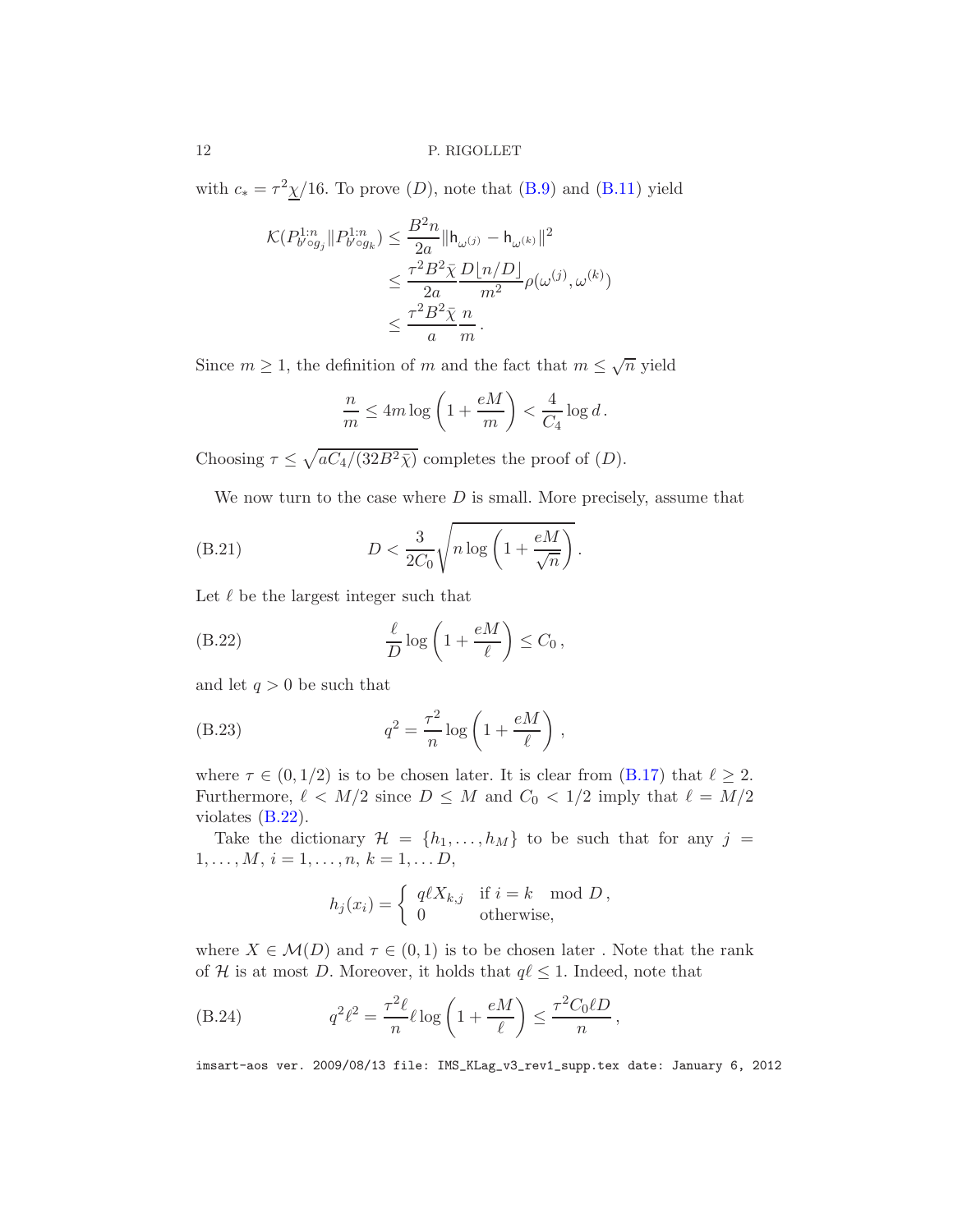where we used  $(B.22)$ .

If  $M \leq 4\sqrt{n}$ , using the fact that  $\ell \leq M/2$ , we get

$$
q^2\ell^2 \le \frac{\tau^2 C_0 \ell D}{n} \le \frac{\tau^2 C_0 M D}{2n} \le \frac{\tau^2 C_0 M^2}{2n} \le 4\tau^2 \le 1,
$$

since  $\tau < 1/2$ .

If  $M > 4\sqrt{n}$  note first that [\(B.21\)](#page-38-1) yields

$$
\frac{9n}{3C_0 D} < \frac{3}{2} \sqrt{\frac{n}{\log\left(1 + \frac{eM}{\sqrt{n}}\right)}}.
$$

Thus, using the monotonicity of the function  $x \mapsto x \log(1 + eM/x)$ , we get

$$
\frac{9n/(4C_0D)}{D}\log\left(1+\frac{eM}{9n/(4C_0D)}\right)
$$
  
> 
$$
\frac{3}{2D}\sqrt{\frac{n}{\log\left(1+\frac{eM}{\sqrt{n}}\right)}}\log\left(1+\frac{2eM}{3\sqrt{n}}\sqrt{\log\left(1+\frac{eM}{\sqrt{n}}\right)}\right)
$$
  
> 
$$
\frac{3}{2D}\sqrt{n\log\left(1+\frac{eM}{\sqrt{n}}\right)} \ge C_0,
$$

where we used the assumption that  $M > 4\sqrt{n}$  in the last but one inequality. As a result,  $9n/(4C_0D)$  violates [\(B.22\)](#page-38-0) and  $\ell \leq 9n/(4C_0D)$ . It yields

$$
q^2 \ell^2 \le \frac{9\tau^2}{4} \le \tau \le 1 \,,
$$

since  $\tau < 1/2 < 2/3$ . Thus, in both cases  $q^2 \ell^2 \leq 1$ . Therefore, (A) holds.

Let  $\{\omega^{(1)}, \ldots, \omega^{(d)}\} \subset \Omega_\ell$  be the subset obtained using Lemma 8.3 from [Rigollet and Tsybakov](#page-40-2) [\(2011\)](#page-40-2) such that  $\log d > C_4 \ell \log(1 + eM/\ell)$  and for any  $1 \leq j < k \leq d$ ,

$$
\rho(\omega^{(j)}, \omega^{(k)}) \ge \frac{\ell}{4}.
$$

We choose the family  $\mathcal{G} = \{g_1, \ldots, g_d\}, g_j = \frac{1}{\ell} h_{\omega^{(j)}}, j = 1, \ldots, d$  and check conditions  $(B)$ – $(D)$ .

Condition (B). Note that  $\mathcal{G} \subset \{\mathsf{h}_{\lambda} : \lambda \in \Lambda_1^+\}$  since  $\frac{1}{\ell} \sum_k \omega_k^{(j)} = 1$  for any  $j = 1, \ldots d$  and condition  $(B)$  holds.

Conditions  $(C)$ – $(D)$ . Note that  $(B.10)$  holds with  $S = \ell$  by  $(B.22)$  and we can apply [\(B.11\)](#page-33-0) to obtain that for any  $g_j, g_k \in \mathcal{G}, j \neq k$ ,

$$
||g_j - g_k||^2 = \frac{1}{\ell^2} ||h_{\omega^{(j)}} - h_{\omega^{(k)}}||^2 \ge \frac{\tau^2 \underline{\chi} D[n/D]}{n} \log \left(1 + \frac{eM}{\ell}\right) \rho(\omega^{(j)}, \omega^{(k)})
$$

$$
\ge \frac{\tau^2 \underline{\chi}}{8n} \ell \log \left(1 + \frac{eM}{\ell}\right).
$$